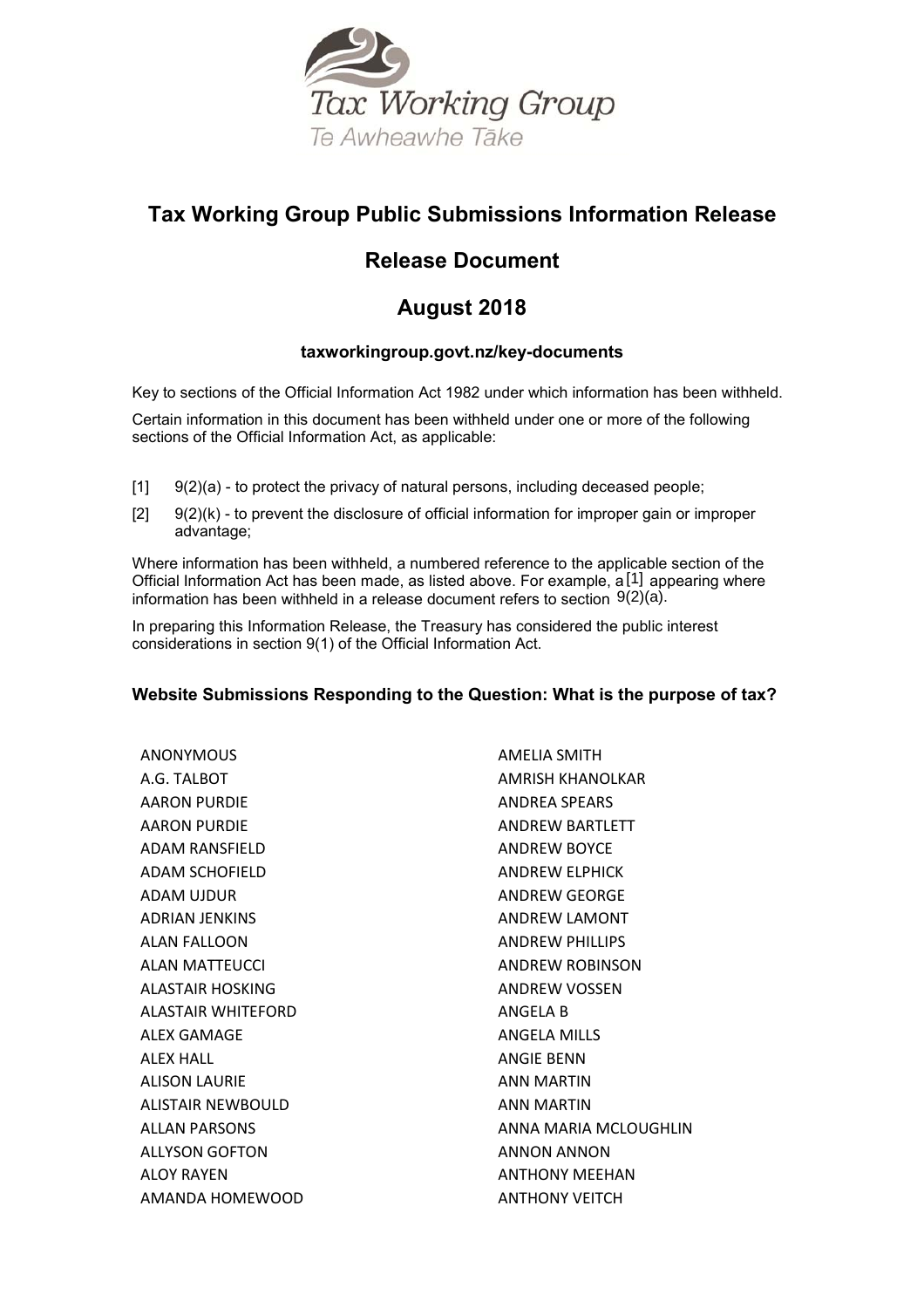ASHLEIGH MACDONALD ASTRID HARRIS B LEE BALAZS GEMESI BEN GRAHAM BEN HOFFMAN BEN STRODE-PENNY BETH LENIHAN BILL WRIGLEY BILLIE LAWSON BREANNA QUINN BRENDA WARD BRENDON BULLEN BRENT BARRETT BRETT ANDERSON CAMPBELL MCCRACKEN CARL AMMON CARL PETERSON CAROL SUMNER CAROLINE SYDDALL CAROLYN KELMAN CATHERINE BINDON CATHERINE LAMB CATHERINE OLSEN CELIA MCALPINE **CHARL** CHARLES TEN HOVE CHE SOFFE CHERRYL SMITH CHRIS CHRIS RAPSON CHRIS SHAW CHRIS WONG CHRIS. CAMP CHRISTINA ROBERTSON CHRISTINE LARKING CHRISTOPHER CANDY-BOLAND CHRISTOPHER LAING ANONYMOUS CLIVE ROBERTS COLIN HENDERSON COLIN SWENSON COLL HARVEY CORWIN NEWALL CORY MURRAY CRAIG DALTON

CRAIG FISHER CRAIG JACKSON CRAIG SHARP DAN CARPENTER DAN GREGORY DAN YOUNG DANIEL CHORLEY DANIEL SHANAHAN DANIELA BAGOZZI DARRIEN LE COMTE DARRIEN LE COMTE DAVE JENNINGS DAVE MARR DAVE RENISON DAVID DAVID ALLARD DAVID BAILEY DAVID BLAKE DAVID BROUWERS DAVID ECCLES DAVID MARSHALL DAVID MCDOUGALL DAVID MOREL DAVID NUTSFORD DAVID WEST DEAN LEE DEIDRE BUTLER DENIS DUMAINE DENNIS CONROY DEREK WISEMAN DEVAN KESHA DIANE DYKGRAAF DICK LANE DON MURRAY DONALD ARCHER DONNA REDDEN DOUG ROBERTSON DOUG SOMMERVILLE DYLAN FLETCHER EDWARD FLETCHER EILEEN WRIGHT ELIANE GENEVIEVE LAGNAZ ELIANE GENEVIEVE LAGNAZ ELIZABETH ANDERSON-SMITH ELIZABETH DUBIN ELLEN BLAKE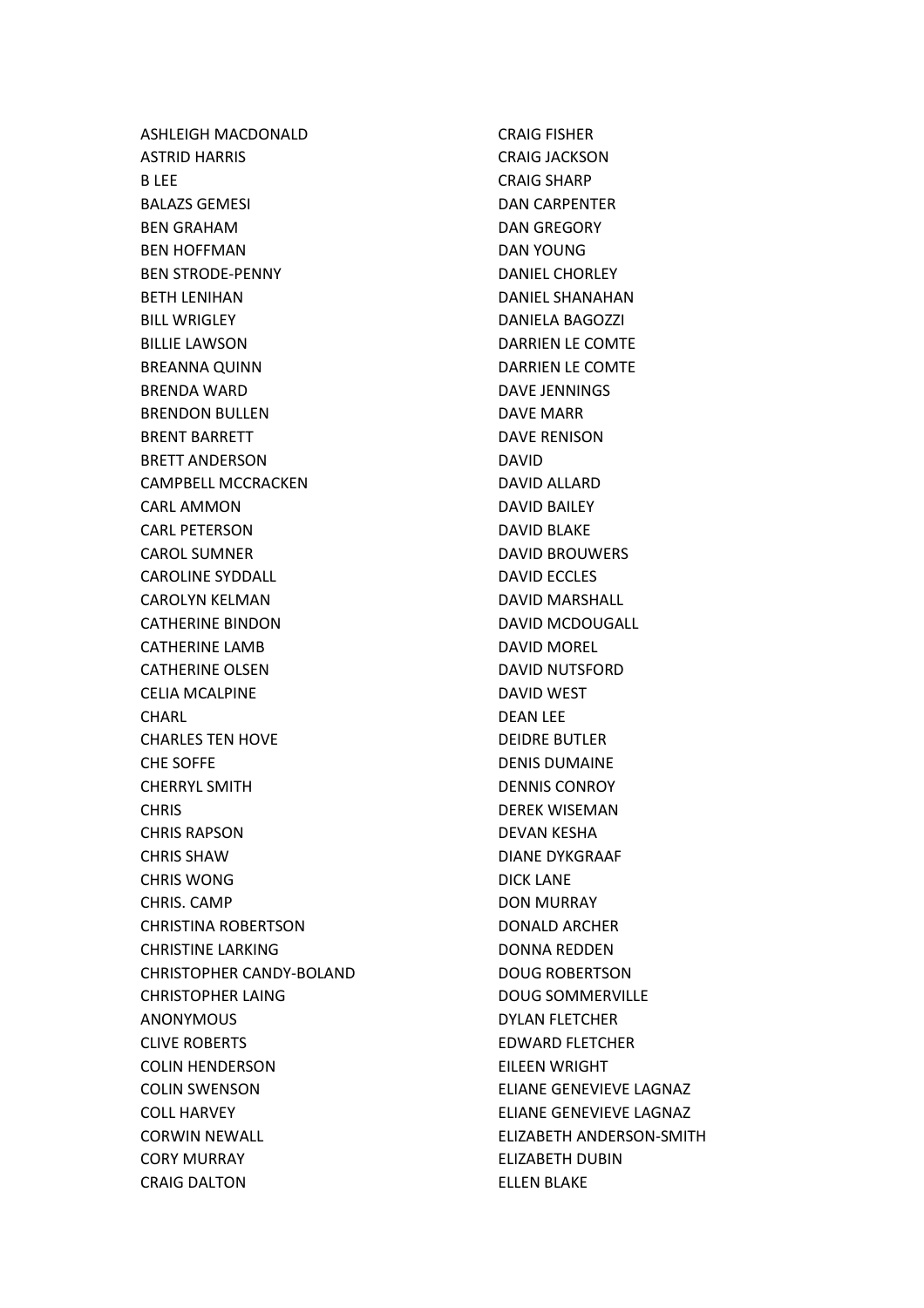ELLIOTT KENNEDY EMILY BURTON EMILY SHINE EMMA KOCH ERIC TAYLOR ERIN STAGG ERWIN MEIER ERWIN WEE EVAN HULLAH FELICITY DURAND FIONA JARDEN FIONA KEELING FIONA WRIGHT FLEUR HARDMAN FRANK BRAY FRANK YOUNG FRED HAYWARD GABD GRACE GARFIELD TORO GARRY FERGUSON GARTH BARLEY GARY GRIBBEN GAVIN WEBB GEOFF DALTON GEOFF RUSSELL GEOFF WARD GEOFFREY WILLIAM HINDS GEORGE JASONSMITH GERALDINE COMBER GERARD NEEDHAM GERRIE LIGTENBERG GIOVANNA FERRARIO GLENN BISHOP GORDON CAMERON GRAEME AITKEN GRAEME GOODWIN GRANT FARRELL GRAY BARTLETT MBE GREG XAVIER GREGORY COOPER GWYN JOHN GWYN JONES HANK (HENDRIK) OPTLAND HARISH PATEL HARTWIG CLASEN HELEN MONGILLO

HENRY JOHNSON HILARY STACE HOWARD SUTTON HUGH DINGWALL HUGH HARLOW HUGH LECKIE IAN MORONEY ISAAC MINOGUE ISABELLA FRANCIS IVAN RADOVANOVICH IVOR PEKSA J B JACK CRAW JACQUIE TOMLINS JADE DONALD JADE KESWICK JAMES JAMES BAIN JAMES FLOCCHINI JAMES LITCHWARK JAMES LITTLEWOOD JAMES MULLINEUX JANE MULLANEY JANE WIGLEY JASON MCCAMISH JC DC JEANETTE GARNETT JEANIE MOORE JEF WRIGHT JEFF CHRISTENSEN JEN OLSEN JENNIFER GOLDSACK JERED AITKEN JEREMY BALL JILL BEST JIM MILLER JO RANGOONI JO RICHARDSON JOANNE MCFADYEN JOANNE WAITOA JOCELYN PAPPRILL JOHN JOHN CHRISTIE JOHN LA GROU JOHN LAWSON JOHN LIVESEY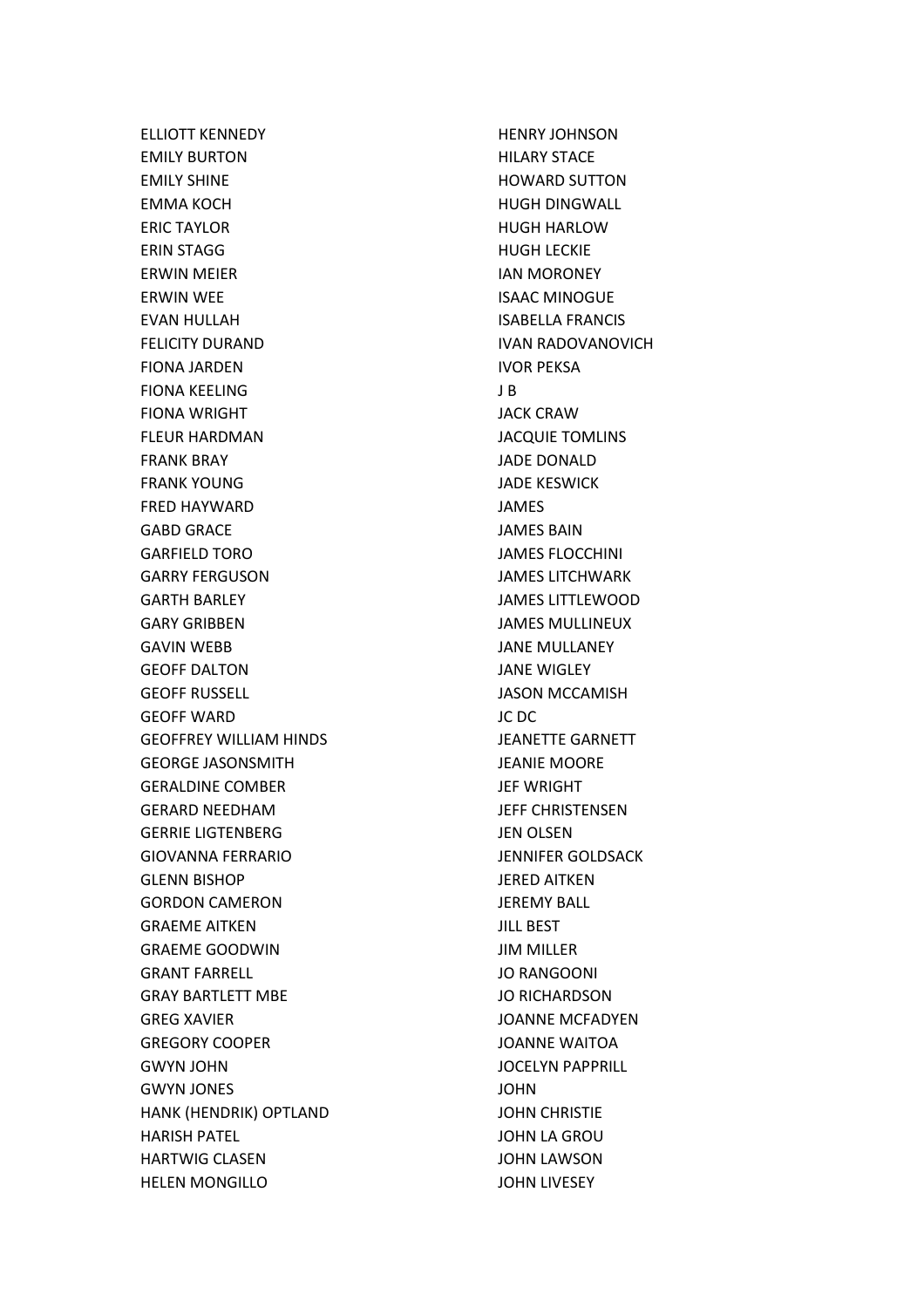JOHN THOMPSON JONATHAN CLARIDGE JONATHAN GENSIK JORDAN DOWNES JOSHUA GIDDY JOYCE SHOTBOLT JUDITH SPENCER JUDY CRUICKSHANK JULIAN HUTT JULIAN VESTY JULIAN WADE JULIE WOOLNER JUSTIN CONNOLLY KARA REID KAREN COURTIS KARIN KARLA SMITH KATARINA TE MAIHAROA KATE KENNEDY KATHERINE PARK KATHERINE TROUP KATHERYN-MARGARET PASCOE KATHY FORSTER KATIA DE LU KATRINA MILLER KATY GLENIE KATY MILLER KAY HAUGHEY KAY HAUGHEY KAY TRACEY KELLY SCREEN KELVIN BLACK KENNETH TRASS KEVIN COLLINS KIM MCGREGOR KIM STEWART KIT GOLDSBURY KRIS BALLANTYNE LARA FLAVELL LARA IRIARTE LEE NICHOLLS LES NEWMAN LEZ MORGAN LINDA SCOULLAR LINDA SORENSEN LISA RICHARDSON

LIZ ALLEN LLOYD MEIKLEJOHN LORRAINE PELLS LOTTE BLAIR LOU TURNER LOUIS DYER LUCAS DAVIES LUCY HOFFMAN LUKE COPSEY LUKE SCHNEIDER LYNEKE ONDERWATER LYNN YOUNG M E MAE KIELY MALCOLM HARFIELD MALCOLM HATTAWAY MALCOLM STUART MARC SPARKS MARGARET CHRISTIE MARGARET DELBRIDGE MARGARET GWYNN MARGARET HILL MARIKA JACKSON MARILYN DAVIES MARINA DIXON MARION LEIGHTON MARK GREAVES MARK JOHNSON MARK JONES MARK LEWIS MARK METCALF MARK O'BRIEN MARK WEBSTER MARLOU SACDALAN **MARTY** MARY NEATE MATHEW BAYLISS MATHEW BAYLISS MATHEW TAYLOR MATT FOULKES MATT RAMA MATTHEW BAIRD MATTHEW BLAIR MATTHEW KEENS MATTHEW MILES MAX ROBITZSCH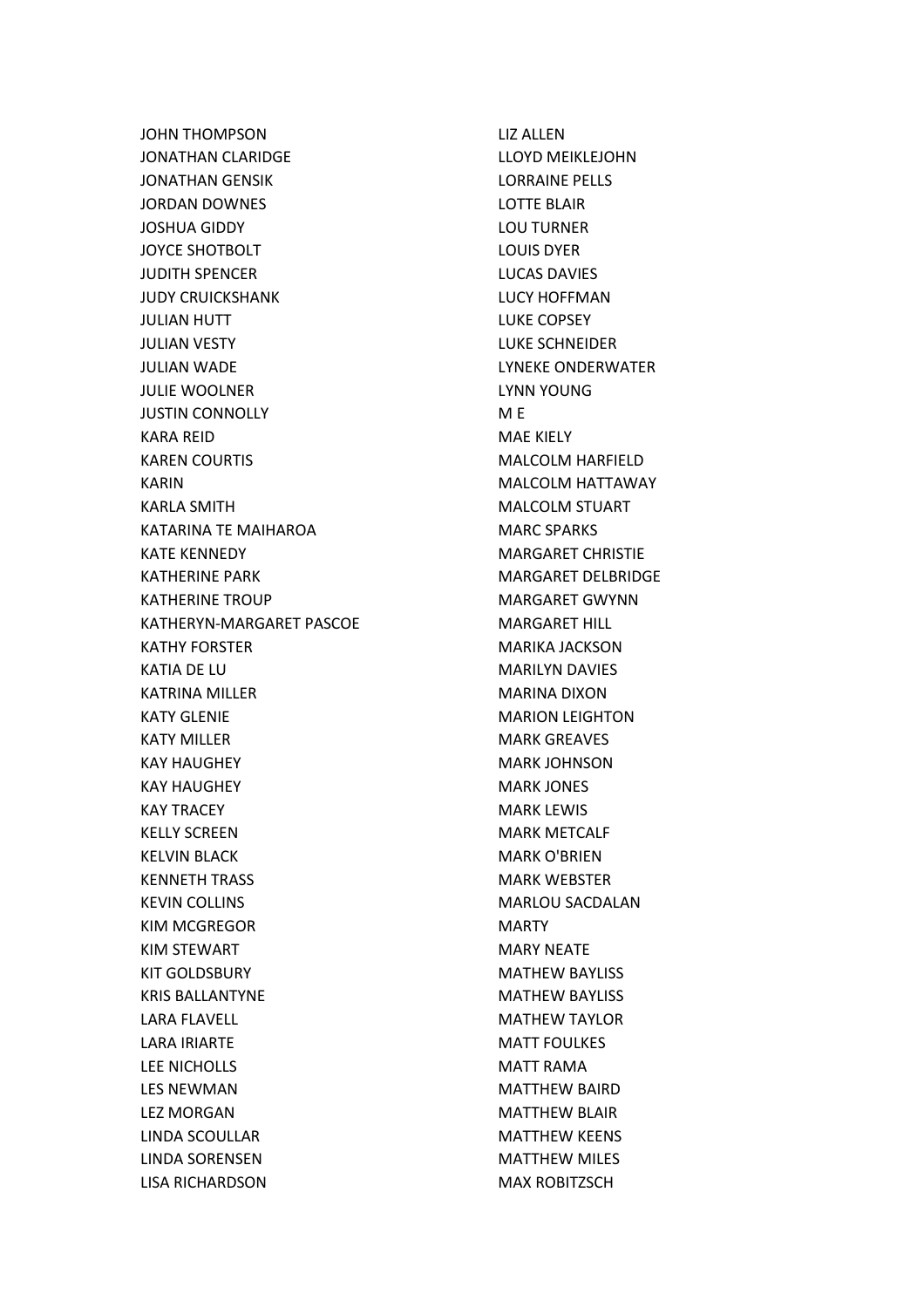ANONYMOUS MELANIE KILFOYLE MELISSA GREENE MERETE HIPP MERV HUXFORD MICHAEL C BARNETT MICHAEL CHO MICHAEL GRANT MICHAEL HARDING MICHAEL JONGENEEL MICHAEL RILEY MICHAEL RUTLAND MICKEY WILLS MIKE CARROLL MIKE KINGSTON MIKE SCOTT MORGAN KNOESEN MURRAY COLLINGWOOD MURRAY ELLIOTT ANONYMOUS NADINE SEIDEL NAOMI POCOCK NAREN KUMAR NATHAN MACKIE NEIL BORLASE NEVILLE EVANS NEVILLE HILL NICK HOOGWERF NICK KEARNEY NICK ROCHE-KERR NIGEL JEMSON OLIVER HAILES OLIVER KROLLMANN OWEN RODDIS P H P POWE PARIS PARAHA PATRICIA JACK PATRICK LORD PATRICK MCKENNA PAUL BURNS PAUL DAIGNEAULT PAUL EADY PAUL EDWARDS PAUL HERD PAUL JACKSON

PAUL KING PAUL MCGRATH PAUL MCMAHON PAUL THORNTON PAUL WING PETER AMBROSE PETER HOLMES PETER PARNHAM PETER SEDGEMAN PETER STUART PETER THOMPSON PETULA JEFFERIES PEYMAN MOMENAN PHIL ASTLEY PHILIP MUSTHER PHILIP TREMEWAN PHILLIP HART QUINTIN BROWNE R HUNT RAEWYN ALLISON-POTAE RAY MCKEOWN RAYMOND STEIN REBECCA MILLER REBEKAH STEWART REECE MOODY REU LAMONT RHEA DASENT RIC MILLS RICHARD BROWN RICHARD JAMES RICHARD KELLER RILMA SANDS ROB HENDERSON ROB HUGHES-GAMES ROB MCCAW ROBERT ANCELL ROBERT BEVAN SMITH ROBERT CORMACK ROBERT LLOYD ROBERT LLOYD ROBIN GRIEVE ROBYN CAREY ROGER LACEY ROSA LIMA ROSEMARY COOKE ROSS COX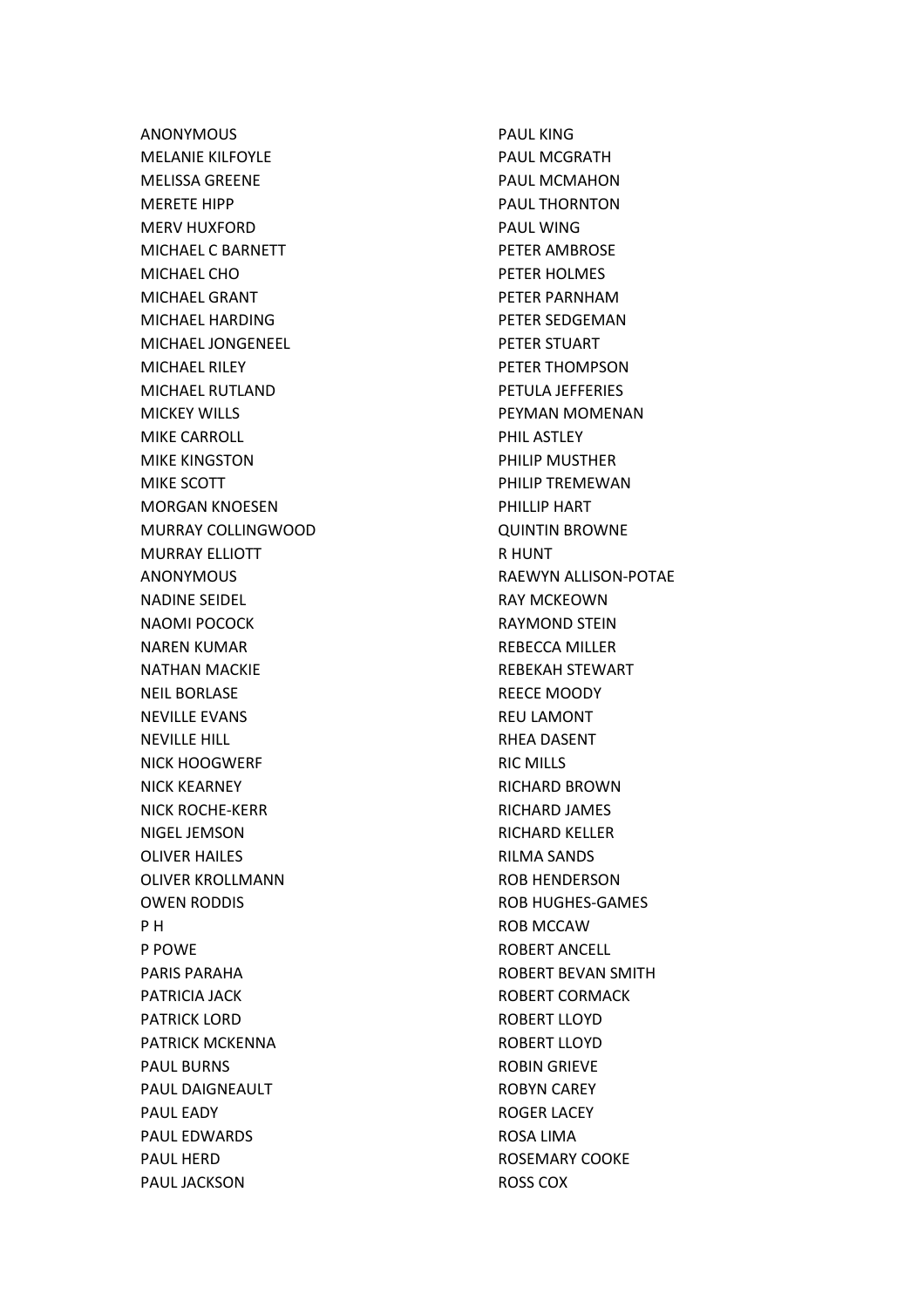ROSS HEBNER ROY KNILL RUSSELL ALLAN RUSSELL BAILLIE S B SABIAN SALLY GATES SAM BURGESS SAM GROVER SAM HADLEY-JONES SAM MARSHALL SAM STONE SAMARA KRUSKOPF SAMUEL PRESCOTT SARAH LIGHTBODY SCOTT ESSER SEAN JENNER SHANE COLEMAN SHELLEY GILMAN SIMON HENSHAW SIMON MARGRETT SIMON RITCHIE SIMON VELVIN SIOBHAN KEOGH SONJA HANSEN STATHI TRIADIS STEFAN ROMIC STEPH LEON STEPHEN BATT STEVE PRYCE STEVEN WILSON STEWART LAWRENCE STUART MERCER SUE HAMMOND SUE HARRIS SUSAN IVERSEN SUSAN MADDOCK SUSAN MOYLE SUSANNAH RODDICK SWANTJE MELCHIORS SYLVIE KERR T MCNAUGHTON T PETERS TANEA HAWKINS TANYA CLOVER [1]

TAVA OLSEN TERRY HALL TERRY MURPHY THEO KLEE THERESA REID THOMAS BURTON THOMAS DAMERHAM THOMAS LEA-HUMPHREYS TIM TIM TIM BIRD TIMOTHEUS FRANK TINA KAPOHE TINA POPE TODD FELLOWES TONI PALMER TONY DENLEY TONY OOSTEN TP ANNETTE TRACY RIDLEY TREVOR WITT TRISH THOMPSON TRUDY AMBROSE TRUDY KOREWHA TYLER VEITCH VALERIE MONK VANESSA EGLETON VIRGINIA LUBELL VIVEK REGMI WADE DEVINE WALLY CRAPPER WARREN GRANT WARREN HARRIS WARRICK WALTER WARWICK PETERSON WAYNE HENNESSY WAYNES SLOANE WILLIAM CHUNG WILLIAM GIRIMONTI WILLIAM LIEW WILLIAM SKELTON YANOSH IRANI YVETTE MORTIMER YVONNE CURTIS YVONNE MATTHEWS ZOEB ALI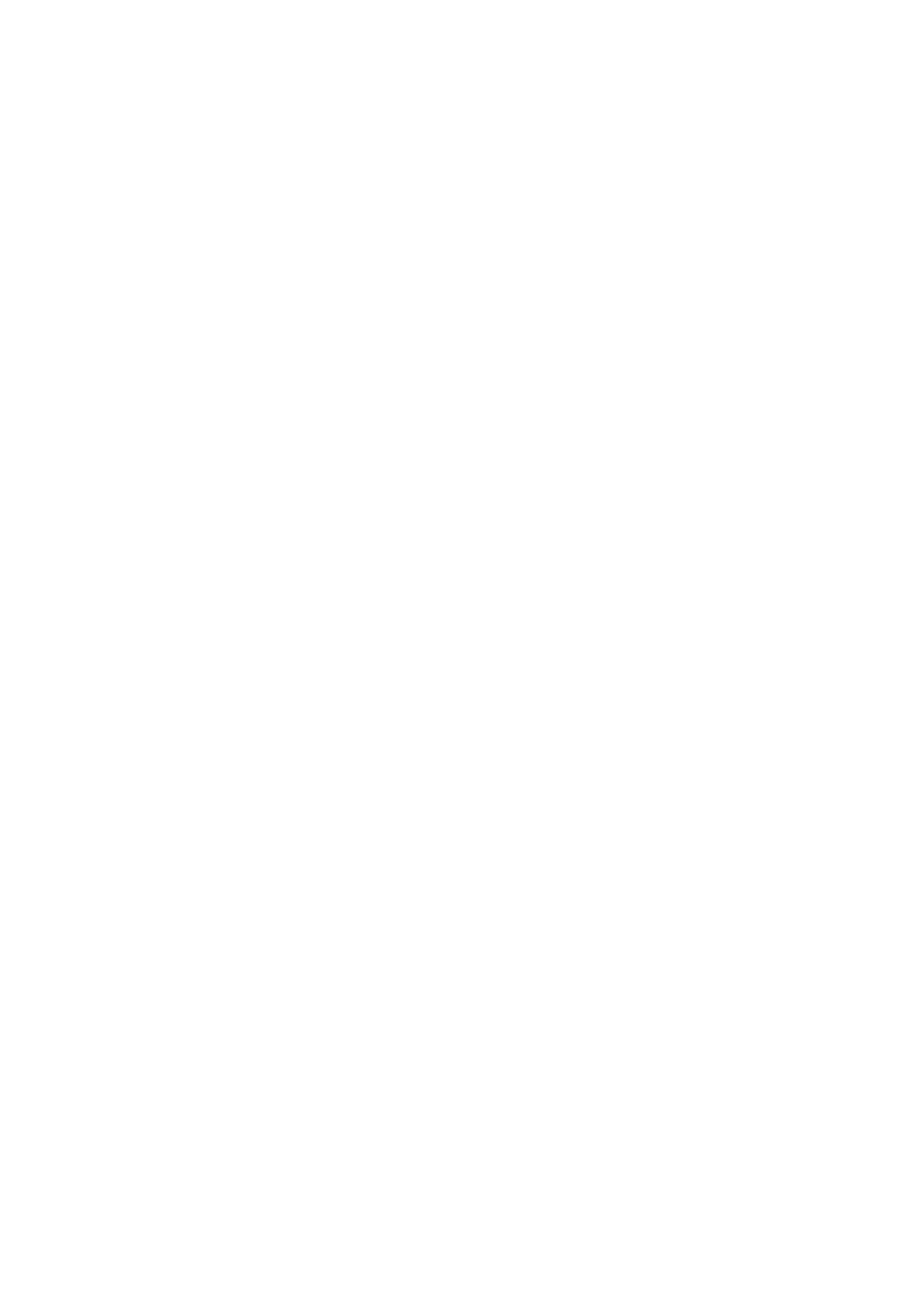# **CHARLES TEN HOVE**

W000015 14 Mar 2018, 11:06 AM

I don't want a Government forcing me to make lifestyle choices for my life. What if they turn out to be wrong? Please let me decide what food etc is best for me then I will reap the rewards or bear the consequences as the case may be. You are not my parents and I am not a child. Tax should be for core services like law and order, and defence. I'm not even convinced Government should have such a big say in what our children are taught in schools or in how our health is treated or not treated. These can be done privately without Government interference in the choices of parents and families and their loved ones. Don't encroach into areas of responsibility for parents, families, communities, churches and voluntary organisations and watchdog groups etc. The more these are involved the better. Don't be a nanny state. That's lost an election for Labour once already. People don't like being told what to do or how to behave when it is just a matter of ordinary lifestyle choices.

# **ANONYMOUS**

W000027 14 Mar 2018, 12:32 PM

Collect revenue for core services, encourage activities beneficial to the country as a whole, redistribute resources to ensure all are given a 'fair go' and while society does not have to be "equal", current levels of rising inequality must be mitigated, and needs to act as a barrier for the capitalist tendency for wealth and power to accumulate in a few and inequality to rise in the rest (even though I would currently be viewed by many as one of the few). Yes I worked to get here... but the affordable rented warm dry quality state housing my parents and grandparents lived in for their lives in the uk, the free healthcare, the free state school education and free university education my baby boomer parents received were key to setting up my life in the right path. Parents today in nz in the same situation as my grandparents or parents were simply do not have such opportunities which is a failure of government policy and tax systems

# **DANIEL CHORLEY**

W000033 14 Mar 2018, 1:39 PM

It has been shown that while some positive societal change can come from individual action via choices in consumption, real prosocial outcomes need to come centrally from government and tax should be a key tool in this. Tax should provide a more even distribution of wealth and ensure basic needs of education, health, and safety, are met. This should include tax-reduced incentives on healthier food options and higher taxes on harmful products such as alcohol, lottos. Not only should these improve government funds but also reduce costs in the way of preventative healthcare. Companies should be incentivised to engage in sustainable technologies to improve environmental outcomes. Business activities that then result in a cost to the public like pollution of waterways should be taxed to disincentives harmful activities and to remedy damage caused. Natural resources are owned by everyone so those companies taking them (e.g. water) should be taxed as to gain benefit for the whole country.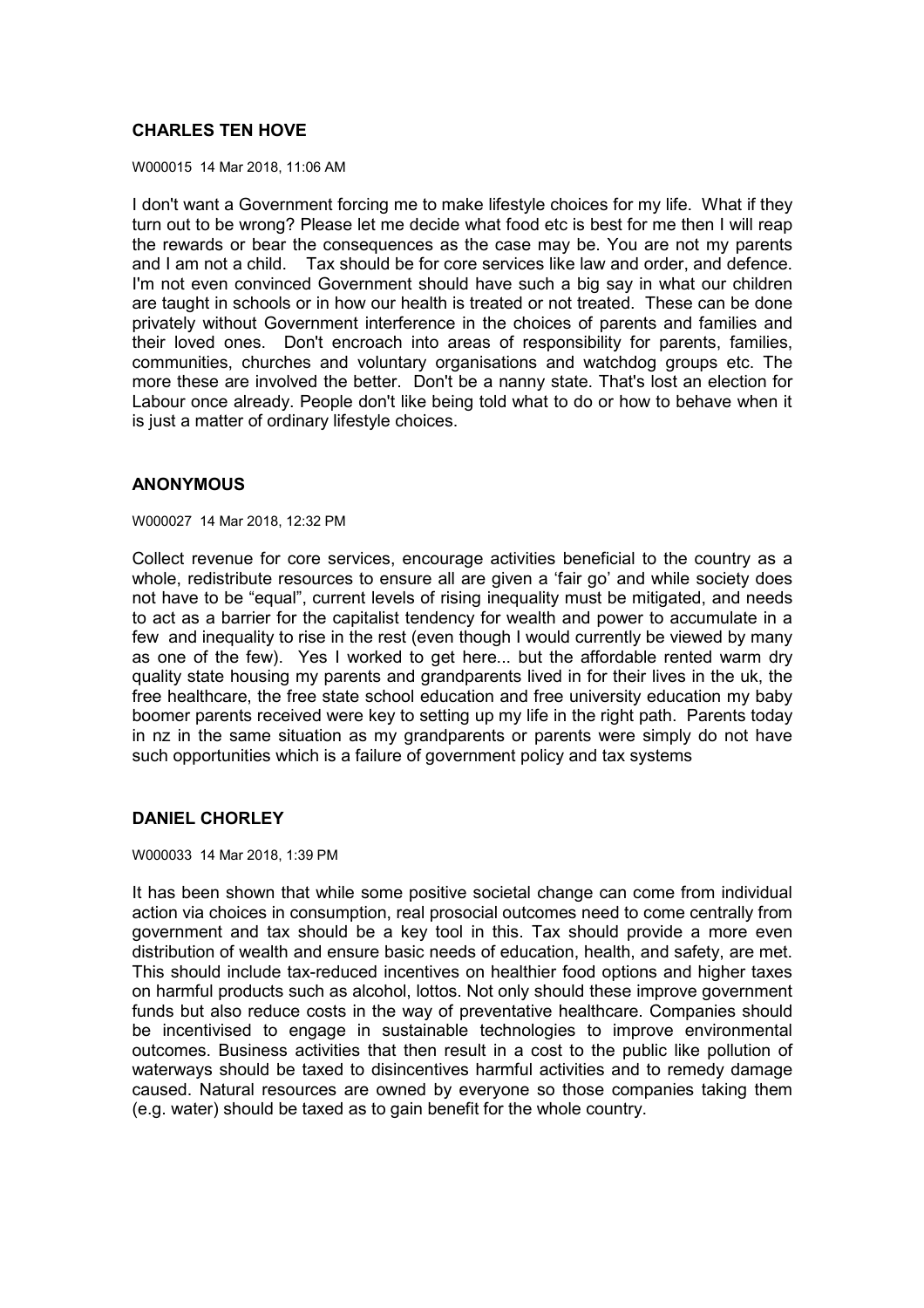# **YANOSH IRANI**

W000066 14 Mar 2018, 5:41 PM

Tax is for funding the services and infrastructure that make our society worth living in. What these services are and their relative importance is determined by voters through their representatives in government. It is an essential tool to transform, shape and balance out problems in society and should change more often with emerging issues.

### **LUCY HOFFMAN**

W000074 14 Mar 2018, 5:49 PM

Almost all of the above. Tax and government are powerful levers for a better society. I want tax to support those who need it, encourage better behaviors and encourage businesse who do contribute to these aims.

# **JAMES**

W000084 14 Mar 2018, 6:21 PM

Your social engineering and cultural edits are not welcome

### **ROSA LIMA**

W000095 14 Mar 2018, 6:59 PM

Funding of core services is essentially what taxation is about. However we need to encourage broad investments, saving and a growing economy and reduce property speculation

#### **ANTHONY MEEHAN**

W000118 14 Mar 2018, 9:55 PM

Australia provides a tax-free bracket for low-income individuals. This is simpler than, and provides greater convenience for our poorest and most vulnerable. We should seriously rethink our current tax brackets, adding another tax bracket at higher incomes, and removing tax altogether from the lowest bracket.

# **CRAIG DALTON**

W000129 14 Mar 2018, 10:40 PM

Tax is being spent fine as is. Not opposed to levies or targeted tax rates on certain items to dissuade people from buying them such as cigarettes and alcohol. Am against a sugar tax.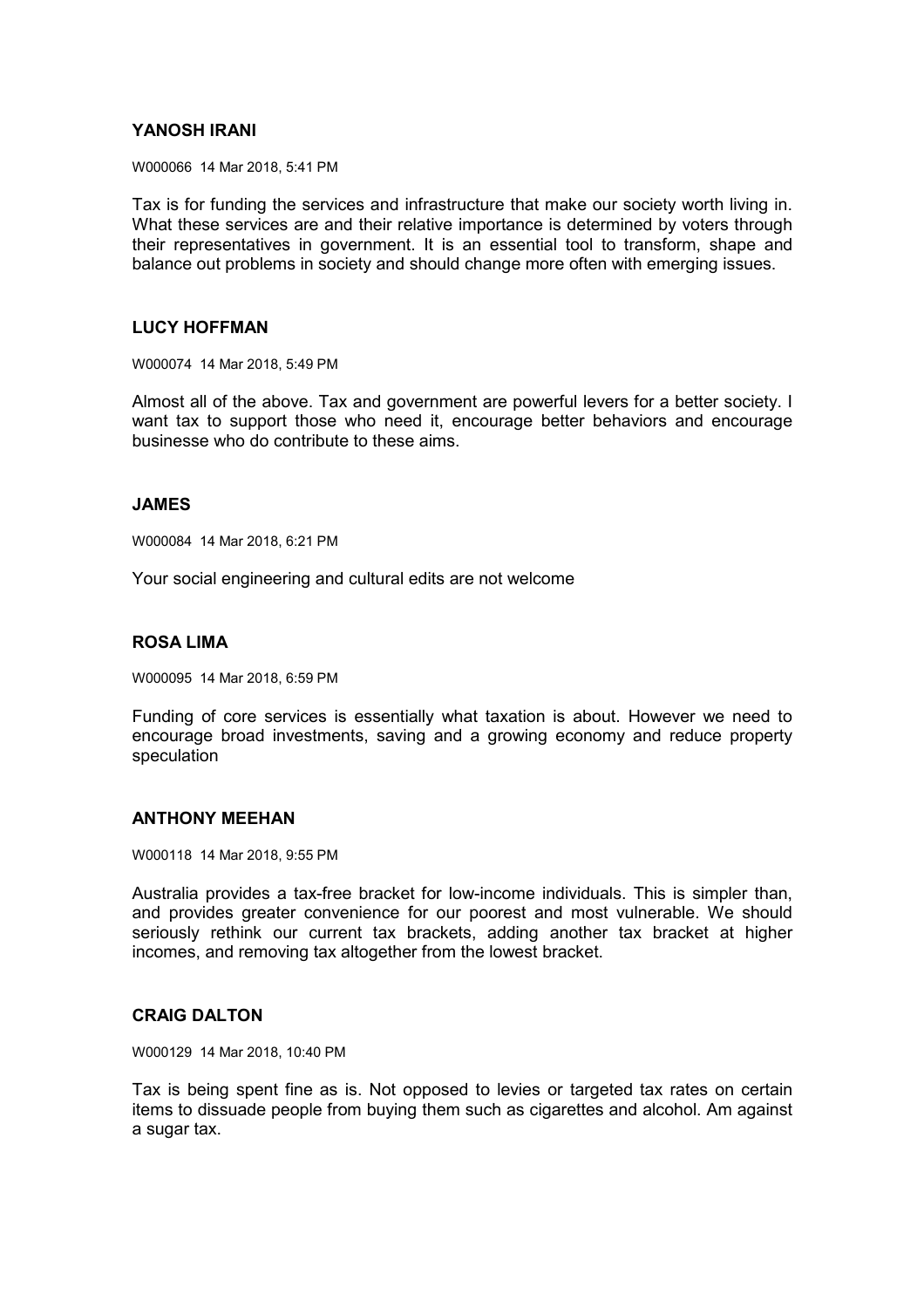# **SIMON VELVIN**

W000141 15 Mar 2018, 1:32 AM

It horrifies me that the homeless population has exploded in the last decade or so. Taxes should be used to support the wellbeing of our society, especially the least of us. A nation should be judged on the lives of those born to the people in the shittiest situations; those children should enjoy as many of the advantages that being born to wealthy parents as possible.

# **STUART MERCER**

W000158 15 Mar 2018, 9:48 AM

The 1st and 4th point combined. Should generate income for it's core services while also helping the people who need it.

# **THOMAS DAMERHAM**

W000162 15 Mar 2018, 11:13 AM

Taxes are important for ensuring that NZ continues as a cohesive society that values fairness and opportunities for all. As such a more progressive tax system is essential with the following options important in my opinion; - In order to treat all income the same, introduce a comprehensive capital gains tax on inflation adjusted capital gains at the time the capital gains are realised. - An inheritance tax over a certain value that stops the very wealthy from being able to pass all of their accumulated wealth to the next generation and thereby hindering social mobility.

# **MIKE SCOTT**

W000167 15 Mar 2018, 12:25 PM

I have no problem with taxing certain things to encourage positive choices. Cigarette tax is helping keep NZers healthy (which also means lower burden on the health system). I agree with introducing a sugar tax, but I believe that it needs to come with strong messaging about why sugar should be taxed (see recent article on Berkeley's sugar tax: https://www.stuff.co.nz/national/health/101449829/a-sugar-tax-made-mequit-berkeleys-residents-shun-sugar) . I also agree with a tax on fossil fuels, for similar reasons. Ultimately though, the revenue raised should go towards helping people, be that infrastructure, innovation, education or welfare.

# **ALLAN PARSONS**

W000186 15 Mar 2018, 2:59 PM

We are over taxed now.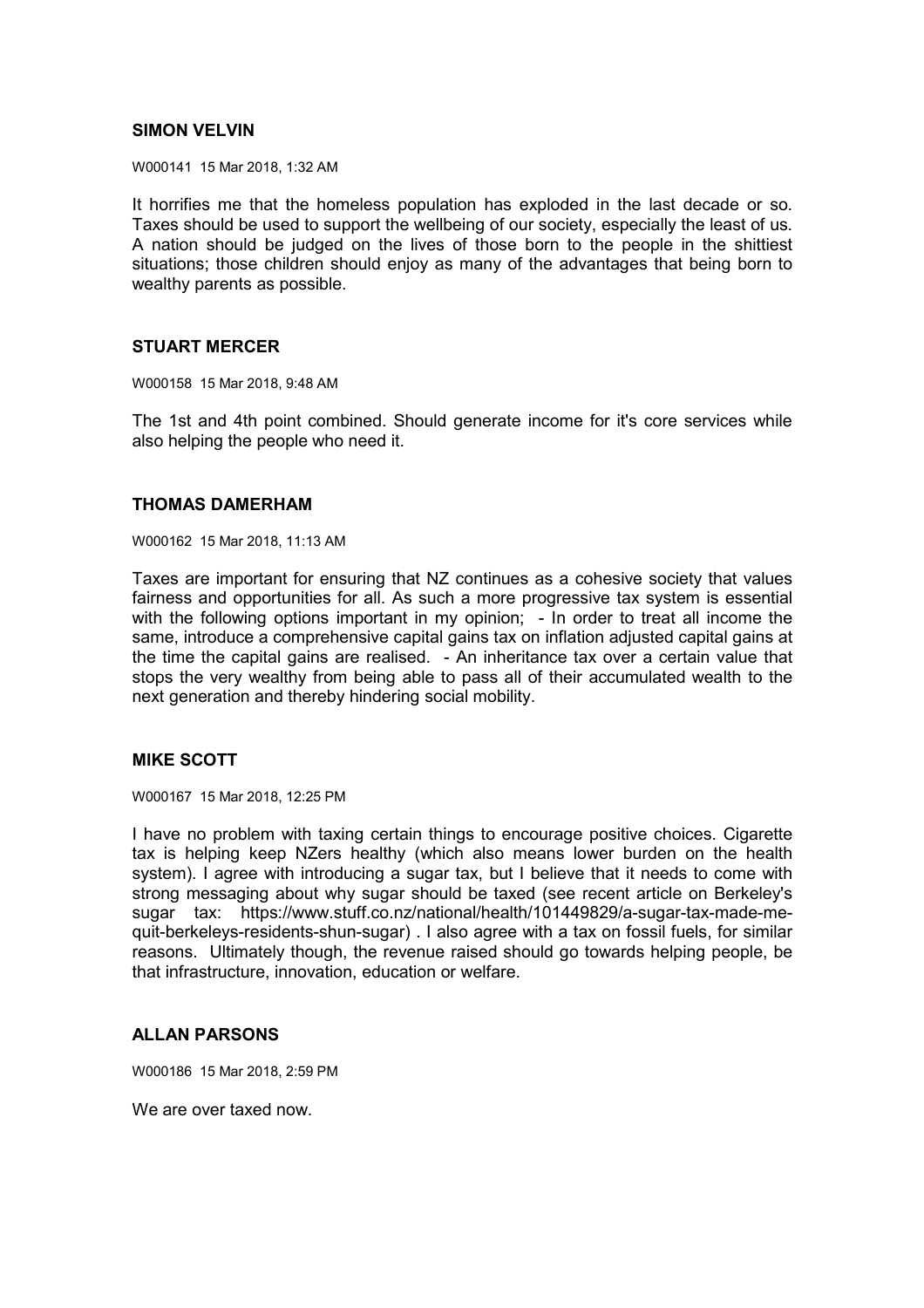# **JOHN THOMPSON**

W000201 15 Mar 2018, 4:32 PM

The primary purpose of tax should be to collect revenue for the provision of government services. NZ benefits greatly by the BBLR (Broad Base Low Rate) tax model and its 'clean' lack of exemptions and carve-outs. That said the tax system can serve other useful purposes by being a significant financial incentive. This should be done where it does not compromise the current clean BBLR nature of our tax system and does not create perverse incentives.

### **JERED AITKEN**

W000222 15 Mar 2018, 10:40 PM

Taxes are for making sure we all have support and that our public services are the best in the world. They are also to make sure that large companies don't have a monopoly, and that they are paying for the pressure they put on our infrastructure. For example, bottled-water and soft drink companies could be taxed to make them incentivise recycling, rather than the public paying for it. Tax should also work in favour of small businesses and should not become too much of a burden for them. Capital gains should DEFINATELY be taxed, especially with investment properties. The environment should always be taken into account before any tax spending. And things that harm our environment should be taxed harshly. GST should be removed from veges and fruit.

# **ANONYMOUS**

W000240 16 Mar 2018, 2:58 PM

Our tax system should be how we create a fair and equitable society. Everyone in Aotearoa/New Zealand should be able to access health care, education and housing, without fear of going into debt, but at the moment this is not the case. Our tax system should be used to make wealth is distributed equally in New Zealand.

# **STEPHEN BATT**

W000269 17 Mar 2018, 10:06 AM

A tax system should be discouraging negative behaviours and if not effective then spreading that cost across all. An example at the local level. Disposal of dangerous items such as paint should be free for all and managed not charged a premium otherwise people will cheat the system and the outcome for everyone is worse. I beleive income tax at the lower levels needs to fall further as providing rebates and incentives after the fact is ineffective and masks the problems. A tax system that is fair for the weakest members of society means that we ask the correct questions. The argument around free school lunches should be universal and not focused on benefit payments to parents. GST should be removed from grocery food items. This is not difficult, Sweden does it today. Poorer families are encouraged to eat at home and people with extra money can eat out but pay GST for their meal.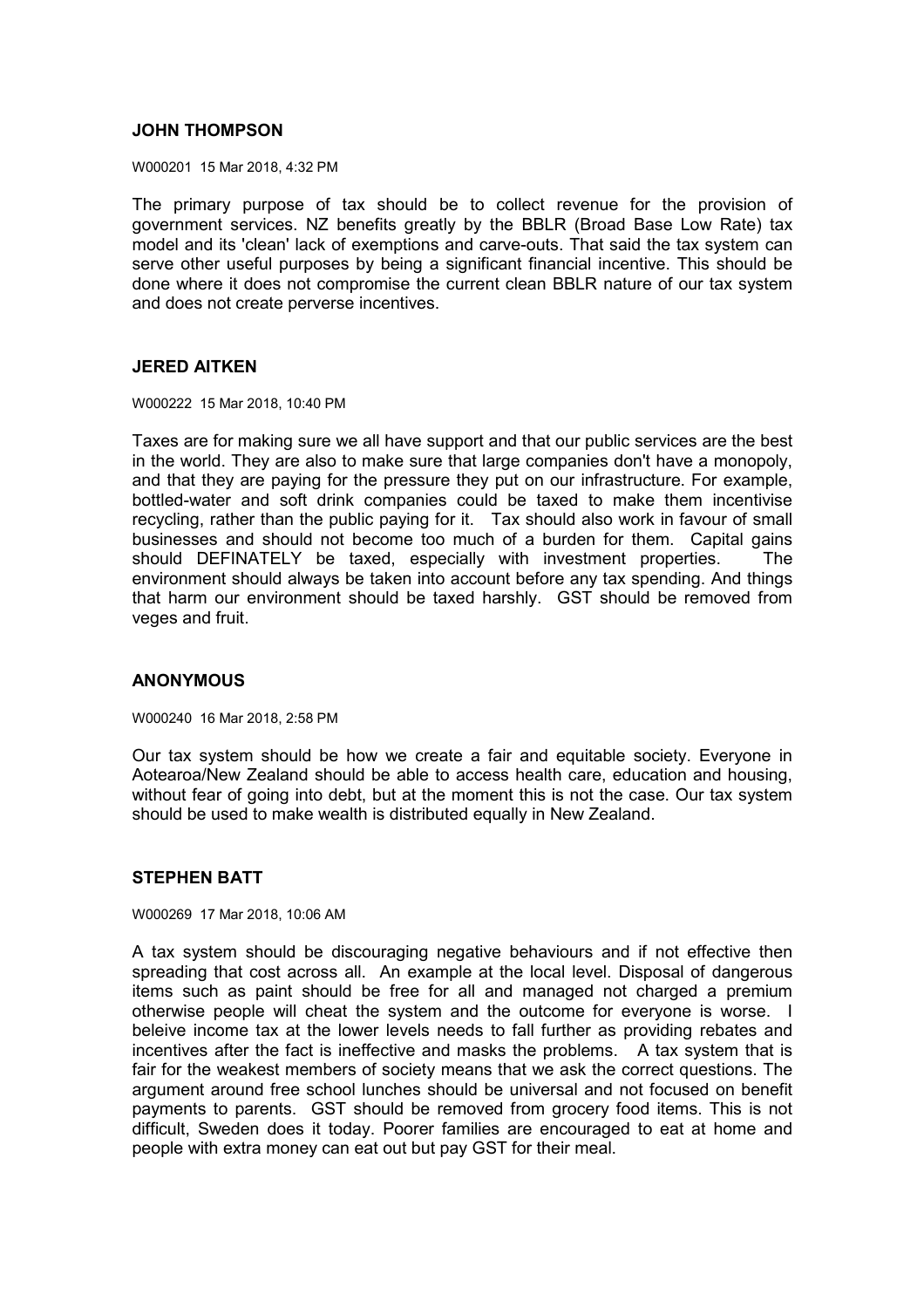# **LORRAINE PELLS**

W000276 17 Mar 2018, 10:55 AM

The Government is neither the mother or father of individual or collective tax payers. It is the individual who has to sort their own lives. Where they can't, a core government service is social welfare. Social welfare should not offer an individual more income than hard working families receive - and I have seen this happen with the DPB when doing budget advice for clients. It should be an safety net with aspiration expectations. Unemployed people need support but also need training and jobs. They need to gain skills that will make them more desirable for employers.

### **JEANETTE GARNETT**

W000288 17 Mar 2018, 3:43 PM

Tax is a "bank of democracy" that allows a very small country to have a higher level standard of living for it's citizens and promotes social wellbeing, business opportunity and the ability to care for it's future (particularly environmental care). For this reason I would like to see all potential expenditure (local government too), measured against 'per capita' gains.

# **WAYNES SLOANE**

W000298 17 Mar 2018, 8:15 PM

Tax incentives are needed for SMEs and other businesses in proportion to the number of full time equivalent staff employed; 2. organic agri-hort businesses; and 3. others with waste management systems approved by the MftEnvironment - an assessment process would need to be established for this. Tax is already used punitively via excise tax on alcohol, tobacco, motor oil. Extend this to negative environmental and or health impacts: 1. consumption of meat and dairy products; 2. soft-drinks; 3. heavy vehicles to transport goods (e.g logs, containers) by road; 4. commercial air travel; 5. commercial use of fertilisers and pesticides with known negative affects; 5. commercial water use; 6. commercial waste management practices not approved by the MftEnvironment. Tax should not be used to subsidise businesses' training and professional development of their staff, via State funded work-place training - other than in traditional apprenticeships occupations (ie. trades) or medical occupations

# **DYLAN FLETCHER**

W000339 18 Mar 2018, 9:42 PM

A government shouldn't follow a typical business model. Key infrastructure is essential to the running of the country and isn't maintained properly when sold off to private companies who are profit driven. Taxes should be used to own, expand and maintain the infrastructure and services required by the citizens of the country.

# **EVAN HULLAH**

W000368 19 Mar 2018, 10:47 AM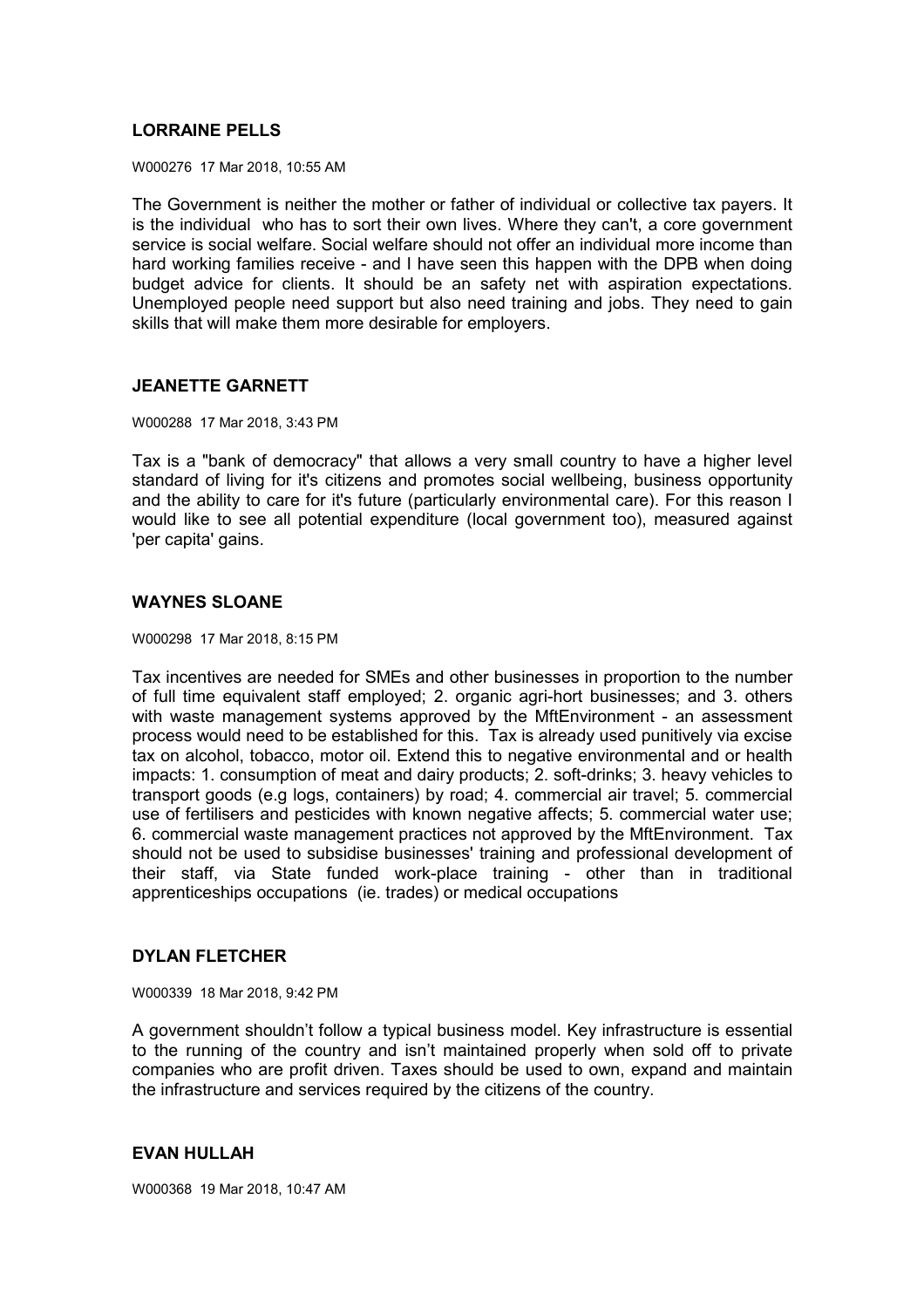First off I'd like to say that I'm all for using tax across the board if it's done in a positive and productive way. I have been hearing talk of a sugar tax that will increase the cost of products that have a large amount of sugar in them. Have we posssibly thought about implementing a tax on businesses that produce the products to try and encourage them to use less sugar. Or incentives to companies who produce healthier alternatives. When I'm at the supermarket and looking for something nice to drink I see that soft drinks are often less than a bottle of water. If we could raise the price slightly while bringing the cost of healthier alternatives down I think we would see the change we want.

# **ALEX HALL**

W000378 19 Mar 2018, 11:42 AM

Tax should be there to support core services and not be there to support people who decided not to work even when they are capable of it.

# **GARRY FERGUSON**

W000384 19 Mar 2018, 12:10 PM

Taxes collected to be used for running the essential services for the country including pensions, rail network, electricity supply and distribution, Air NZ, Telephone and internet, postal service, defense, national works programmes like roading, dams etc; through re-instatement of the M.O.W.

# **JULIAN HUTT**

W000418 19 Mar 2018, 5:42 PM

Taxes shouldn't be a punishment it's a subscription to participate in society. And the smoking thing hasn't worked smokers are still dying. And it's making them and their families less better off.

# **NICK KEARNEY**

W000447 20 Mar 2018, 2:38 AM

Clearly, the purpose of tax is to discourage or disincentivise behaviour. Why else are taxes placed on tobacco, alcohol and fuel. We hear time and time again that taxes are increased to discourage use, and that is generally correct. The same applies to income taxes. For this reason, income tax should be scrapped. The economy would benefit hugely if this were the case, and without any increase in the tax base, I am certain that government revenue will increase.

# **LARA FLAVELL**

W000456 20 Mar 2018, 7:58 AM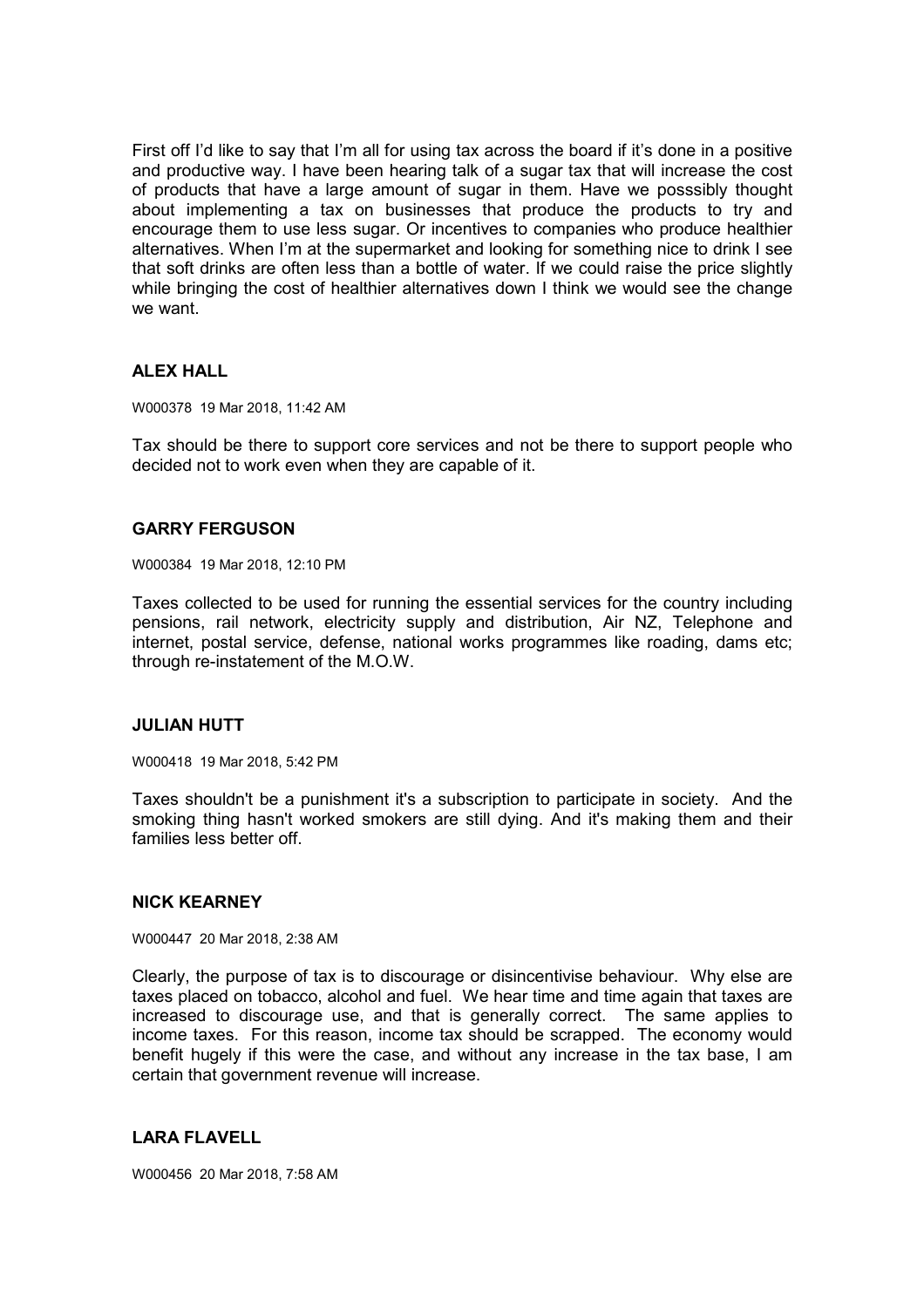If you want to encourage New Zealanders to make better choices, try decreasing the tax instead of making people pay more. How about you look at removing GST off fruit and veg so it makes it cheaper for people to buy healthier foods. Another thought - why don't you reduce tax for people who have private health insurance as they are effectively, paying twice. Why don't people look at ways to reduce costs instead of always looking at increasing? We earn more but are poorer because the cost of everything is always on the rise - never decreases.

### **SIOBHAN KEOGH**

W000474 20 Mar 2018, 10:47 AM

I am in the highest tax bracket and would be happy to pay more if it means that people have equity - access to good food, housing, education, and mental health/general health services. I am fortunate enough to have had these things all my life and am under no illusions that it's because I'm smarter and I work harder - I am lucky. I don't want access to essentials to be a matter of luck, I want it to be a matter of fact for all New Zealanders.

# **JADE DONALD**

W000491 20 Mar 2018, 2:28 PM

Should be used to fund services but can also be used to encourage behavior that has positive benefit for us as a society. Eg tax on capital gains to incentivize other investments than housing. Environmental levies to move is toward zero carbon 2050. Removal of tax on fresh fruit and vegetables so no-one is priced out of these, multinationals must contribute.

# **ALAN FALLOON**

W000496 20 Mar 2018, 2:37 PM

A large welfare state is the best thing for New Zealanders and the economy. Income inequality is the biggest problem facing New Zealanders today and in the future. Tax is a crude but effective way of correcting for income inequality.

#### **CARL PETERSON**

W000522 20 Mar 2018, 7:50 PM

The purpose of tax should be primarily directed towards encouraging investment, savings, and productivity. Tax should be incentive-based, encouraging those positive aspects of society, and discouraging harmful activities such as tobacco, alcohol, and drug abuse. Inflationary income taxes, fuel taxes, and road user fees should be discontinued in favour of deflationary taxes such as GST and a 30% Capital Exit Tax to capture foreign profit as it leaves New Zealand. Ultimately most tax should be abolished as the private economy responds to no income taxes and rapid capital growth. The present GST and the Capital Exit Tax will encourage economic growth by discouraging rampant consumption and the departure of capital overseas. In this vein, all NZ govt investment overseas should return to NZ, and all private investment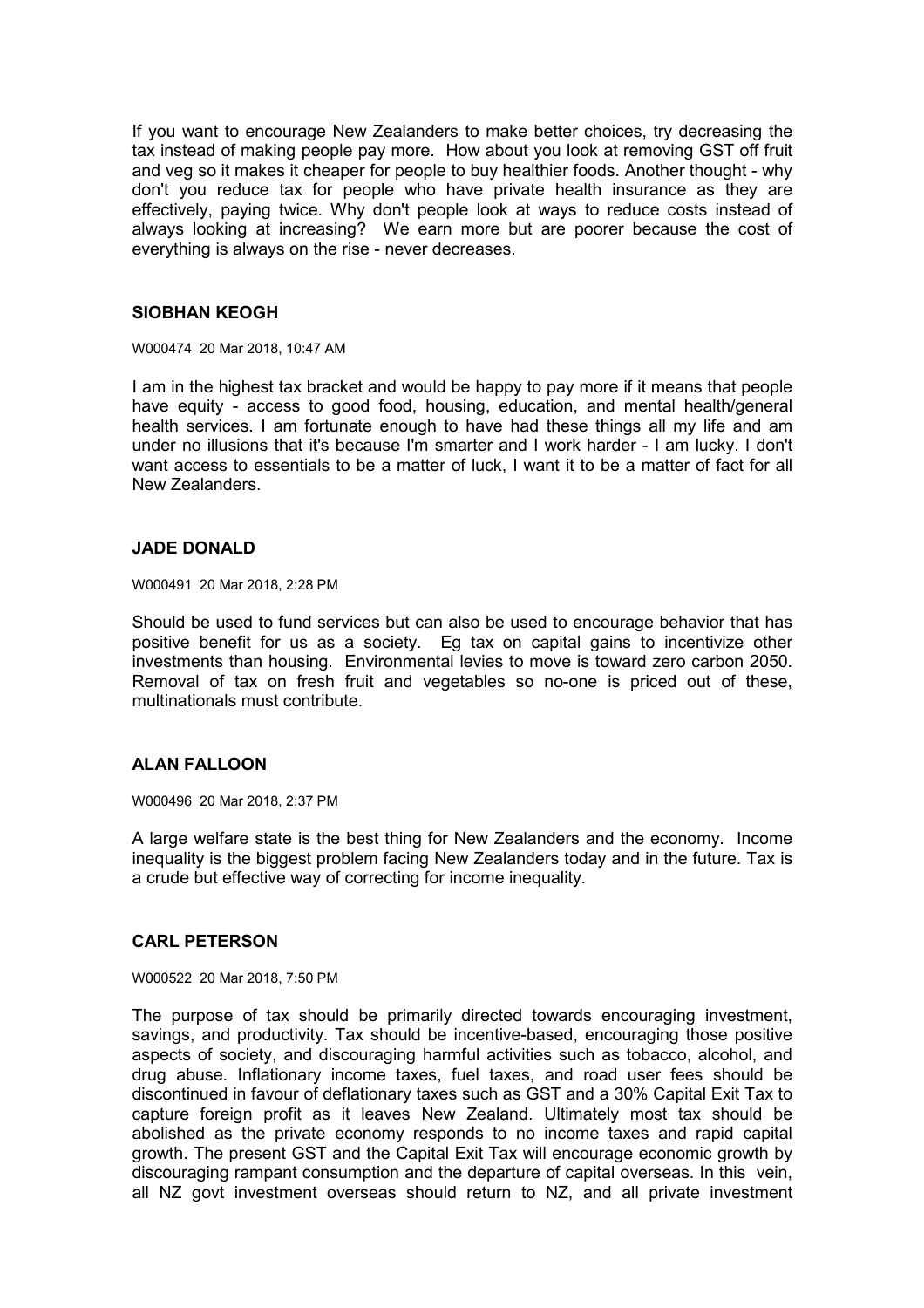overseas that chooses to remain there should be retroactively captured by the Capital Exit Tax. Tax should be targeted for the people rather than banks and corporations.

#### **THOMAS LEA-HUMPHREYS**

W000536 20 Mar 2018, 9:38 PM

Tax needs to be about providing a strong middle class society to maxmises positive outcomes for people, is safe and supports people and business to succeed

### **ANONYMOUS**

W000555 21 Mar 2018, 6:25 AM

Tax should NOT be used to encourage or discourage any type of behaviour be it social or economic behaviour. It is ethically wrong to do so. We're all familiar with the book 1984 and the themes in particularly the "thought police". The purpose of tax is to provide core services only. Health, education, roading.

#### **LINDA SORENSEN**

W000579 21 Mar 2018, 10:16 AM

Tax should cover some core needs such as medical care, and provide a safety net for those who require one. I would love to see the institution of a minimum basic income so that everyone could contribute based on what they excel at or love, rather than what society has decided has value. Free education would allow for more equality in wages - if you are not saddled with huge debt for getting a degree, you don't need a huge income to cover the debt. Decrease public funding of specialized projects such as sports arenas and stadiums - shift this to more user pays including the sports associations that would benefit from the project. People who can't afford a ticket should not pay for these kinds of projects with their rates.

#### **STATHI TRIADIS**

W000609 21 Mar 2018, 11:37 AM

Redistribution to keep opportunities equal and facilitate good business.

# **WILLIAM GIRIMONTI**

W000636 21 Mar 2018, 12:52 PM

The tax system should always be about funding core services only and should not be used as a political or economic weapon that disparages some for the benefit of others. At its core, the tax system should benefit ALL New Zealanders and be applied equally across the board.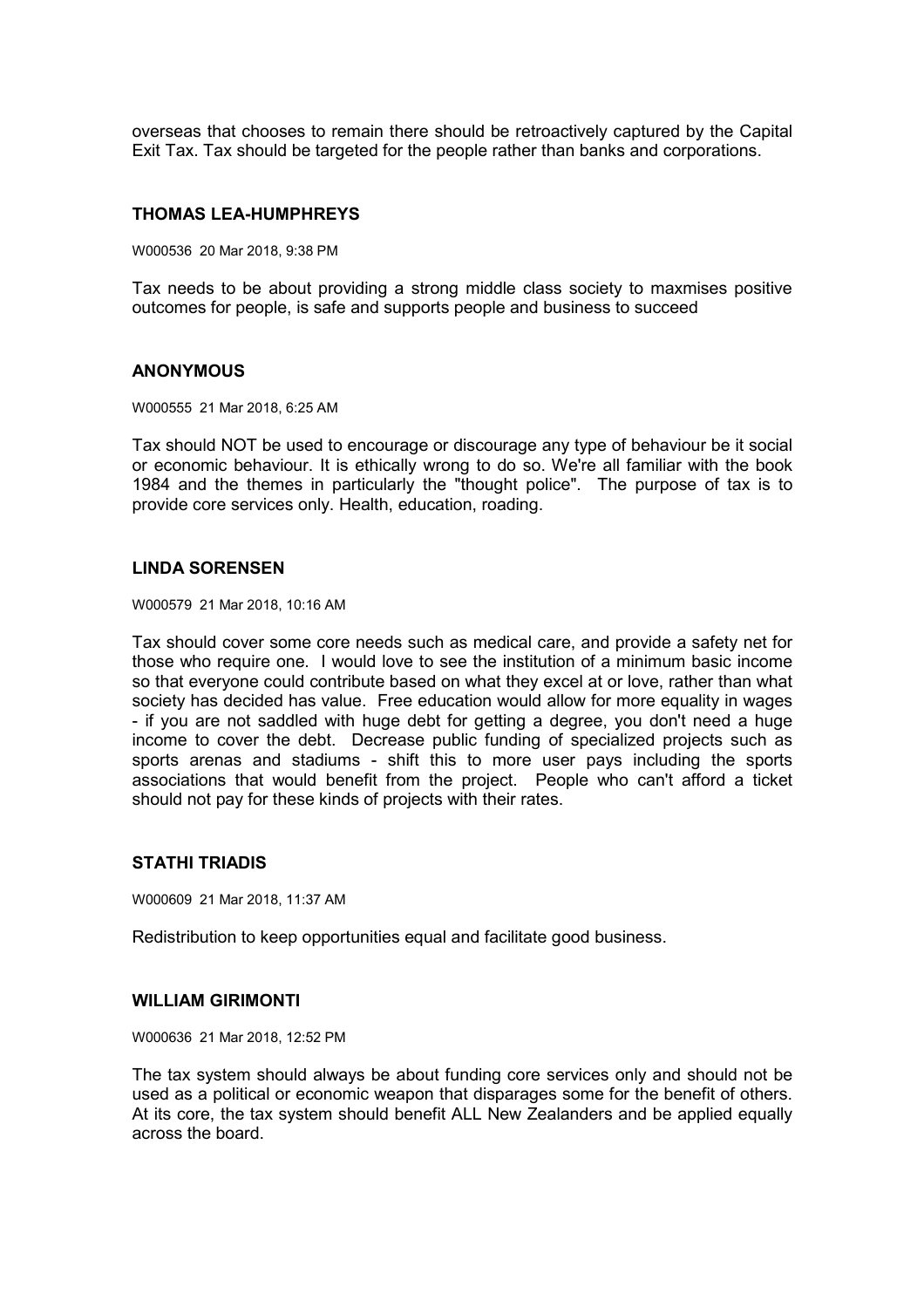# **TANYA CLOVER**

W000645 21 Mar 2018, 1:18 PM

Tax big business and companies that impact our natural flora and fauna or environment. No more tax haven rubbish!

### **RAYMOND STEIN**

W000668 21 Mar 2018, 2:10 PM

I think taxes spent on creating a better quality of life for current & future generations is essential as this will encourage individuals to take responsibility also (& make better choices), rather than leave it to the government of the day to solely attend to.

# **LUKE COPSEY**

W000689 21 Mar 2018, 3:07 PM

It's to fund infrastructure, services, and armed forces. It isn't a charity

# **MARGARET DELBRIDGE**

W000701 21 Mar 2018, 3:55 PM

The only reasonable purpose for tax is to fund core services. It should neverbe used to enforce social policies or to change behavoiur. Those need penalties and/or positive assistance not taxation.

# **MARK GREAVES**

W000736 21 Mar 2018, 6:41 PM

Tax needs to be kept simple so we don't create an industry to manage tax returns. But instead of tax poor behaviour we need to reward behaviours we want to encourage I.e. Tax discounts for having medical insurance to take pressure off public health system.

# **BEN STRODE-PENNY**

W000761 21 Mar 2018, 8:33 PM

Housing as a form of investment is taxed far less than any other form of investment. This is dumb.

# **SIMON HENSHAW**

W000777 21 Mar 2018, 9:35 PM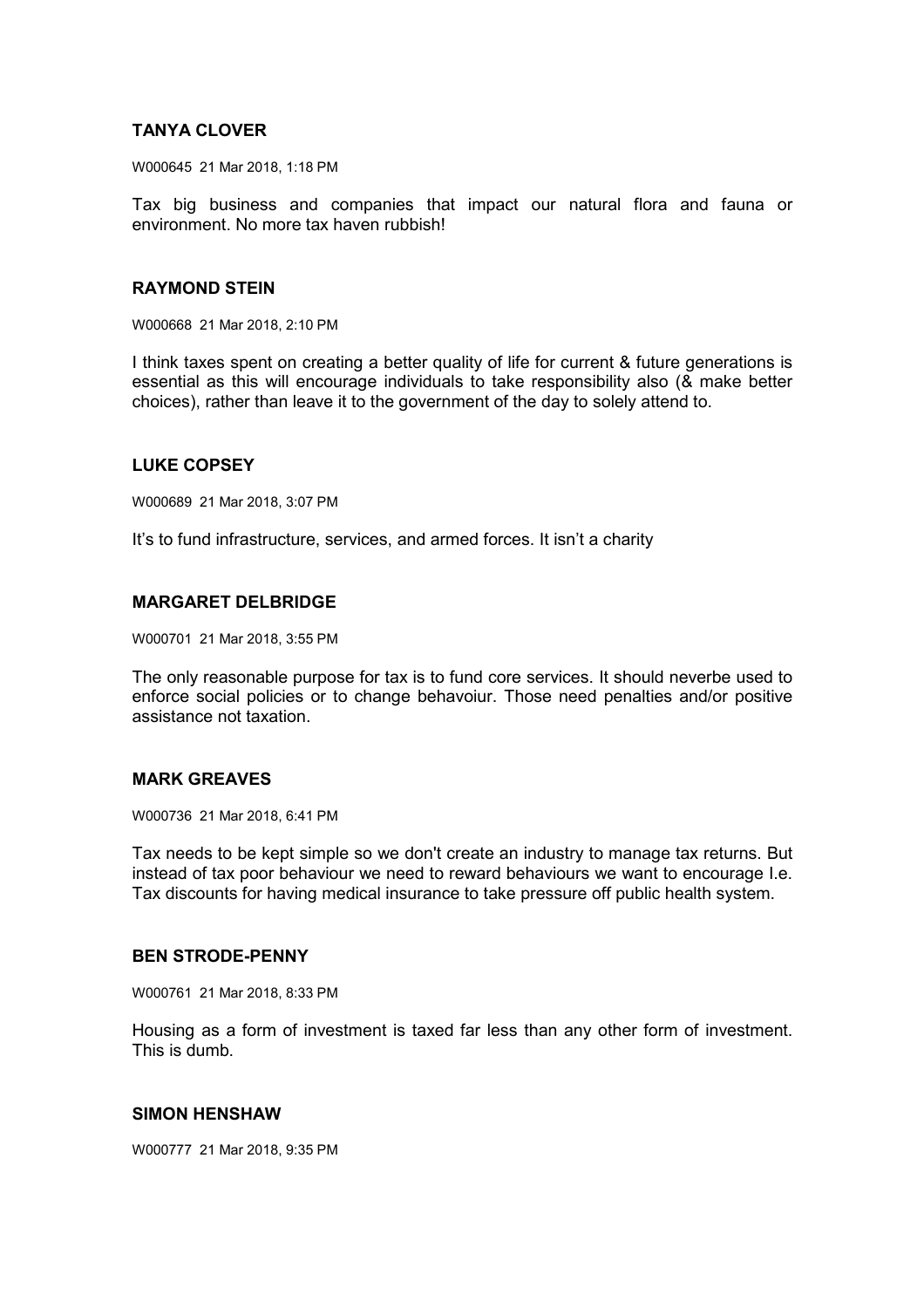Use tax incentives to: - encourage sustainable business investment and practices, renewable energy, electric vehicles and public transport, healthy consumer choices discourage fossil fuel extraction and use, wasteful consumption,

# **SYLVIE KERR**

W000795 22 Mar 2018, 6:30 AM

The 'purpose' of tax is all of those things, but in a world facing climate change and other issues caused by decades of deregulation, tax can be a powerful tool to get society (inequality) and the economy back on track.

# **PATRICK MCKENNA**

W000810 22 Mar 2018, 8:45 AM

there will always be too many loopholes and complexities for tax to be effective as a means to change in most areas, cigarette tax has worked because they are a clearly distinguished item. alcohol could be further targeted in the same way. many areas, particularly food, are too complex to be effectively targeted so it is better to use tax money to educate the public. soft drinks could be an exception though

# **T PETERS**

W000835 22 Mar 2018, 11:20 AM

I support taxes need to be collected for the core business of the government to function. I also think we should have a safety net for the needy and disadvantaged in our society. I do not support taxes as a general wealth redistribution, or to dictate public behaviours eg sugar tax, taxes to discourage private motor vehicle use etc.

# **TODD FELLOWES**

W000854 22 Mar 2018, 1:28 PM

Hi Tax Working Group Team, There is so much I could say here however I will attempt to keep things brief. Firstly, and I appreciate the commitment to work in an open and transparent manner and so therefore, with Sir Michael Cullen, chair of the Tax Working Group, assembling a great team for the job. Who is on this team exactly please ? This is important. I am a historian of monetary history and lets just say, an economic scientist, with a 19 year background in this field. Before anything, it needs to be fully recognized as to why things are the way they are. This is also very important. Why is housing in an unprecedented bubble ? Why are interest rates at an historic low over a duration than in any time in history? Why has the RBNZ held interest rates in suspension? Why is tax required in the first place ? This is a just a couple of things that need consideration over all else. You can not and will not succeed in plugging holes in a dam expecting successful or results.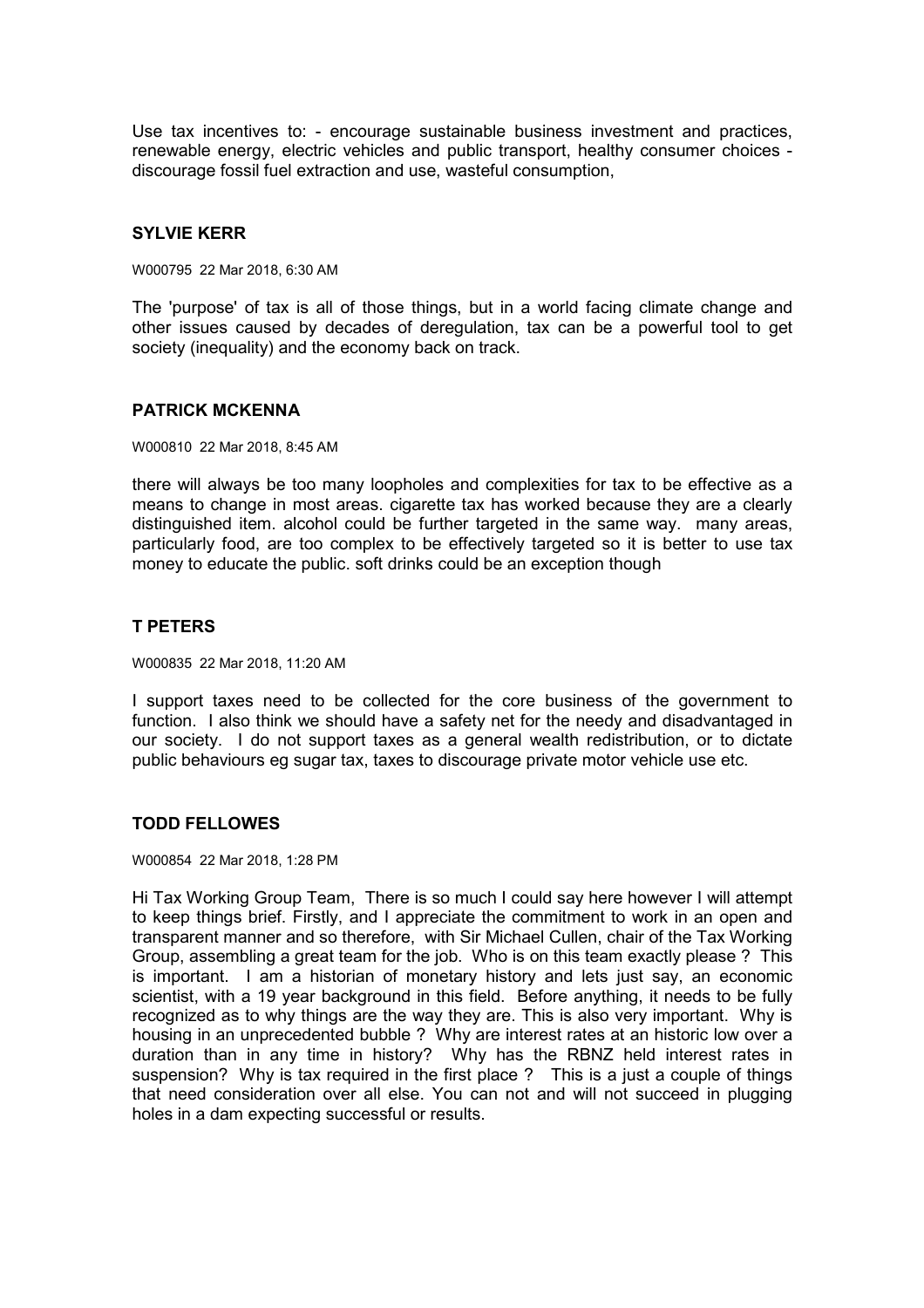# **GORDON CAMERON**

W000863 22 Mar 2018, 1:56 PM

The purpose of tax is for all of those things - to fund state expenditure, to fund welfare, to shape the economy, and to motivate changed behaviour. Environmental concerns need a tax consequence. otherwise many of us won't change our behaviour. The UN's 17 sustainable development goals will need tax as one tool to achieve these. Tax is also useful as an efficient and reliable measuring tool (working with Stats NZ).

### **STEWART LAWRENCE**

W000906 22 Mar 2018, 7:21 PM

Inequality has increased massively in New Zealand, and with it many social problems. Greater equality has been shown in other (i.e., Scandinavian) countries to make everybody, rich and poor, more satisfied with life in general.

### **SUSANNAH RODDICK**

W000915 22 Mar 2018, 7:46 PM

There are always more people who at times, will need more help or be in a more vulnerable position. If I suddenly get sick, then I'd be grateful for tax-paid support to help look after my family in a reasonable way. These needs are never going to disappear, and may apply to any of us at some time. I'd be very happy to pay more tax, ifI could be more sure that our vulnerable people were looked after.

# **EMILY BURTON**

W000928 22 Mar 2018, 9:07 PM

Your options simplifies it too much. I think tax plays an important role in.all those areas.

# **LARA IRIARTE**

W000951 23 Mar 2018, 12:14 PM

The options above should have allowed for more than one answer. Tax can achieve more than one purpose. To look after the most vulnerable, provide core services, and discourage environmental damage / pollution.

#### **ANONYMOUS**

W000966 23 Mar 2018, 3:32 PM

Tax should not be used to build more roads and bridges. While essential, there are more pressing issues that need attention. Public transport! Social services! Dealing with climate change! Education! Health! Raising salaries of educators etc. Those that are in need of help should be helped with tax dollars.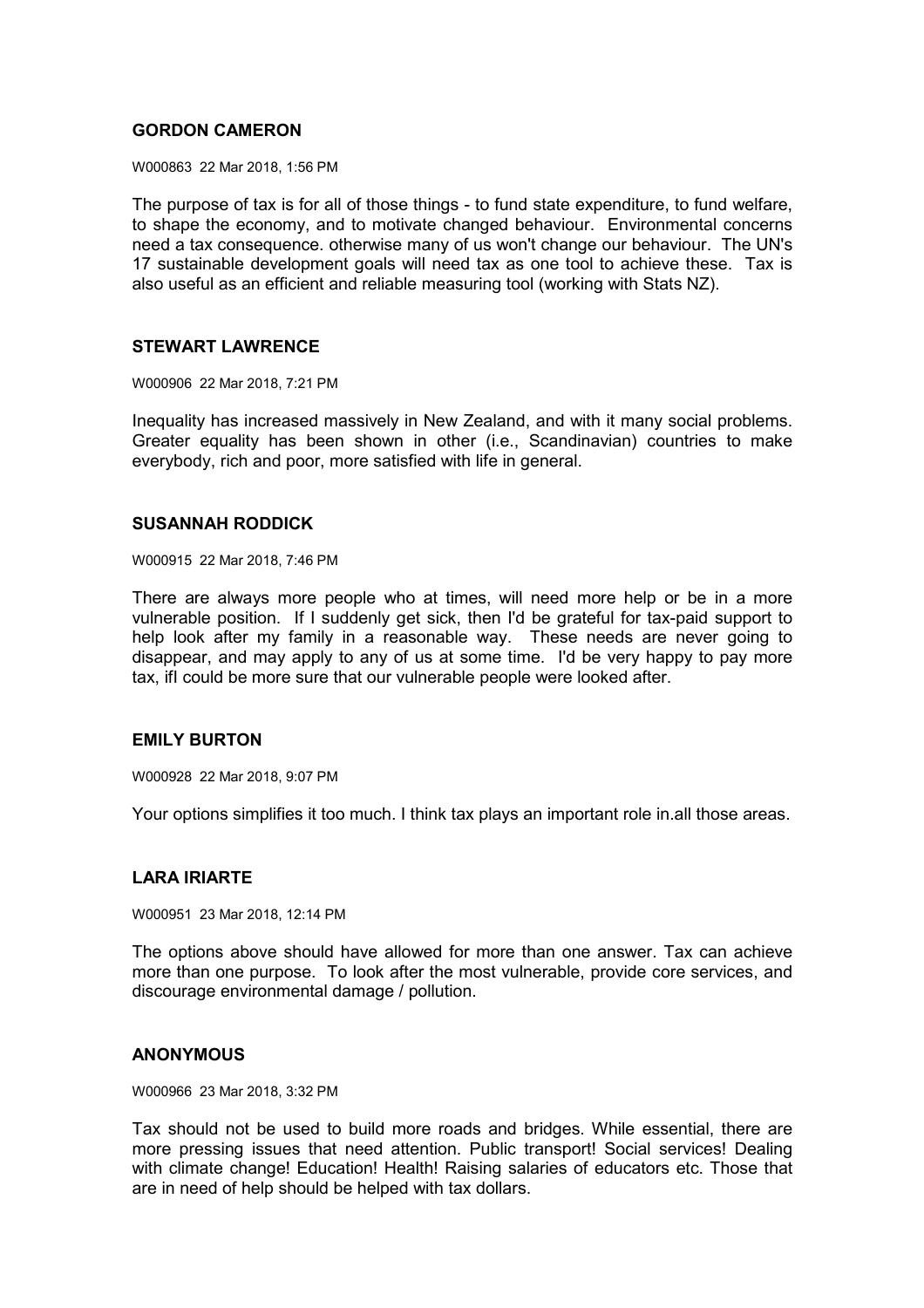# **CATHERINE OLSEN**

W000980 23 Mar 2018, 6:00 PM

The purpose of tax should be to cover the costs of giving all nzers a comfortable life, good education, health care etc.

# **ANONYMOUS**

W001029 24 Mar 2018, 1:17 PM

The government should stay out of everything but core services.

### **GEORGE JASONSMITH**

W001049 24 Mar 2018, 4:05 PM

The purpose of the tax system should be simple, straight-forward and easily understood. The first four options listed in the Quick Poll above do not meet this objective. In my view the objective of the tax system should be: "To raise the money required to run the machinery of government, deliver all core public services, and those discretionary services that a government may determine from time to time." Under this definition it is essential to define core services, which is also required for Quick Poll option 1, which unfortunately opens a "whole new can of worms", but one that must be opened. I n simple terms they include Public Heath, Social Housing, Law and Order, Defence and border protection, Foreign Affairs, protection and maintenance of Crown Land and natural resources, provision and maintenance of trunk land transport (rail and road) links, etc.

#### **STEVEN WILSON**

W001067 24 Mar 2018, 5:28 PM

Tax should be used to support those who can't NOT won't help themselves, encourage people to make better decisions and encourage local, PRODUCTIVE investment. It currently does the opposite of these these things in many cases. It provides a drag net not a safety net encouraging long term welfare dependency, it encourages investment in unproductive housing and ignores the massive damage caused by fatty/sugary food/drinks.

# **SAM STONE**

W001106 24 Mar 2018, 9:41 PM

Tax should be used for all of the above. It should enable New Zealanders to live fulfilling lives through providing essential services and support, and encouraging sensible spending. This last point can come in the form of using tax to price items and services which are unfavourable to health or the environment out of the market, such as the current tax on cigarettes.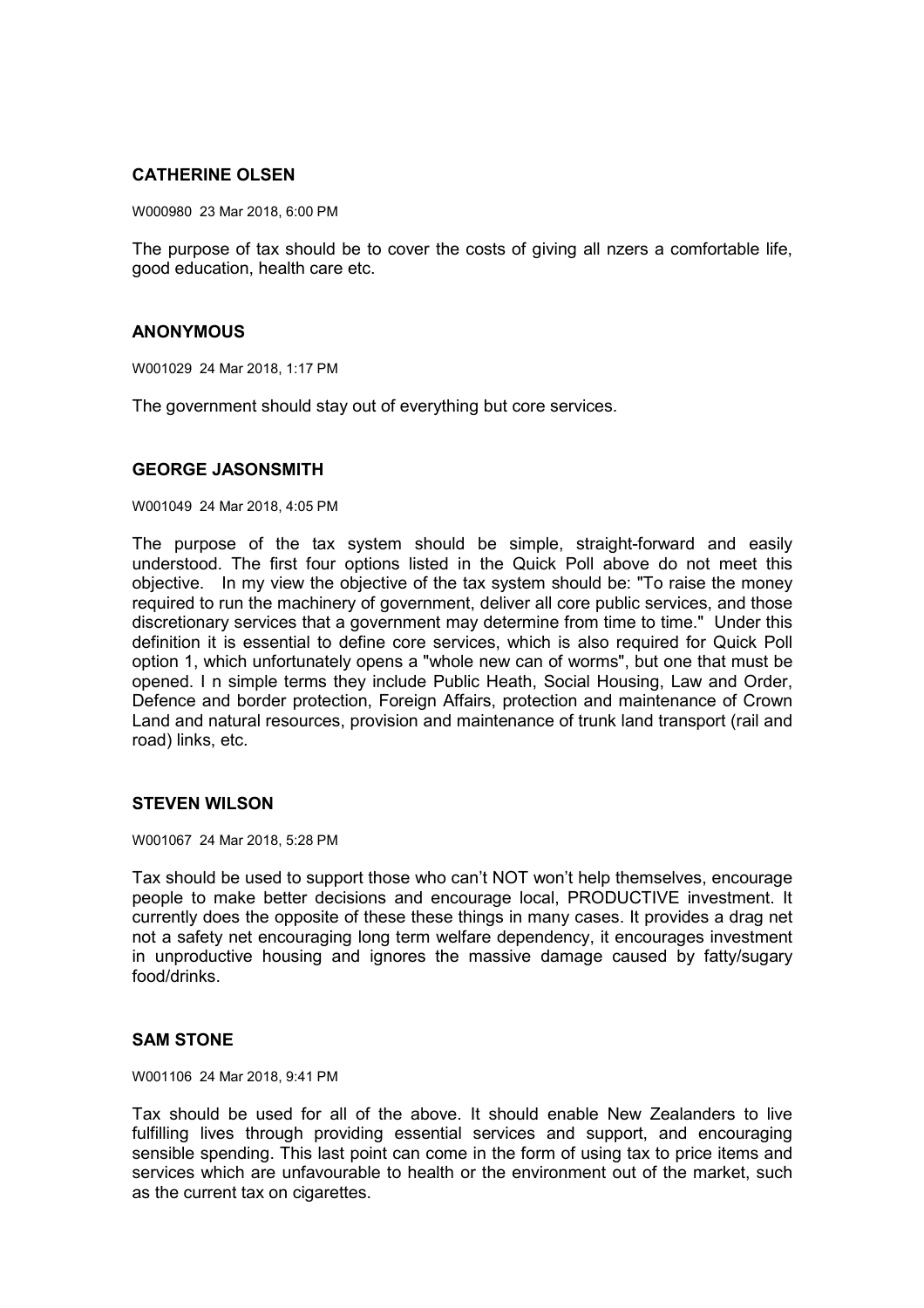# **LES NEWMAN**

W001128 25 Mar 2018, 6:30 AM

All tax acts as a sea anchor to the economy and should be kept to a minimum People who earn/make money should be left to spend it as it is theirs therefore an increase in user charges is fairer than higher taxes Those unable to care for themselves should be helped generously but those who choose not to work or have chosen not to get an education should not receive the same degree of support as those in real need this two tiered approach would bring fairness to the system and reduce the need for more taxes Hand up rather than hand out is better especially when the money being handed out has come from someone else's hard work So in short keep the taxes low, encourage education, training, and a healthy life style Increase tax on booze smokes and sugar

# **ANDREW BOYCE**

W001132 25 Mar 2018, 7:45 AM

I strongly believe that Government has like Local councils forgotten what their core function is !

# **DONALD ARCHER**

W001144 25 Mar 2018, 9:02 AM

Obviously a big part of tax goes to running our country and essential services but I believe there should be a reasonable proportion used to support better choices without making them a hardship on people or a target for the black market. Local and central taxes need to be at least reviewed together as the total amount of rates and taxes increased over time.

# **MELISSA GREENE**

W001162 25 Mar 2018, 12:16 PM

We need to support those who need our help, but also encourage the people of NZ to make better choices. We could introduce tax on sugary drinks and use the money raised to support programmes that provide breakfast/lunch for school children that aren't fed at home. We could also encourage people to buy locally, helping Kiwis eat healthier and supporting local businesses. Raising/introducing plastic bag levies could drastically improve NZ's consumption of plastic and alter our position from being one of the most wasteful countries in the developed world. 5-10c per bag is not enough, we need to force people to make better choices for the environment with a levy of 20c at least. Another way to do this is by supporting businesses that prove they are reducing their carbon footprint and finding other alternatives to plastics.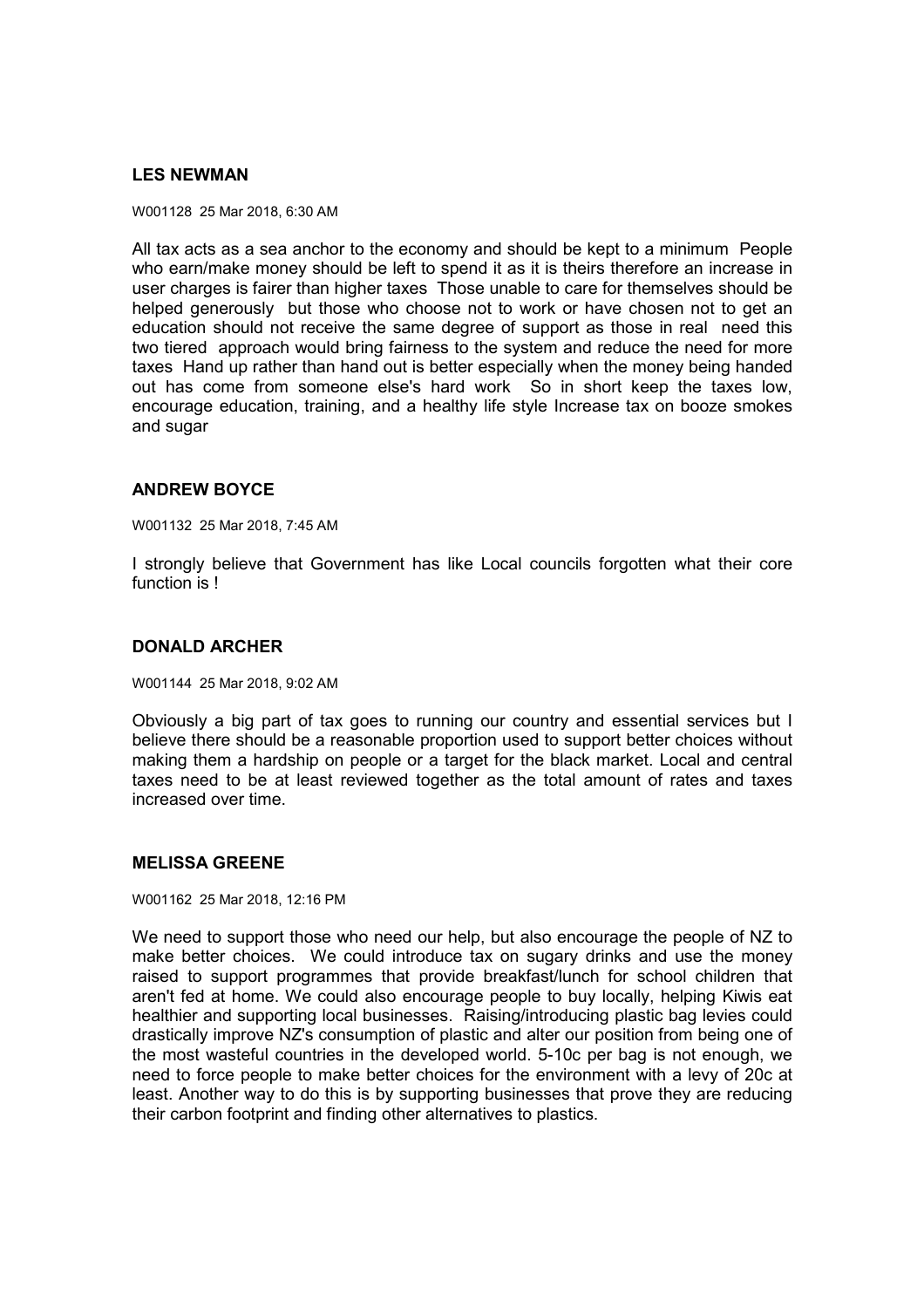# **ANDREA SPEARS**

W001184 25 Mar 2018, 2:43 PM

Tax should he transparent Shoukd be collected to support the core services: Especially Health and Welfare. Dental Care for those under 20 (not under 18) Public Hospital Healthcare FOR NZ CITIZENS ONLY TO REDUCE Costs for seeing GP For NZ Citizens Only Education Housing for all income families NZ Resident/Citizens Only Welfare support for NZ Citizens only. NOT to support Non-Citizens. Australia does not alliw non citizens to claim any welfare or state assistance (not even NZers)

# **REECE MOODY**

W001195 25 Mar 2018, 3:33 PM

Firstly, I am of the opinion that the Tax Working Group is a facade. Rather than 'how can we overhaul the tax system', I think it is a front for 'how can we increase the tax take'. Because that is how Labour works. So my answers may seem somewhat cynical since they are in that context, but are no less valid. Taxation is a form of statesponsored theft. However, i recognise the need for public/shared services to be funded, and in the absence of a better solution, tax is the only answer. To minimise tax, it should be targeted to three key areas only. My recommendation is to limit tax to: - Infrastructure (roads, drainage, etc. including LINZ); - Military (including Law Enforcement and Customs); - Judicial System (Courts, prisons, etc). Other stateoperated programs are (e.g. WINZ, ACC, etc) are abused by too many people. It is not the purpose of the state to 'encourage' me to make better choices. As long as what i am doing is not a crime, it is none of the state's business.

# **ROBERT LLOYD**

W001222 25 Mar 2018, 5:46 PM

Tax is needed to create good infrastructure and essential services for every community in NZ. RIGHT NOW THE DISPARITY BETWEEN THOSE WHO HAVE AND THOSE WHO HAVE NOT is too great. Secondary tax should be reduced to zero, as the only people needing to work 2 or more jobs are the people who need the money the most. The HAVES do not need a 2nd job, unless u call money laundering a job. NZ Immigration policy over the last 10 years has been appalling letting in too many of the wrong kind of immigrants. Yes we r all immigrants in some way, but as a NZ BORN Kiwi I feel my country is no longer my own. Giving way to property developers and overseas speculators taking advantage of NZ VERY SOFT POLICY AROUND HOUSE BUYING AND SETTLEMENT. When u come from a country of over a billion people, it's dog eat dog, & we (kiwis) don't eat dog!!! I'm ashamed to be a kiwi in the 21st Century, when we sell ourselves as 100% Pure, I'd say pure bullshit. As it's just not right.

# **DEIDRE BUTLER**

W001237 25 Mar 2018, 7:41 PM

Tax should be simple and it should be straight forward and transparent. For instance the video expresses tax is for "stuff we need". But what does that mean? What one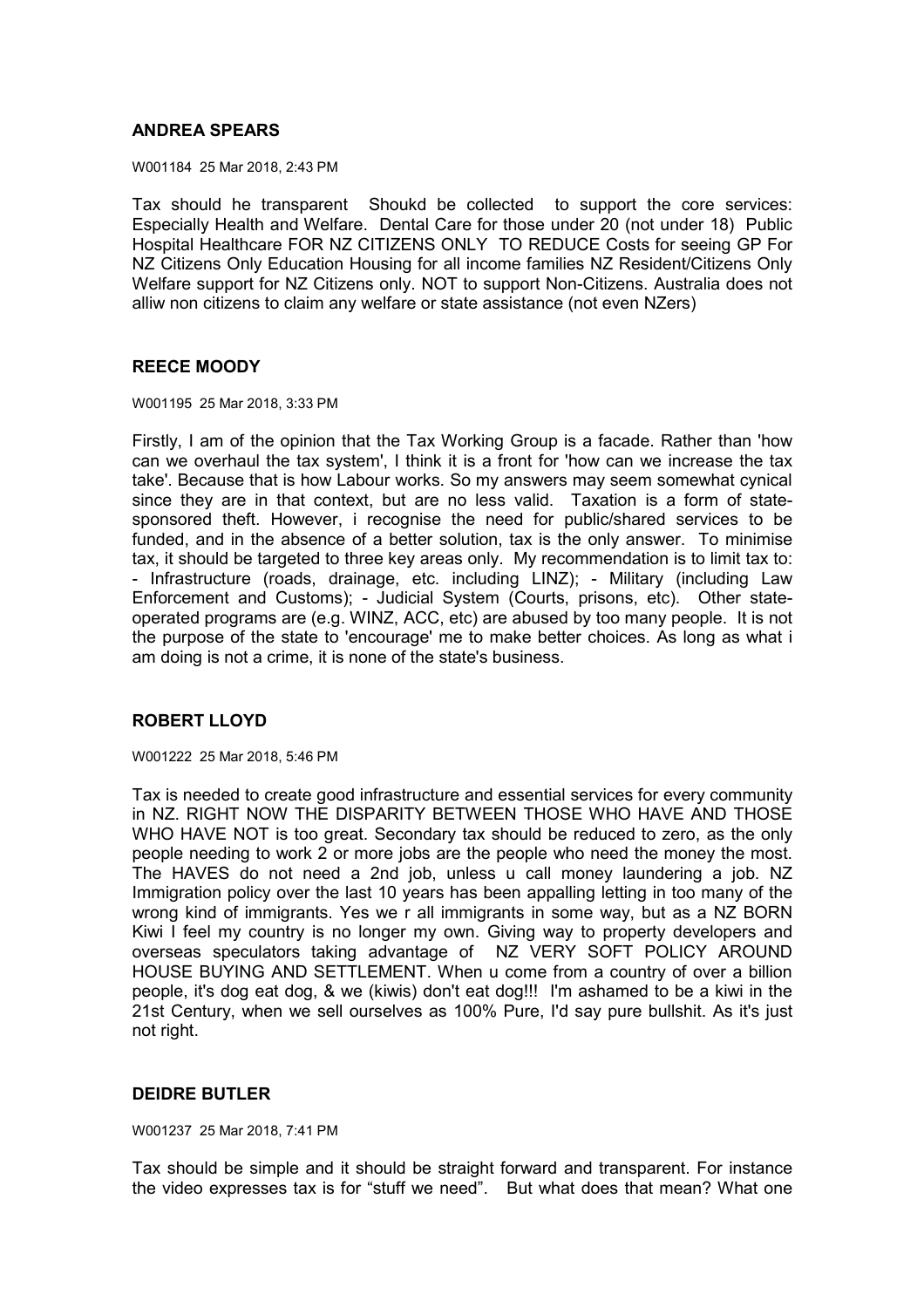person thinks they need, another would not necessarily? Absolutely tax should encourage responsibility for making the right choices - or preferably, responsibility for making the wrong choices. Wrong choices have a cost outcome that should be user pays - e.g. pollution=clean up, smoking=health impacts, eating unhealthy=health impacts, sugary drinks=teeth/health impacts. Tax should encourage good decisions and behaviours and discourage bad decisions and behaviours. Ultimately though, it should DIRECTLY collect the revenue from the offendors of the bad decisions to offset the costs of those bad decisions from them!

# **REBEKAH STEWART**

W001263 26 Mar 2018, 10:42 AM

Because of our liability laws I believe NZ tax supports Kiwis but I also believe it should stay in the background and look after core services. Core services should be protected

# **DAN CARPENTER**

W001288 26 Mar 2018, 3:59 PM

I think the role of Govt is not to control and make decisions on behalf of individuals.

### **ADAM RANSFIELD**

W001308 26 Mar 2018, 9:28 PM

Tax needs to remain simple. Clear and easy to enforce and collect. The more complicated we make it the more it costs to collect it and the less useful it is. That said I think as a country who prides itself on being clean, green and healthy we need to also drive the changes we what to see in our society and tax is a great tool for doing that. For these reasons I would like to see some more behaviour based taxes placed on businesses in areas of pollution, transport, production. These taxes should push us towards waste reduction, clear air and water and clear streets. While I would love to encourage clean eating based behavioural taxes i don't think this has been done well in other countries like Australia and has not had the desired effects.

# **ANDREW ELPHICK**

W001324 27 Mar 2018, 8:31 AM

The purpose of a tax is to raise revenue from the people to fund activities, It should not impose a compliance burden and be as simple as possible to manage. Social policy initiatives should be left about as much as possible apart from determining income levels for social assistance. If taxes are required to induce social change they should be too complex to create a burden on businesses. In addition neutrality, as much as possible should be built into a tax to allow buy-in by the people by way of voluntary compliance.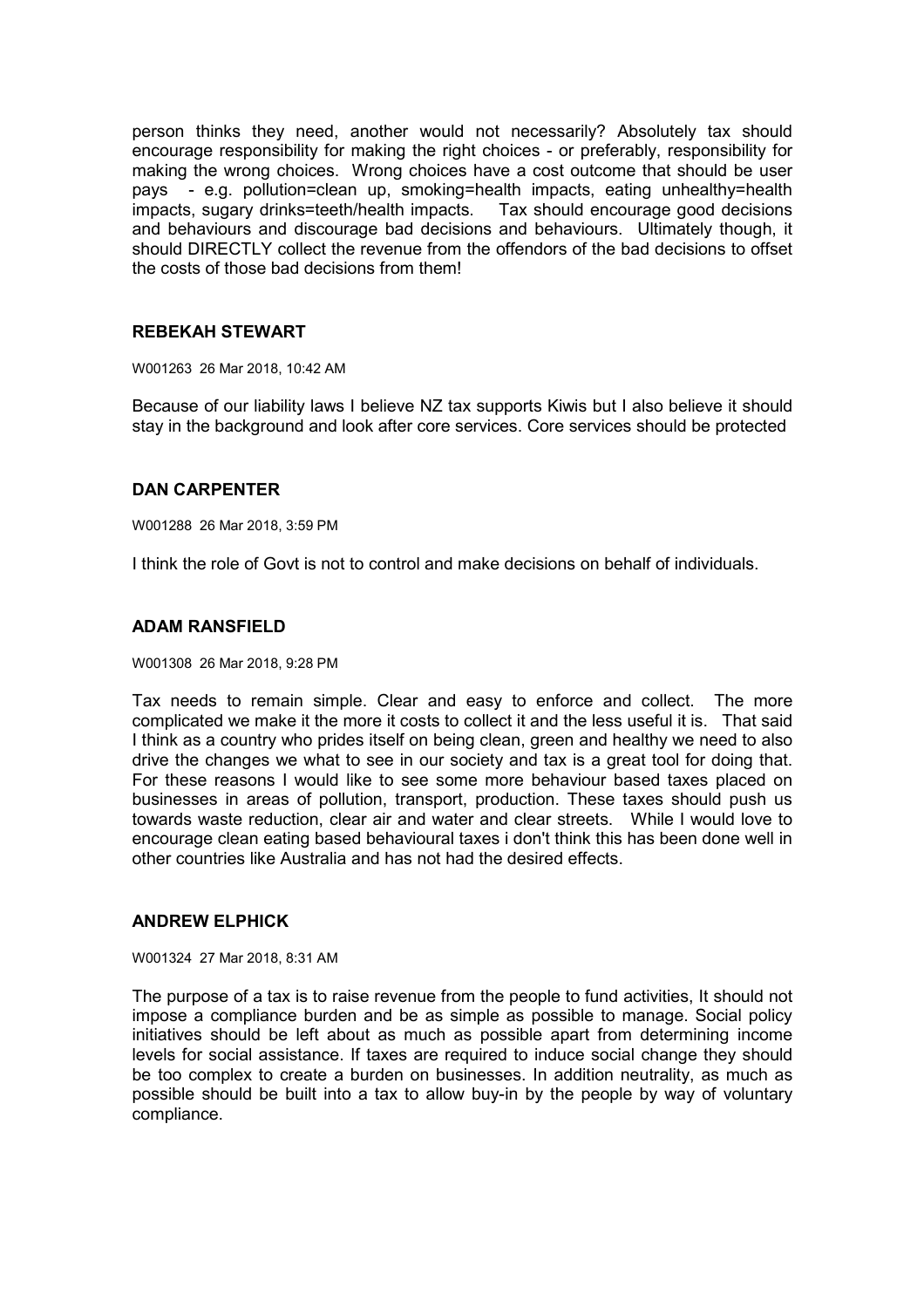# **TERRY MURPHY**

W001341 27 Mar 2018, 10:11 AM

Too much money is spent on supporting top heavy bureaucracies. I worked as Personnel Director for Abbey National Building Society, at that time the second largest building society in the world, employing 12000 people. I also sat on a number of government an CBI committees. After that I worked as a self employed consultant and in that role was employed by government agencies such as the Department of Em,ployment to look at their internal structures and management style. I had a number of major company clients in the UK and overseas. Always managed to reduce the size of the non productive bureaucracies. The same exercise needs to be done in NZ government and Local Government. In order to achieve that the blame culture needs to change.

# **PAUL KING**

W001358 27 Mar 2018, 11:49 AM

Any deviation from strict tax neutrality and uniformity creates unforeseeable social and economic consequences, often even at the expense of those issues that targeted tax policies are intended to improve. Special tax treatment also creates powerful perverse incentives, diverting productive activity and investment away from where it will do most good for the economy and citizens, towards, while sheltering inefficient and even toxic economic practices that push others outside the favoured demographic closer to poverty.

# **ROB HENDERSON**

W001380 27 Mar 2018, 3:09 PM

Tax allocation for running a public sector as part of NZ employment is a mistake and should not be referred to as part of the economy. Tax allocation should be as a major purpose used for infrastructure to assist the economy to function. Infrastructure should not be a profit centre or economic unit. Its a cost to support the country that should be run on the basis of being efficient and effective. That includes communications, transport, medical, water reticulation, power etc.

# **WILLIAM LIEW**

W001390 27 Mar 2018, 4:35 PM

The purpose of tax is use the money for services. However, it's also being used to discourage people from certain things. Tax on cigarettes,... reduce smokers. Income tax, reduce hard working people.

# **JEFF CHRISTENSEN**

W001398 27 Mar 2018, 5:00 PM

Tax should be as neutral as possible so that no investments are specially favoured.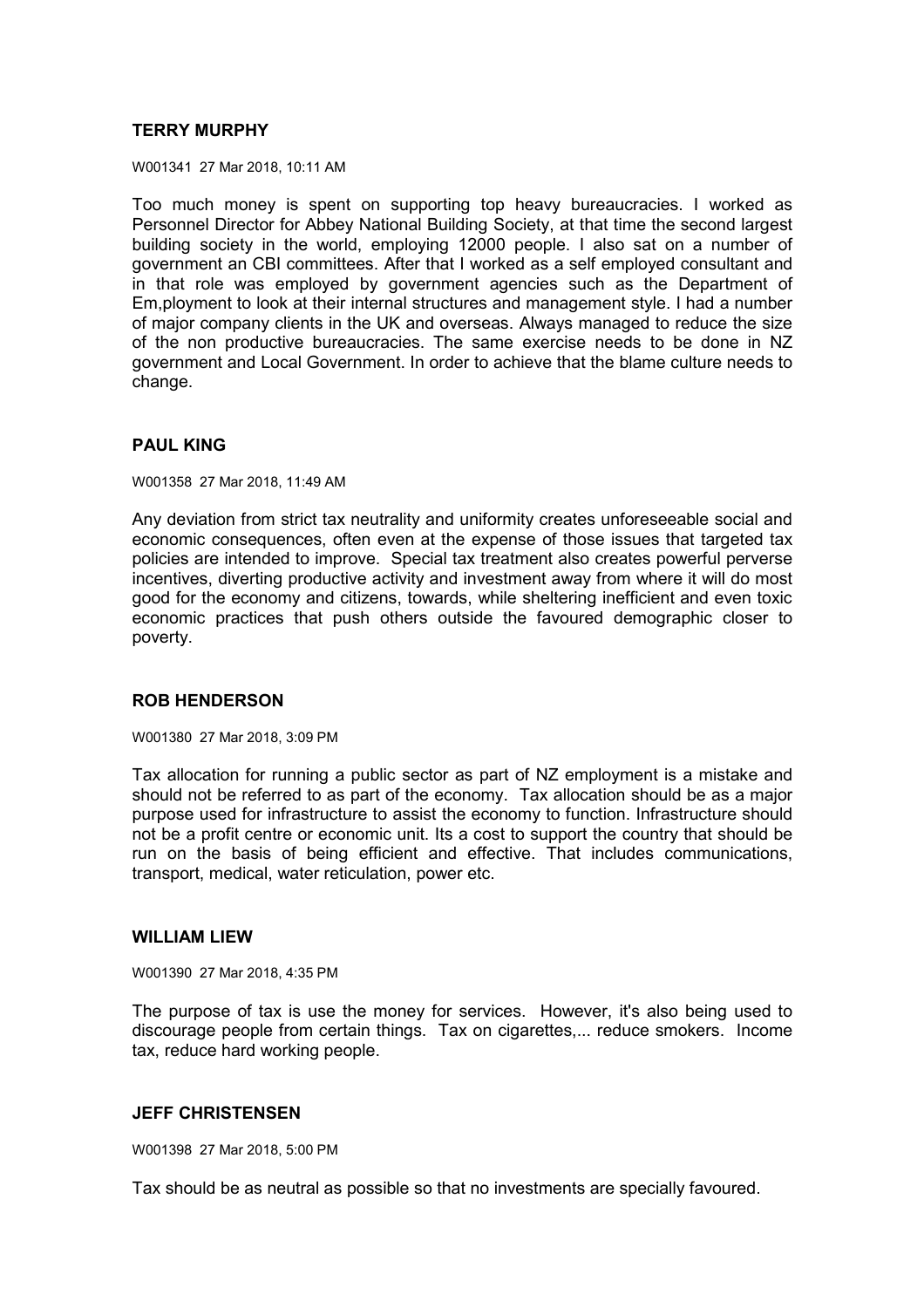# **KATRINA MILLER**

W001418 27 Mar 2018, 9:57 PM

I think under the current system tax is to help those in need and that's what it should be for but it could also be used to guide businesses on their social responsibility. If businesses are contributing sustainable living they are already meeting their social responsibility and should be paying less tax than a business that is not.

# **ANONYMOUS**

W001421 27 Mar 2018, 10:48 PM

A combination of all options mentioned in the poll! The total level of revenue raised should be sufficient for core services and to administer a strong welfare state. Once that total level (whatever it may be at any given time) is established, any taxes which are intended to influence incentives (not just behaviours, but decision making, whether corporate or individual) should be accounted for. Where possible, these should be designed as revenue neutral. Once this has been factored in, the remainder should be acquired through broad base taxation, namely GST, (progressive) income tax, and corporate tax. Other notes: - Issue with income tax evasion when the top tax rate differs significantly from corporate tax rate (revenue neutral alignment desirable improvement ceteris paribus?) - Removing GST from any products is inefficient from a tax perspective. Rather than using the tax base to increase affordability, subsidise them through expenditure.

# **SAM GROVER**

W001446 28 Mar 2018, 9:56 AM

The purpose of tax is to raise money for the government to spend on services. This is very straightforward. However, tax also needs to be raised in a way that does not incentivise certain behaviours purely for tax reasons. In a perfect world, every decision we make with our money would be purely based on the value it provides, rather than the tax implications. The current system is not achieving this goal. The biggest example of this is our approach to capital. By not taxing capital, we are encouraging people to put more resources into capital (namely through buying houses) and fewer resources into other things. The negative effects of this manifest themselves in things like our low savings rate and low productivity. These are problems that our unfair tax system has created, and the tax system needs to change to fix them.

# **DOUG SOMMERVILLE**

W001463 28 Mar 2018, 1:00 PM

Trying to discourage/encourage certain behaviour with tax often results in unanticipated consequences.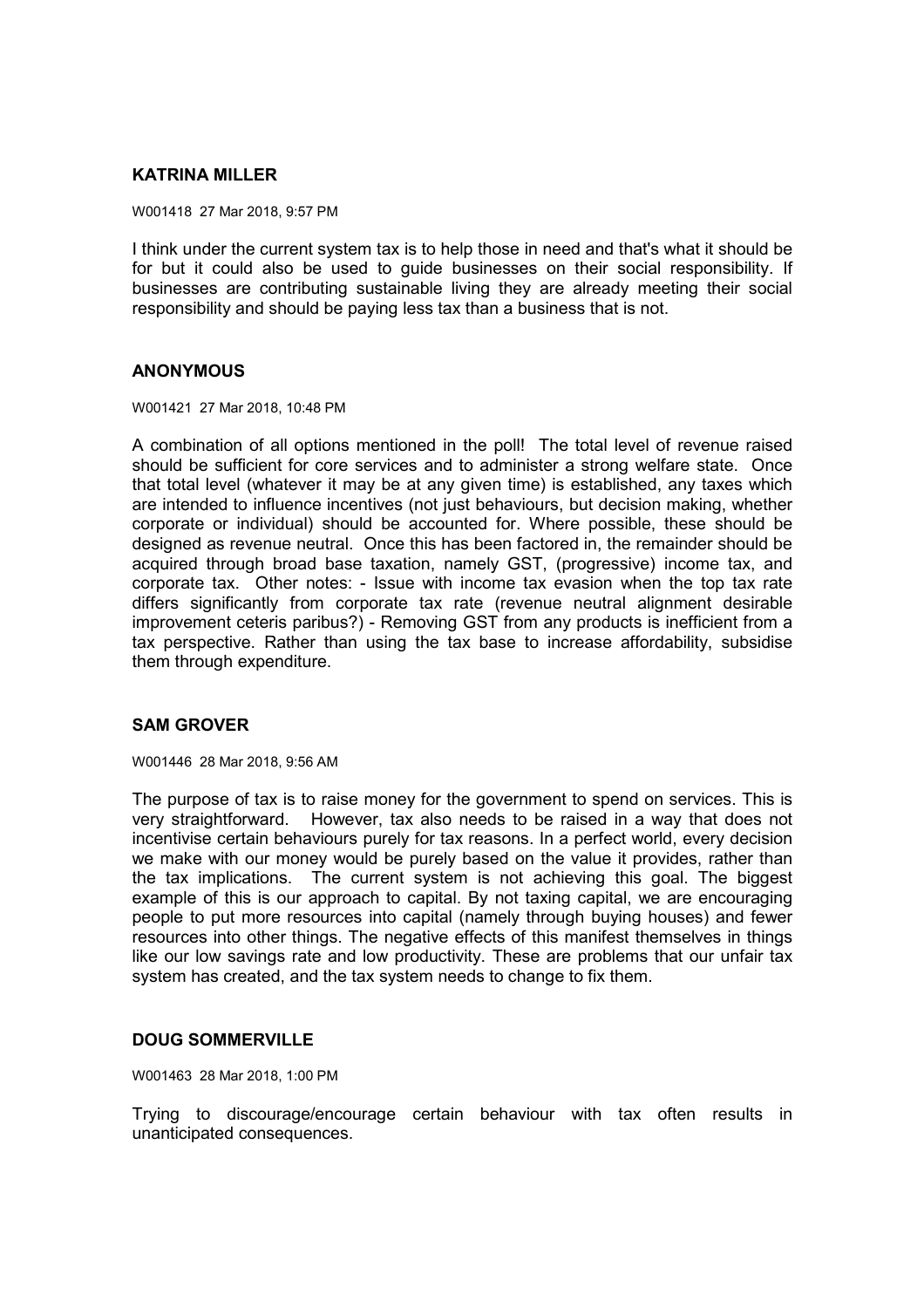# **SCOTT ESSER**

W001471 28 Mar 2018, 2:37 PM

Our tax system must be a tool for redistributing wealth so that all kiwi's have an equal opportunity. This mean adequately funded health and education sectors. We should implement another tax bracket for high earners; say those earning over \$150,000 per year at 35%.

### **R HUNT**

W001501 28 Mar 2018, 7:52 PM

Tax is not the be all and end all, it should provide core services in areas such as health, schooling, some social security but shouldn't be used to subsidise particular industries. NZ was built on the back of people who worked hard and didn't epxect handouts.

### **GERALDINE COMBER**

W001529 29 Mar 2018, 9:54 AM

It should not be a continual grab for more money - cut down on government to save money

#### **JAMES LITTLEWOOD**

W001544 29 Mar 2018, 1:09 PM

I don't know what you mean either by "stay in the background" or "core services." The purpose of tax is to enable the government to pay its bills. In some cases it can be used to modify behaviour, such as tax on fags and booze. But that is a distant secondary consideration. Whatever sort of society you want, you need tax to pay for it.

# **ERIN STAGG**

W001556 29 Mar 2018, 2:14 PM

I think tax can be used to encourage investment where we need investment and discouraging where we don't. However I also think taxes are the backbone to how society functions, and should be there to help the less fortunate access services

#### **ANONYMOUS**

W001578 29 Mar 2018, 5:20 PM

Broadening the tax base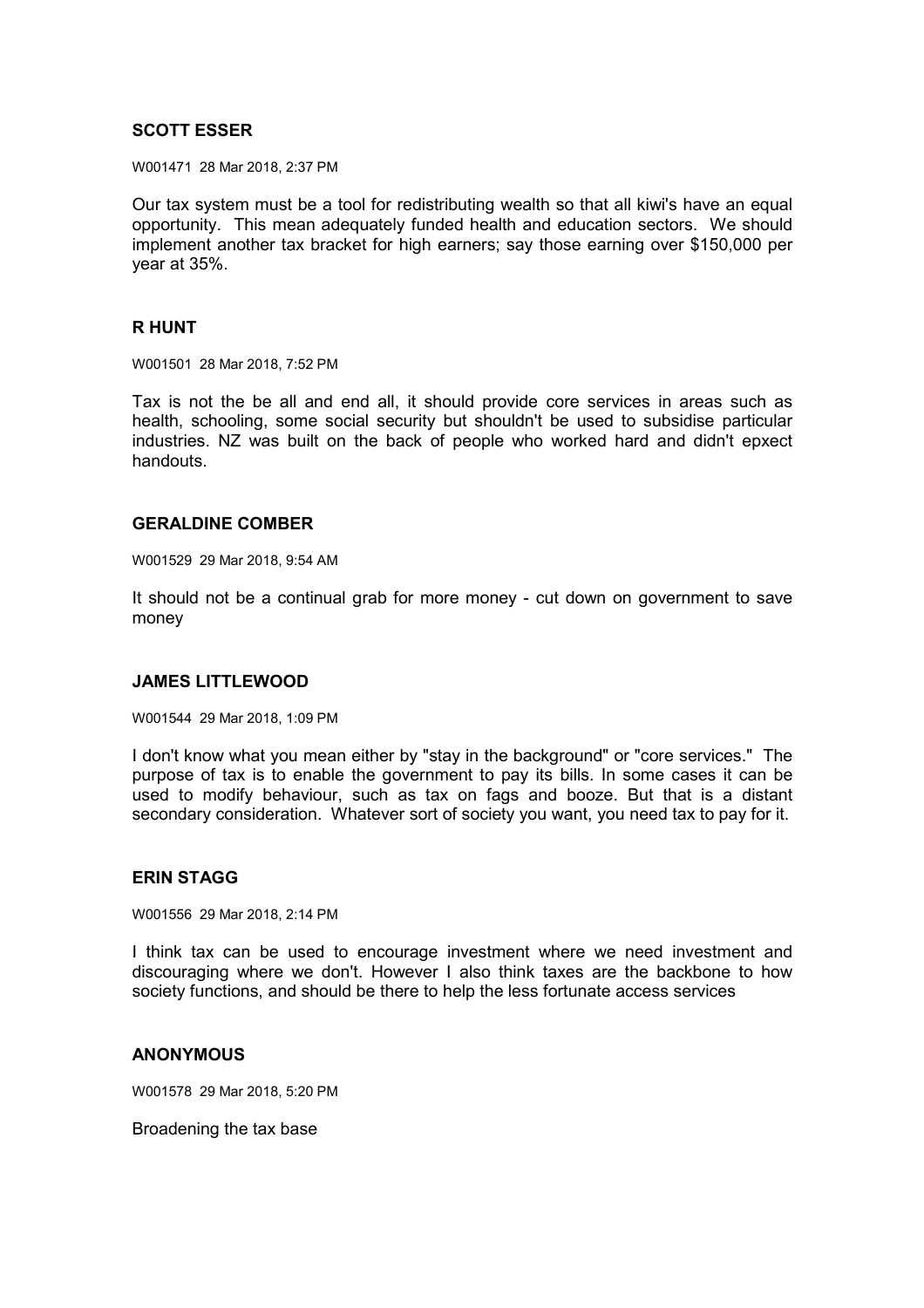# **ANONYMOUS**

W001590 29 Mar 2018, 7:27 PM

Taxation is for all of these purposes or, even if not intended, has all of these effects: could we move on to the real (and harder) questions - for example: - how to address the regressive impact of gst; - how to address the absurd tax treatment of residential property investment; - how to recognise the income-related costs of wage-earners: for example, a self-employed tradesperson can deduct his or her transport costs while a wage earner can't and very likely won't be reimbursed by an employer; - how to measure and present the relative effects of tax and related measures in a transparent way; - why benefit fraud is punished far more heavily than tax avoidance, despite far larger amounts involved; - whether the current anti-avoidance provisions need to be broadened to capture use of trusts and other widely marketed tax minimisation measures; and - given the simplicity of the tax system for almost all people/businesses, how can that be achieved for the remainder? Thanks and good luck

# **MELANIE KILFOYLE**

W001606 29 Mar 2018, 10:37 PM

Inland Revenue seems to be a great agency for administering social policy (eg assessing and paying Family Support Tax Credits, collecting student loan payments and collecting child support from NCP). If you want to expand this, you really need to invest in staff training and staffing numbers.

# **S B**

W001623 30 Mar 2018, 8:39 AM

Tax should still be mostly in the background, and should not act as a major hindrance on businesses to ensure they remain economic. I would like to see tax on sugar, as this will have a positive impact on health, and reduce the significant cost on our health system, especially in regards to obesity and diabetes. In doing so, however, we would also need vegetables and fruit to be made cheaper by reducing tax. The cost of healthy food in NZ is much higher than other countries in the world. Please make it easier for New Zealanders to make healthy food choices.

# **ANONYMOUS**

W001638 30 Mar 2018, 2:16 PM

Encourage investment so more business will start with more employee

# **JOHN LIVESEY**

W001670 30 Mar 2018, 10:29 PM

I see the primary purpose of tax a redistribution of wealth and income within society; this is to say, to reduce the severe inequality in wealth that otherwise emerges in the winner-takes-all type of capitalist society we currently live in.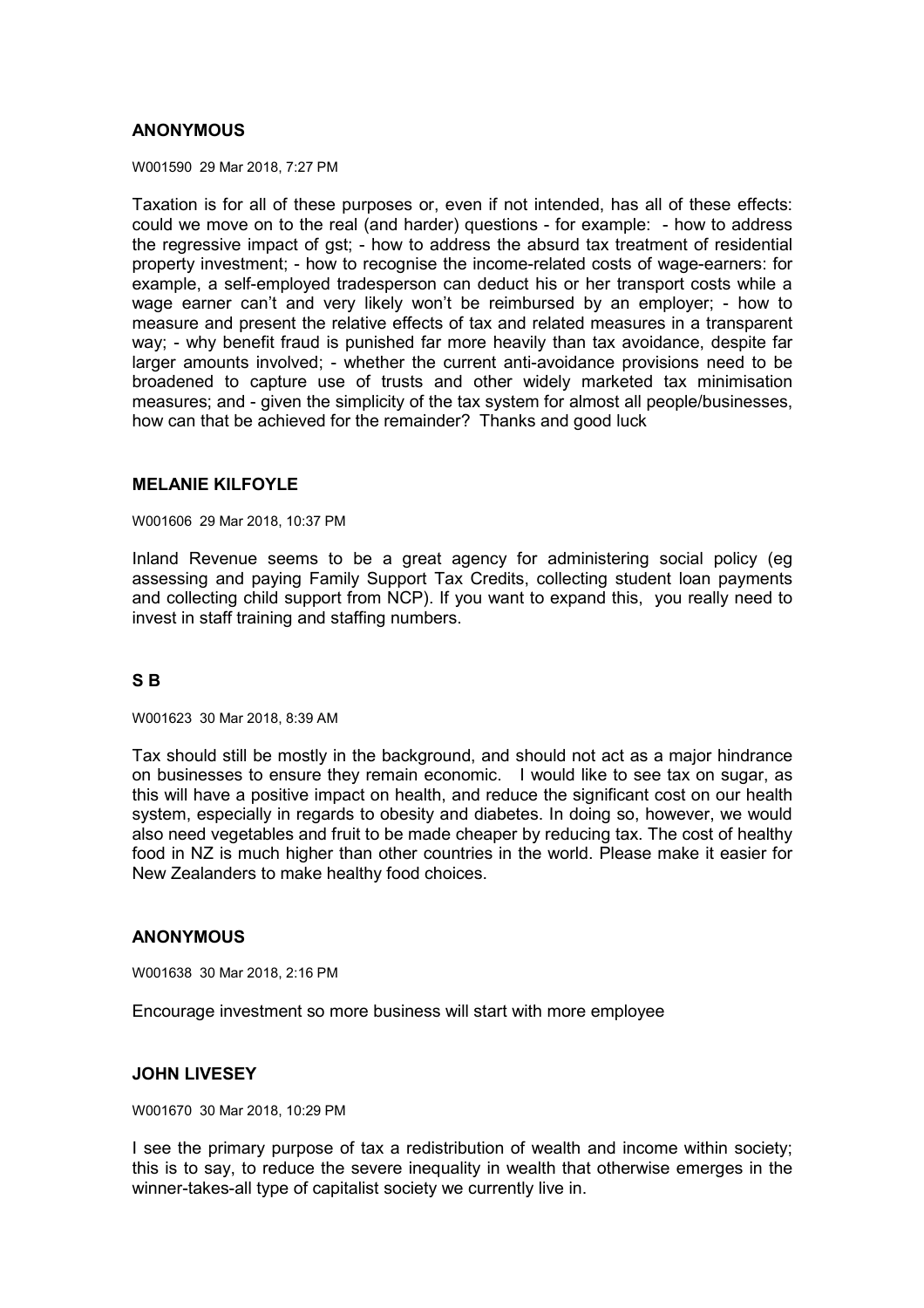# **ANONYMOUS**

W001694 31 Mar 2018, 11:26 AM

Tax is critical to a fair, just and humane society, it should include all the options given in the above list. It should be structured to encourage ethical behaviours in both individuals, organisations and businesses.

### **CHRIS WONG**

W001738 1 Apr 2018, 9:23 AM

I want New Zealand's tax system to be more proactive on protecting the environment. In particular, I am concerned about: - How bottling companies are allowed to draw billions of liters of clean Canterbury water for little cost, and - How the Emissions Trading Scheme still doesn't cover agriculture, which is the largest contributor to CO2 emissions by far.

# **KATHERINE PARK**

W001744 1 Apr 2018, 2:32 PM

Tax is the contribution that everyone makes to ensure that our country functions in an economically viable way. And that the health, education, environmental and infrastructural needs of our nation are met. The tax system and spending of tax payer money should be an open and transparent process.

# **MICKEY WILLS**

W001789 2 Apr 2018, 8:00 PM

The one that is was gone in the way better life for you and me is that responsible for you and me.and then if it's may have a good atiutiud for you and me is that we colling them are good man for people wanted in this life sitiuwayton.for that is now living for the people who want to go back for there pamison area and live us to do same life better for our family's.for this responsiblity is to forword on the people how have good life,but i now no one have good life,every body sin in this world,befor i prosid my explanation i like to say you my people,sorry for what some of our trib like that,but i now this time every thing is to be done.in time i can remine people for what we have saying this moment now,and then i can allways tealling people how are mine love evaill way off life,thas makes people have not incaragement in the live,this new version of life now is probably mineson that some way of living home might not good Becouse of people have consend about there land so that's y than

# **KEVIN COLLINS**

W001814 3 Apr 2018, 1:32 PM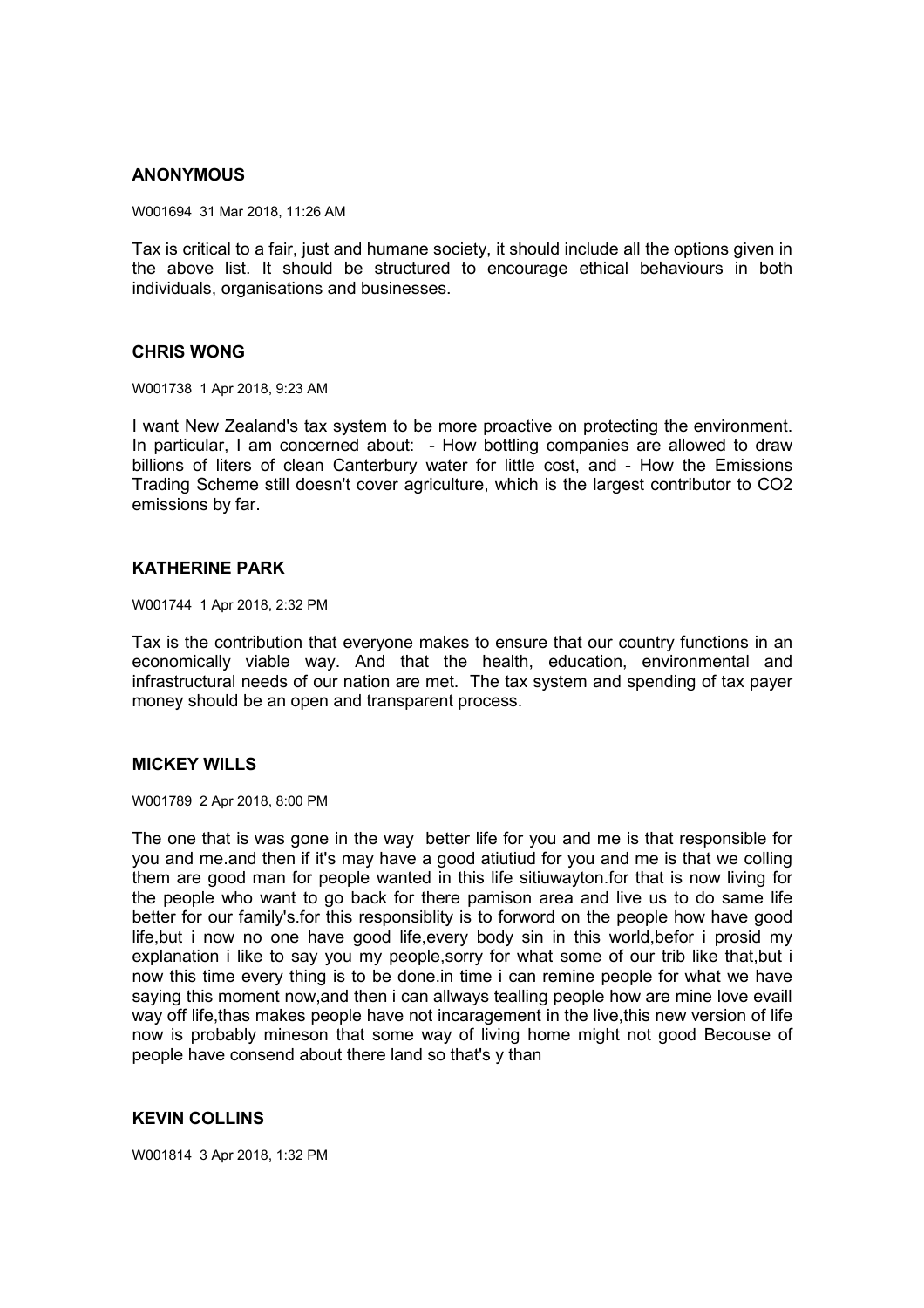Yes, the NZ tax system should absolutely encourage better choices and discourage harmful ones. In fact, using taxes to drive behaviour change is just as important as using it to raise revenue. Much of the costs that society bears (e.g., health care) would be greatly reduced if people made different choices. For example, use the tax system to discourage sugary drinks just as we use it to discourage smoking. I want to see the tax system used to give consumers the information they need to make purchasing decisions. For example, put a high, differential tax on businesses that do not produce an approved social and environmental "sustainability annual report." Companies must release traditional financial annual reports on which people can base their purchasing and investment decisions; consumers should have the same type of information in other spheres. Tax companies more if they don't report how much waste they produce. Then watch market forces drive those amounts down.

# **ANONYMOUS**

W001817 3 Apr 2018, 2:11 PM

The purpose of tax is to provide a minimum living standard in New Zealand. Currently, this minimum standard is below that which it should be. Tax system should encourage certain behaviours, such as, retirement saving, environmentally friendly choices, no GST on fruit and vege. It should also legalise drugs and collect tax on the income.

# **PAUL WING**

W001834 3 Apr 2018, 7:43 PM

The tax system should only be used to collect revenue for government spending. It should NOT be used to drive behaviour. If something is that bad, eg tobacco smoking, it should just be banned. As can be seen with cigarettes high taxes have not stopped people from smoking just created crime.

# **WARREN HARRIS**

W001838 3 Apr 2018, 7:55 PM

Tax should not only be used for social engineering sparingly. Tax on tabacco and alcohol have proved effective and are argueably collecting too much revenue for the costs imposed on society now. However a sugar tax is a step to far. Nutritionists were only recently saying a fat tax would be needed. It is now common science that fat is not as unhealthy as once thought. There is a high risk of such taxes being a tool by lobby groups with fake intentions, ie companies wanting a market advantage. Where any amount of smoking is unhealthy, it can be shown that moderate sugar intake is not unhealthy, and thus should not be subject to tax. Likewise GST exemptions or other systems that add complexity to the tax system should be avoided.

# **DEVAN KESHA**

W001882 4 Apr 2018, 12:50 PM

Tax should be used to encourage people to make more socially harmonious decisions which benefit all members of our society.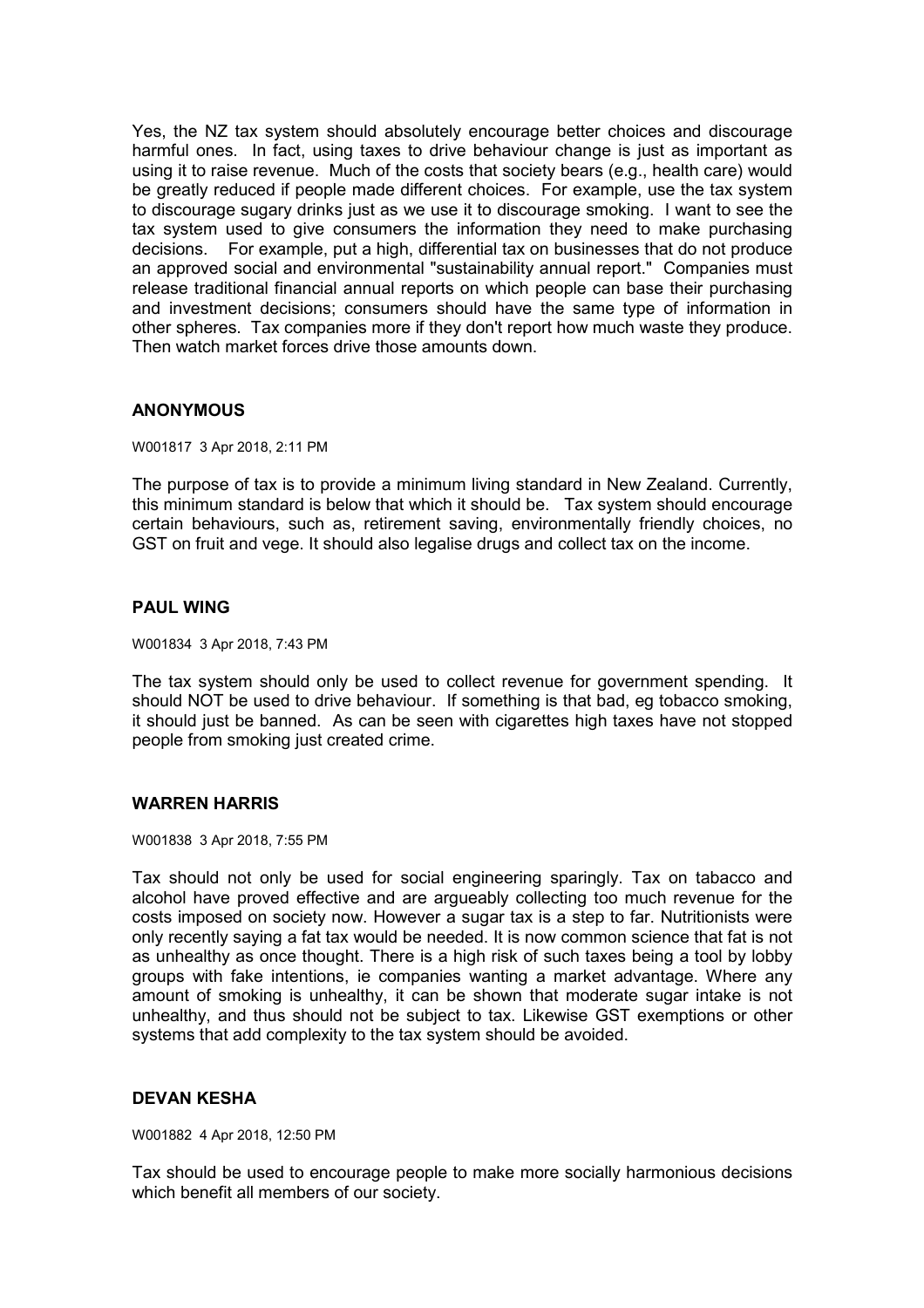# **YVONNE CURTIS**

#### W001894 4 Apr 2018, 2:22 PM

The purpose of tax is broad. People do respond to financial indicators. That is why there is so much investment in housing. We need a capital gains tax and why Americans do not pay off their mortgages. A good tax system uses taxes on Sugary drinks and alcohol for example to discourage use (much better than making illegal) and the money goes to the health system or Police. So much tax payers money goes into policing and health measures. A good tax system is not regressive like GST. The poor should not pay proportionally more and benefit less. Check out the occupations of the parents of uni students on the student allowance in dentistry, pharmacy etc etc. allowance. A good tax system is broad based and fair. There should be a progressive company tax to benefit small and medium sized businesses. We should tax tourists atleast \$50. for use of public facilities in NZ. This should be spent on public amenities and go to Dept. of conservation. We need more tax money., not less.

# **P H**

W001906 4 Apr 2018, 6:12 PM

NO to a sugar tax. All taxes end up impacting the most on those who can least afford it. Corporations always pass on any increase in cost. Therefore any increase in existing taxes, or any new taxes always increase the cost of living, which is already high. NZ taxpayers and small businesses need tax relief, NOT the opposite. We're struggling to survive as it is. NO more tax! We can't afford it.

# **JUDY CRUICKSHANK**

W001917 4 Apr 2018, 6:30 PM

I think I have answered above. Core services such as health and infrastructure should be govt purpose. Making people work for their income also. Stop incentivising welfare beneficiaries.

# **MORGAN KNOESEN**

W001938 4 Apr 2018, 10:47 PM

Modern Taxation systems are wealth management funds for the super wealthy. Corporations and businesses in industries such as pharmaceuticals, construction, transport and medical companies offer services to the government to use tax money to provide services to the people who pay taxes. Most of these companies pay minimal tax and allow their employees to carry the tax burden.

# **PAUL EADY**

W001942 5 Apr 2018, 5:53 AM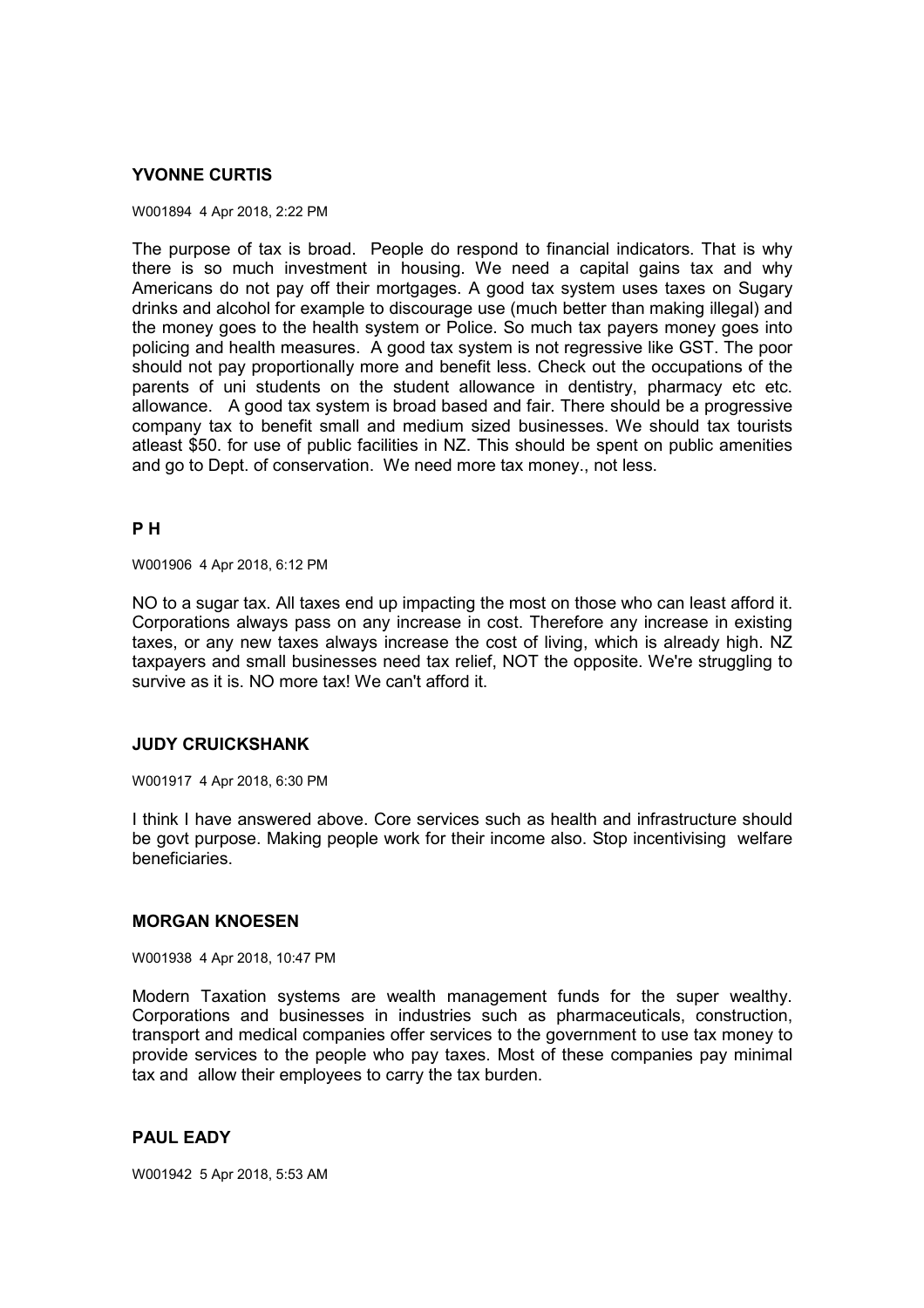Tax is primarily to provide core services and infrastructure that can't realistically be 'user pays', e.g. defence, law & order, education, public health, pre-funding development of national infrastructure networks. It also has a role in addressing the externalities that the market has not priced in to its goods and services, so that the price properly informs consumers of the consequences of thier decisions. Some tax revenue needs to be directed toward providing assistance to those who cannot provide for themselves, and helping them get to a stage where they can support themselves. It is not the role of the tax system to interfere in the market economy and incentivise certain types of commercial enterprise over others.

# **TAVA OLSEN**

W001952 5 Apr 2018, 9:28 AM

It is worrying that these options don't acknowledge that actually the government doesn't need to tax to spend, the government spends and then taxes so that we don't get run away inflation. I strongly recommend the tax working group reads Ann Pettifor's The Production of Money: https://www.youtube.com/watch?v=F4eGTY6RWeg

# **GARTH BARLEY**

W001971 5 Apr 2018, 8:23 PM

Tax, in my mind's eye, should be used to solidify and expand our societies foundation. In practical terms that means education, support networks, health services, police and legal services, and infrastructure. While maintenance of these is important, expansion is also a primary concern throughout new zealand (not just here in auckland), since a healthier, more enabled populace with the agency to act will enable us to live happier and more meaningful lives, as well as allowing our children and theirs to live better than we did. While I like the tax on cigarettes, for the most part I feel that tax money can be spent on bettering ourselves, we shouldn't tax things that are "detrimental" (unless there is significant scientific consensus that something can be detrimental to other people. It is one thing to choose to smoke, it is another when other people are affected from your choice and not theirs).

# **HANK (HENDRIK) OPTLAND**

W001982 6 Apr 2018, 12:55 AM

I feel that most people actually like to pay a reasonable rate of tax because that is the price paid for the civilised society we live in. However, many of the people I know do not like unnecessary waste when it comes to government spending. For instance, this week it was reported that it was going to cost about 1/4 million dollars to rename the Education Council of Aotearoa New Zealand to a new name which is quite similar to the old. I feel that the majority taxpayers would have liked this amount paid towards something more worthwhile such as half a State house. Principally, I would like to see a taxation system that funds core services and I would not mind a bit more tax collected for 3 main reasons: (1) full contributions to the New Zealand Retirement Fund as per Dr Cullen's calculations PLUS all the catch up payments missed by the Key/English government, (2) better support for KiwiSaver contributions and (3) sovereign debt repayment. I like this opportunity to comment. Thank you.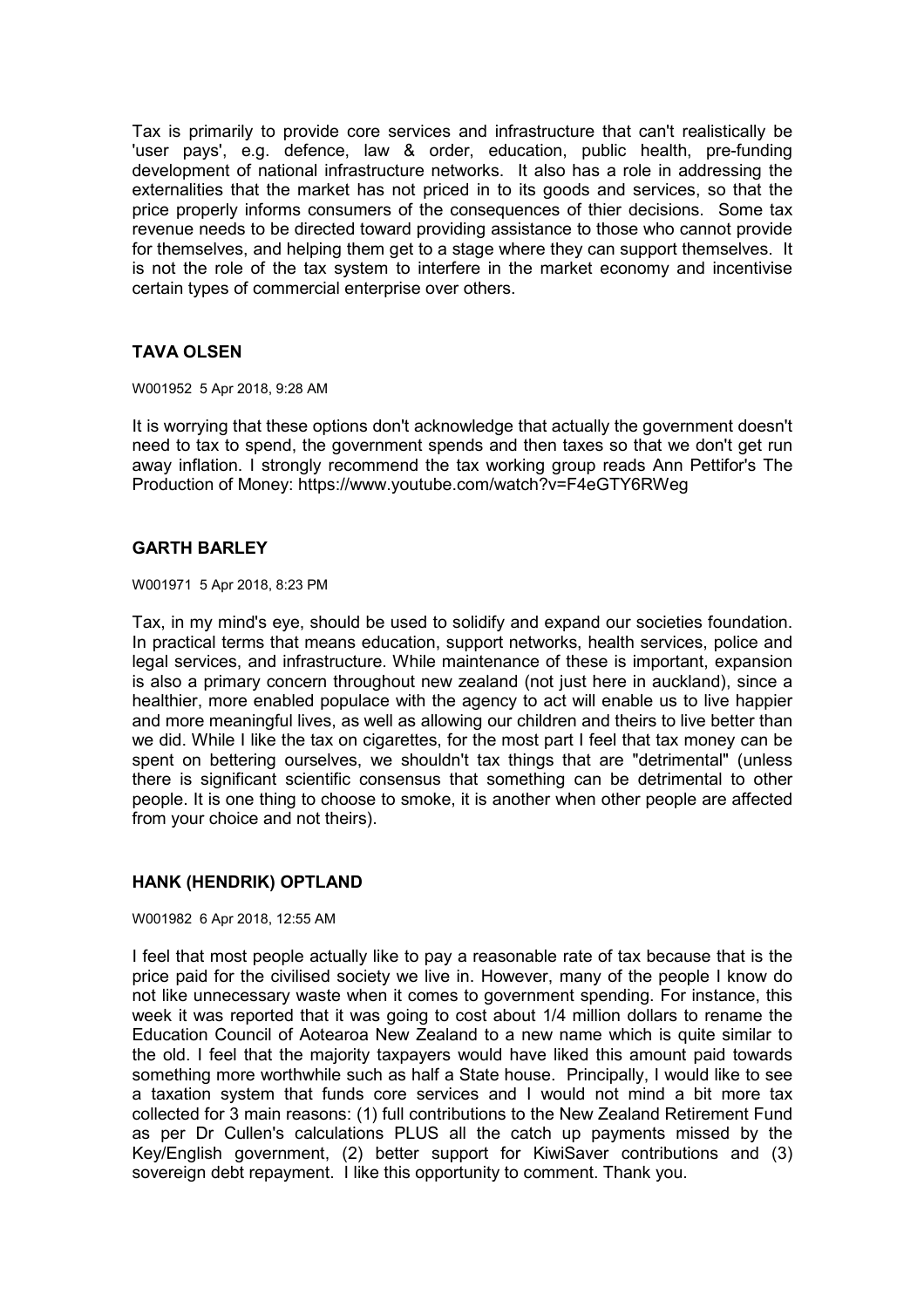# **PARIS PARAHA**

W002001 6 Apr 2018, 11:48 AM

Purpose of Tax should be about protecting our natural resources, making better choices to help and encourage our people/community to do better then make our community unsafe and lastly should be able providing for things we as a whanau/community would need to survive. Because of recent behaviors such as smoking, weed, alcohol affects us negatively and is corrupting families. Which should become a much bigger tax and would help encourage them to drink less than more. This would help our community and maybe our country in the further years of tax. Kind Regards ~Paris~

### **NADINE SEIDEL**

W002011 6 Apr 2018, 4:26 PM

All producers of plastic of any sort should be taxed massively to clean up our environment. Including nylon, microfiber and polyester clothes producers.

# **MICHAEL HARDING**

W002048 7 Apr 2018, 2:21 PM

Unforeseen consequences comes to mind when you get tax trying to guide choices. It wreaks of agendas and an idealistic outlook of some being forced on others. In my opinion, tax should not work harder for us, but those spending our taxes need to work harder to ensure they are not wasted.

# **CATHERINE LAMB**

W002052 7 Apr 2018, 3:22 PM

People should be getting educated on how to budget, grow gardens etc so they can make the right choices rather then being taxed for making the wrong choice. Education needs to start in preschool and go right through to the end of high school to help break the cycle of people making bad choices.

#### **CHRIS**

W002063 7 Apr 2018, 5:14 PM

Tax is a tool used by the government for them to tell you what they want you to do by applying how much tax you need to pay for different behavior.

#### **DENNIS CONROY**

W002074 7 Apr 2018, 7:29 PM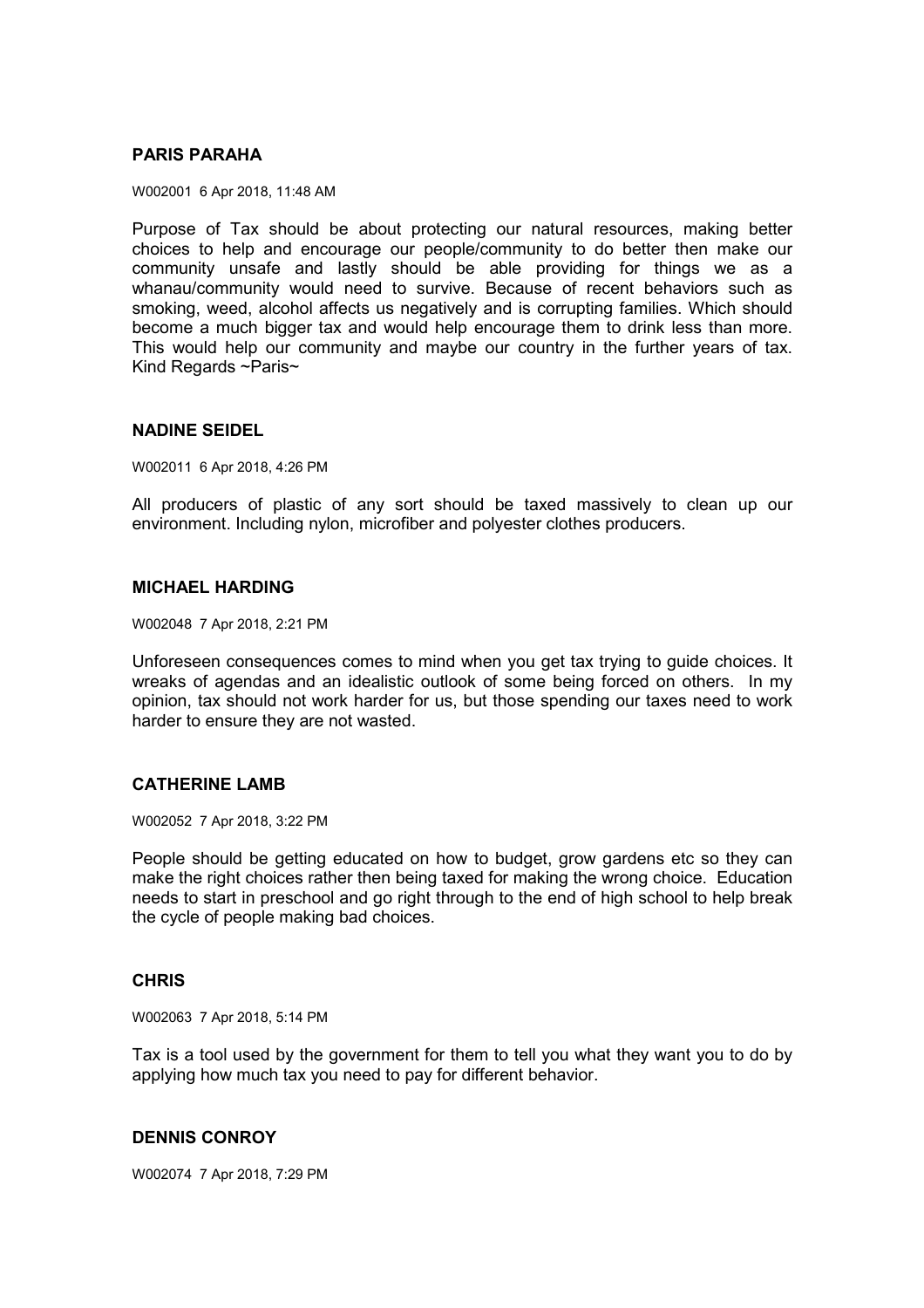tax when working should be set at a certain amount and no more. .if you have paid tax through out the year. ...then IRD should not request for any more money

# **ANGELA B**

W002112 8 Apr 2018, 1:11 PM

TAX is for supporting unqualified people in parliament and to support a large proportion of people who do not want to work but do want to make other peoples lives a misery. We have a obesity problem in NZ yet we are building more houses and taking away large sections so there is only TV left. Easy solution close the border

# **LUKE SCHNEIDER**

W002145 9 Apr 2018, 11:07 AM

Protection of lives, liberties, and property from enemies foreign and domestic. Also to provide for an independent judiciary to resolve the petty conflicts that arise between people living together in a society. No wealth transfer, no public or commercial subsidies in exchange for votes and campaign contributions.

# **MURRAY ELLIOTT**

W002170 9 Apr 2018, 4:15 PM

We support many Low Income earners including ourselves, but find it difficult to get clients to pay their tax when they are running at a loss or getting a wage/income lower than those on the Benefit. There is currently no options available for them. I understand that Tax Revenue is paramount however I believe that there must be some equality around the very low income earners.

# **MAE KIELY**

W002190 9 Apr 2018, 9:17 PM

Tax should be to allow the country, the creatures and the people who live in here to flourish..to provide for shared facilities sure, to protect the environment by encouraging better choices,to take care of those who fall on hard times..to encourage us all to take the longer term view and the less selfish view.

# **TIMOTHEUS FRANK**

W002207 10 Apr 2018, 8:33 AM

The tax system also needs to function to redistribute wealth. We are all part of society and those "hard-working" folk who earn a lot of money, need to recognise that this can only done in the context of society. Because people are greedy and often do not redistribute wealth personally, the state has to do this through taxes. The tax system also should recognize families and impose lower burdens on those with young children. The tax system also needs to incentivise individuals (including those in charge of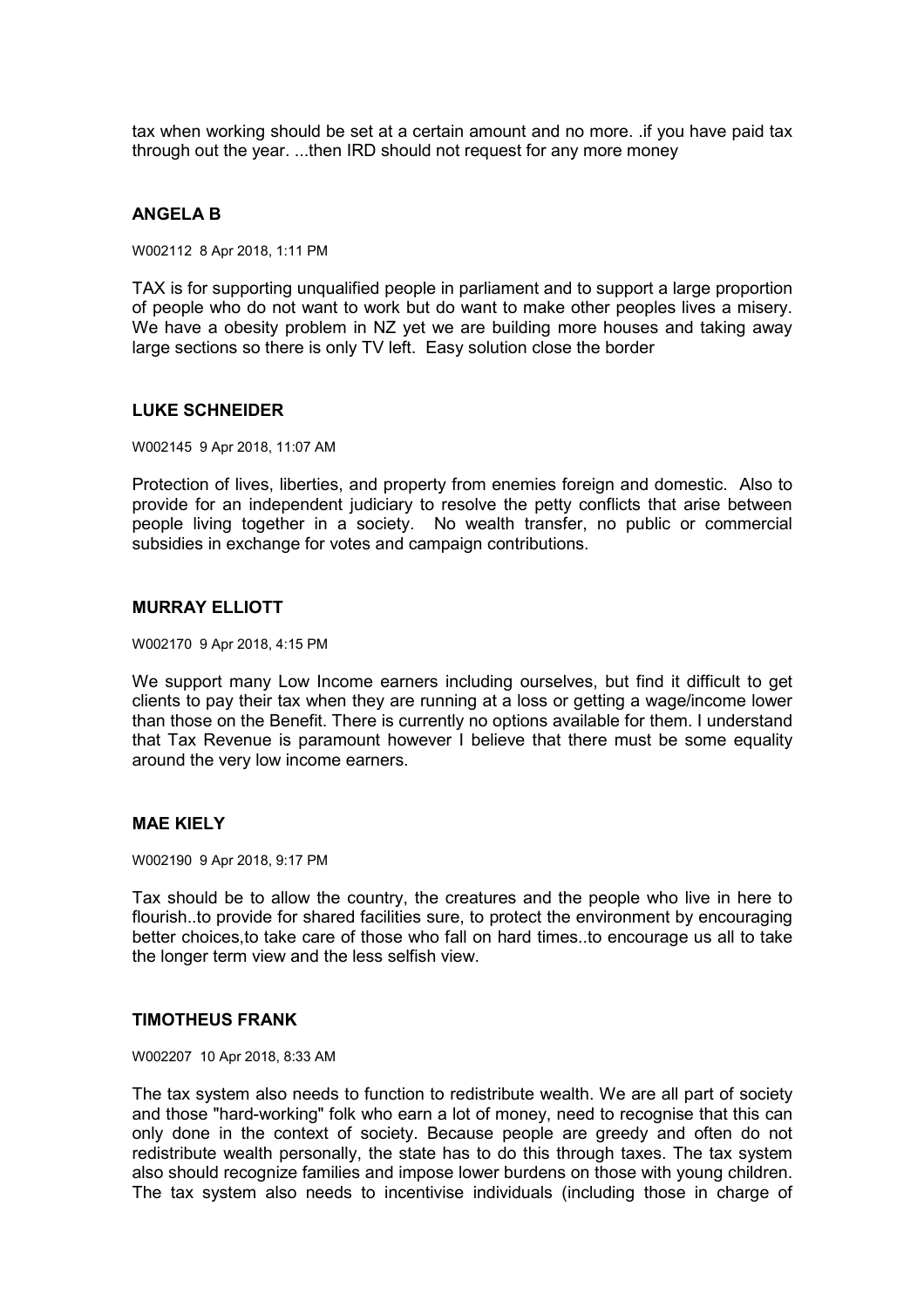corporations) to make good choices and to avoid excesses of potentially good things, if they hurt society. Examples are alcohol and other addictive substances, the use of private motor vehicles (including trucks), excessive salaries (including in the public sector), access charges to scenic sites that are overrun, intensive land use. Other matters, such as gambling, pollution etc. also need to be taxed, when its prohibition would lead to illegal activity.

# **ANONYMOUS**

W002243 10 Apr 2018, 11:03 AM

like the idea of using tax to get people to buy more local and NZ made. Removing tax on certain foods would obviously make them more affordable and so people would make a healthy choice and save money. The problem with higher tax on things like smokes and alcohol is it puts the price up and then people turn to crime to get the money to pay for them, or steal them outright, often violently.

# **ALASTAIR HOSKING**

W002264 10 Apr 2018, 11:52 AM

I do not agree that taking more tax from New Zealanders will have any beneficial affects. It will raise the cost of living, make more families reliant on Government, encourage black marketing of a range of goods, encourage more people to enter the "cashies" underground economy, will not reduce obesity, gambling, alcoholism or homelessness. Increased taxes will have the exact opposite effect to that expected. We need to remove Government from peoples lives, reduce taxes, encourage a thriving economy that employs people on realistic wages. Government role should be facilitating independence not the "Mummy State" mentality that many have today. I believe that tax reduction should begin with the removal of all GST - It has made overseas internet shopping too attractive. It has made food too expensive given that many families and old age beneficiaries are living on minimal incomes. Get rid of GST it has been a disaster for New Zealand. Consider a flat rate tax on every dollar of income.

# **BILL WRIGLEY**

W002276 10 Apr 2018, 12:36 PM

The proper use of taxation is to fund the core services the community requires the state to provide. By common consent in NZ, these core services are deemed to include the provision of free education , health services and various social safety nets in the form of unemployment, accommodation, age etc. benefits. Only when the state has fully met the above and funds are still available should the state consider advancing monies for any other purpose. The risk is that once this zone is entered all decisions are subjective and at best are highly politicised, whilst at worst are representative of "pork barrel politics". Evidence of this is the recent decision by the government to withdraw funding from three irrigation schemes on the basis that such schemes should be self sustaining and were of questionable environmental impact, while at the same time promising \$114m to the 2021 Americas Cup event for which no environmental impact report has been done and which needed that money to proceed.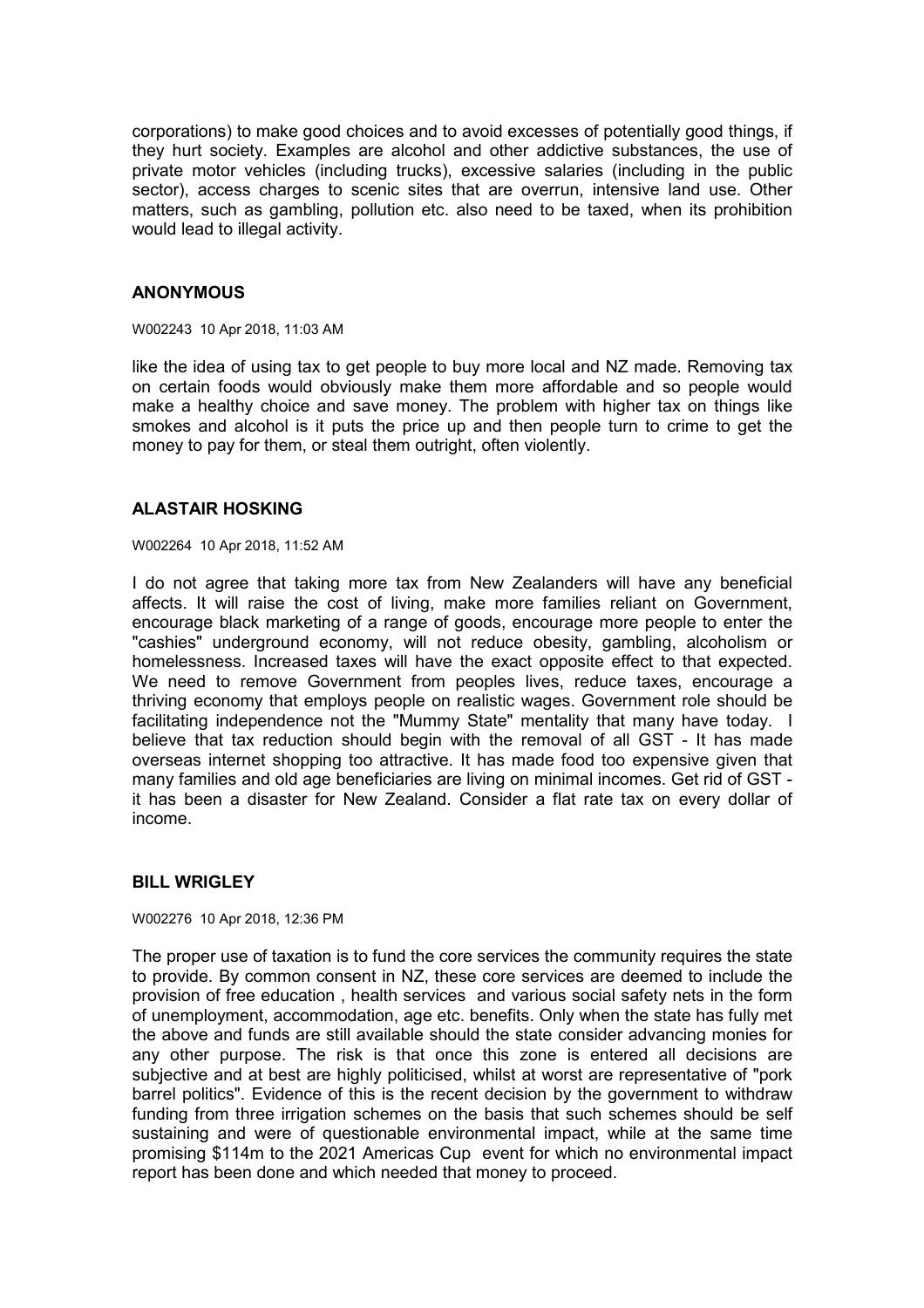# **ANONYMOUS**

W002290 10 Apr 2018, 1:00 PM

Tax should be used for core services only yea some people need help time to time but people on benefits for too long shouldn't be encouraged.it should be used to help people who are effected by earthquakes and floods etc.

# **GIOVANNA FERRARIO**

W002299 10 Apr 2018, 1:16 PM

You do not discourage behaviour by introducing further taxes: an alcoholic will find other ways to get the money to keep their habit (crime?). I agree on reducing taxes on fruit&vegetables and those products that all families should be able to afford. I have so much to say about taxes as I have experienced first hand the disaster of a forever increasing tax system in Italy with no actual advantage to the people, just harder life. Taxes are not the solution; it is imperative to identify the main issue and work to establish effective improvements to eliminate or reduce it. It is the same than giving a piece of fruit to somebody, they will eat it and wait for another one...if instead that person is taught how to plant a seed and nurture the tree that comes from it, he/she can feed the whole family on the apples they are going to harvest. Very happy to be a more active part of this group, as there are so many matters that need sorting and taxes are NOT the solution...quite the opposite!

# **ALAN MATTEUCCI**

W002322 10 Apr 2018, 2:11 PM

- Government spending should be reduced, this should lead to less tax collection being required. - Any spending by government should be properly vetted and assessed before approval, and spending largess must be stopped. Examples of wrong spending of tax collected monies: \$3M for Manus Isl criminals, increasing refugee quota and spending, paying for tertiary student fees for them to be doctors and lawyers adn well paid workers, giving away superannuation to non - residents who have never paid tax in this country, giving superannuation to millionaires, giving money to pay for winter heating to millionaires. In fact, any almost idea, business plan or service that private enterprise won't pickup is probably a waste of tax-payers money. People can donate to charity, or business can build trains if they want, right?

# **RICHARD BROWN**

W002330 10 Apr 2018, 2:24 PM

Tax is to provide money the government can use to provide and maintain core infrastructure for citizens, i.e. Police, Military, National Roading, Transport, Hospitals, Education etc. It's not for the current wasteful warm fuzzy BS that is prevalent amongst politicians who spend like it isn't their money. Pet projects to 'enhance wellbeing and feel good' are blatant wastes of money. We need to reign in 'nice to have's' and focus on 'must haves' to allow businesses and communities to progress under their own steam. Cut the waffly BS and stick to core services. It's bad enough that Councils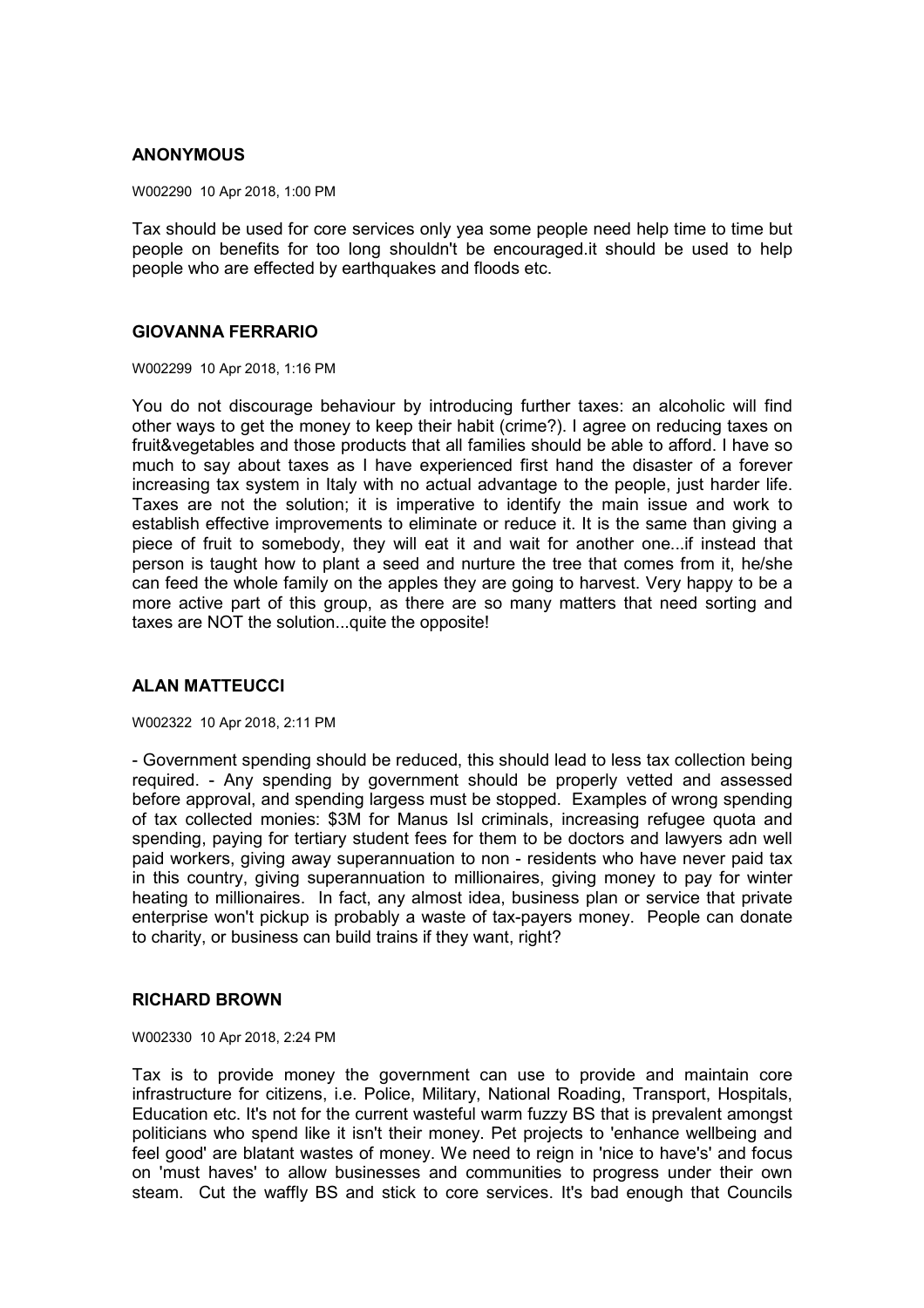waste money on non essentials - it's a crime when Government does this too. Governments need to remember that every dollar that is wasted was earnt by someone actually working....

# **ERWIN WEE**

W002343 10 Apr 2018, 3:10 PM

Tax is not a weapon by the government to encourage or discourage certain behaviors, tax is a contribution by the society, to the society through the government for the purpose of the good operation and administration of services offered to the society in general and not only to core services. Should the government wants to encourage or discourage certain behaviors in society there is another way and that is to legislate, for example if the government discourages the use of petrol, then it should legislate for affordable renewable energy and not add tax on petrol as people can always source the income either locally or internationally to fund for the extra tax on petrol.

#### **GREG XAVIER**

W002361 10 Apr 2018, 4:02 PM

Part of the purpose of tax in NZ should be to support people who need help, but the bigger part should be to provide for all basic needs of the people paying tax. Tax should cover healthcare across the board, education up to university level, free public transport, housing subsidies (but housing in general needs to be tackled separately as its own problem), telecoms and internet access at a basic level, and basic food and water supplies. Everything that people require at a most basic level to function in society. Very expensive of course, but I'd also expect to see us taxed at a much higher rate (50% + at the low end??) to cover all of the above. Tax should cover our basic needs. What we have left after tax should be our budget for luxuries.

### **FRANK YOUNG**

W002377 10 Apr 2018, 6:52 PM

Tax should be used to finance only the activities which are core to government responsibility. Taxes should not be collected to allow politicians to use taxpayer money to fund personal ideologies or indulge in social engineering at taxpayer expense. Tax should not be used by government to finance business development by attempting to pick winners. Most politicians have little or no experience of business and the record of government picking winners or attempting to be involved in business is abysmal. Instead R&D should be financed by tax deductions for legitimate R&D activities as business must make its own financial commitments before receiving any deduction benefit thus ensuring that R&D is carefully assessed and followed through by those with "skin in the game". Taxes should not be used as a means to modify personal behaviour. That amounts to political control of personal lives. Personal responsibility must remain the priority in food and life choices.

#### **ANONYMOUS**

W002419 11 Apr 2018, 12:17 PM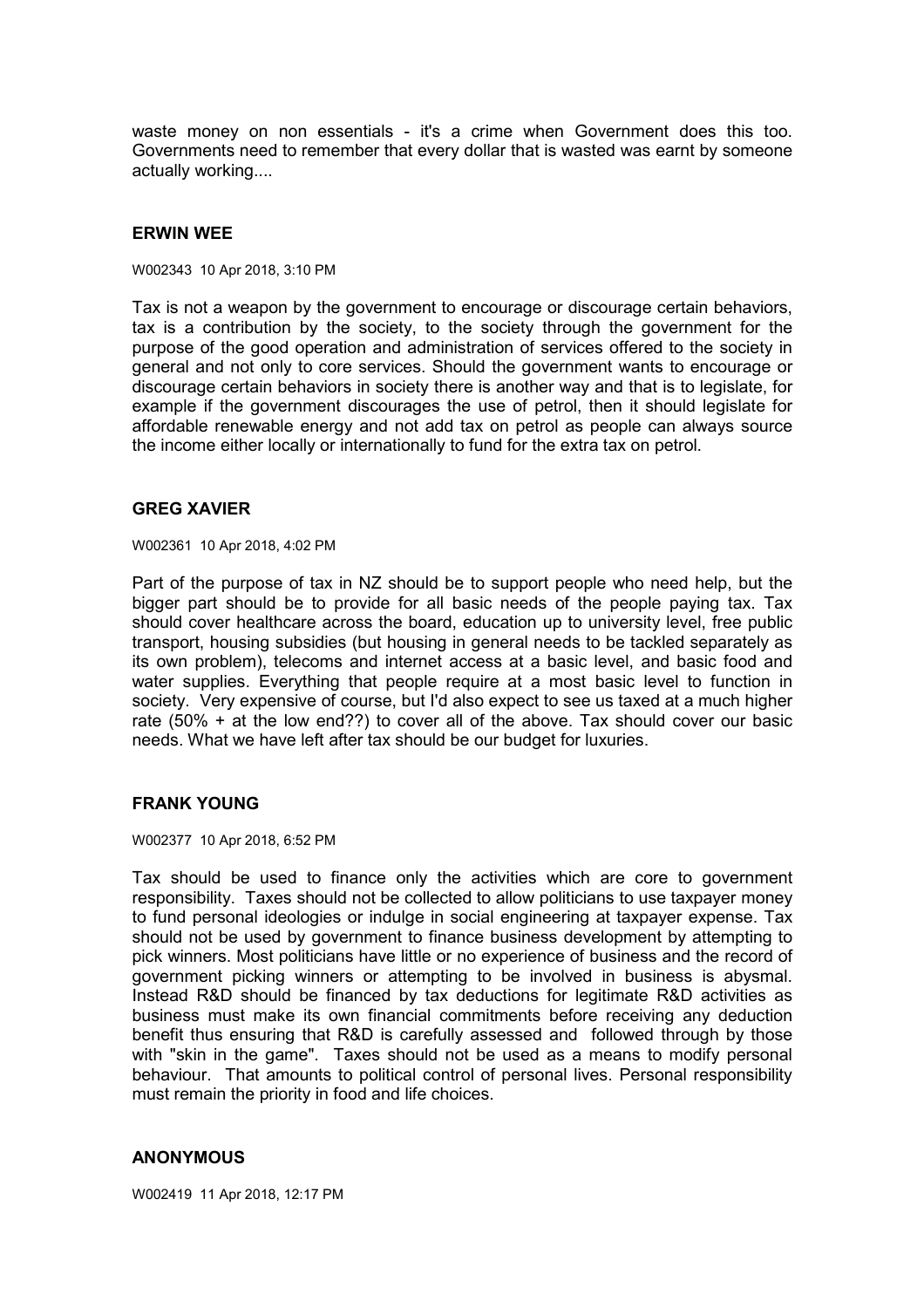Do we want a dog eat dog society or a society which has a level which individuals cannot fall below ,in other words do we want to be like the USA or Sweden

# **DAVID ALLARD**

W002434 11 Apr 2018, 1:36 PM

Apart from retirement investments, the taxation system should be neutral and not favour one form of investment over another. To do so inevitably leads to distortions.

### **CRAIG SHARP**

W002515 12 Apr 2018, 7:47 AM

nz is way over taxed you say 30% of goods made here goes into tax system but in fact most things we buy are taxed more than once and you forgot gst is an extra tax.very long term investments like forestry should be tax free to incourage invest ment into these sectors,why not put in place a fixed gst system say 25% on all spending no refunds and no income tax get rid off the ird as we know it also get rid of acc just another tax that could go back to insurance,our social welfare system needs to change to a work for dole system,there is no incentive to get people working if you pay them to do nothing that only breeds long term problems.more checks on these people not working needs to happen ,we need to get everyone who can working for the long term future of our system to look after our older people properly.central govt needs to look very hard at local body spending as rates tax system in nz is out of control,i feel nz govt spending of tax money is also out of control

# **KARIN**

W002523 12 Apr 2018, 9:33 AM

Industries that consume or otherwise render finite resources unavailable need to be taxed more - especially if pollution is the issue. I'm looking at the dairy & other animalbased industries. We cannot as a country sustain the levels of animal farming and pollution that are occurring now - literally cannot - we'll run out of room, clean water, and we cannot compete with the billions of acres in the world closer to those markets. If those industries go out of business because the actual costs make it unviable, then tough, the country should look at more sustainable efforts. Crops grown for human consumption need to be subsidised - not just have GST removed. Everyone ought to be able to buy ample rice, corn, beans, oats, fruits and vegetables. It ought to be so cheap it's a no-brainer to buy those instead of hyper processed & junk foods. Increasing the plant-based part of people's diets will significantly improve human and environmental health, saving lives, \$\$, and the country/planet.

#### **BRENDA WARD**

W002534 12 Apr 2018, 1:08 PM

Tax has to be invested for New Zealand and for New Zealanders. We need to keep the economy turning over and allow the government to invest in projects to keep driving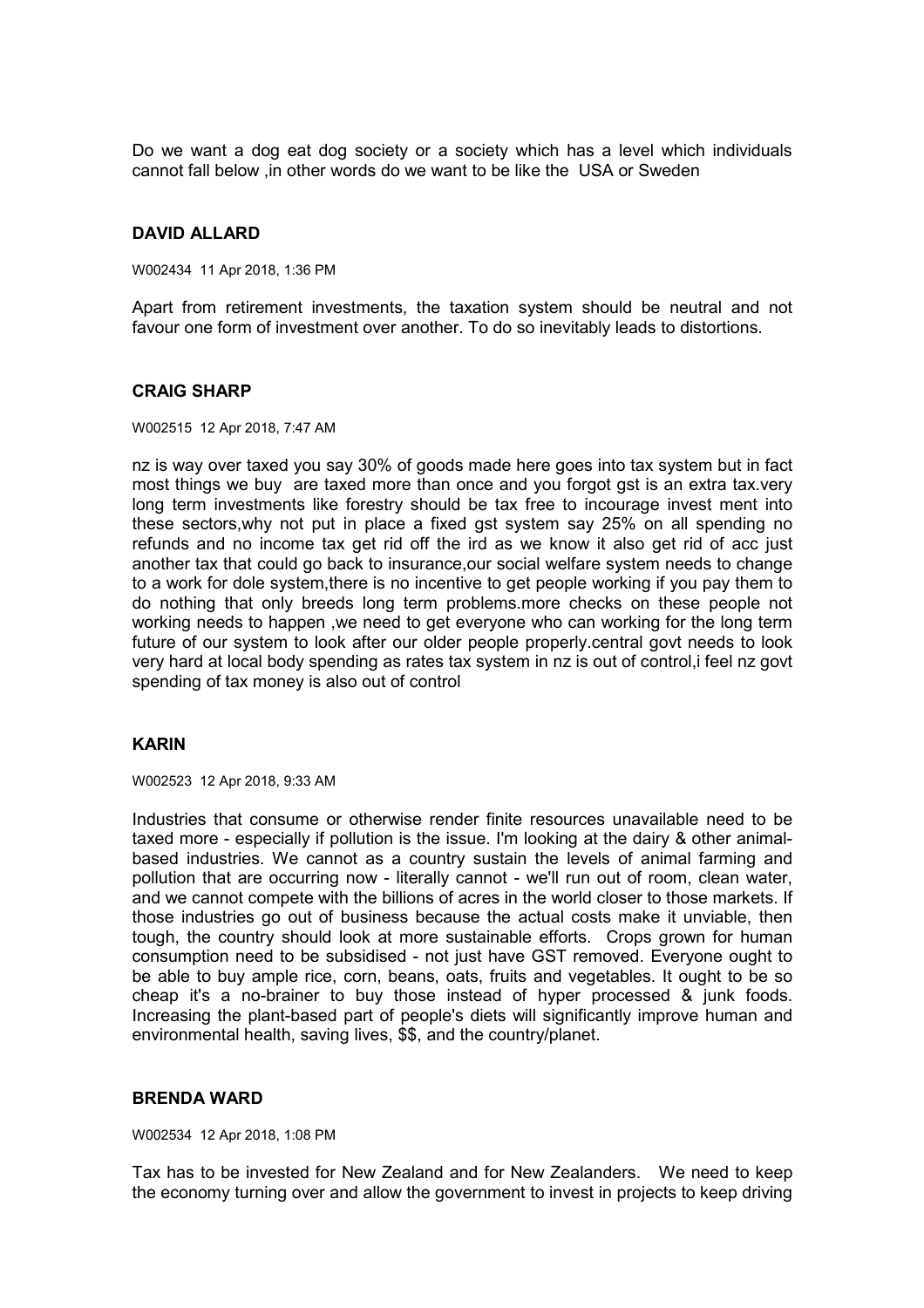growth, but we also need to make sure Kiwis have a backstop in illness, adversity, or old age. The top earners in New Zealand have more money as individuals than they could ever need to run their lives, go on holiday, buy 'stuff' and give their children. The gap between haves and have-nots is growing. It's my belief when you have more, you can spare more and still live well. These people could be taxed more. Although businesses are rich too, I believe businesses still need tax incentives to grow and employ more people. Any drastic new tax measures will create shockwaves in the markets. We need the money going around from wages and spending. We need our investments to get good returns. So let's care for those who need it, and tax those who already have enough.

# **ADRIAN JENKINS**

#### W002548 12 Apr 2018, 2:39 PM

I think the primary purpose of tax is to provide Government services to the people of New Zealand. If we want a social service, low-cost quality education, fees-free tertiary education, a secure nation with well funded police and security services, high quality healthcare, someone has to pay the bill. Tax is the easiest way to ensure that everyone pays their share. Too many people begrudge paying tax. Many of the beneficiaries of government services hate the concept of paying tax themselves. We can't provide services if someone doesn't pay for them.

# **PATRICIA JACK**

W002565 12 Apr 2018, 3:25 PM

although I think that tax should be for core services I also think that NZ'ers need to make better choices on all sorts of things and that way we would all enjoy our lives a little better

# **SHELLEY GILMAN**

W002582 12 Apr 2018, 4:24 PM

Taxation has the role of doing all of the things above. It would be rather narrow to just select one. Government has a role to be the stewards of our land and peoples. It does not mean government should interfere with individuals lives but it will help NZ if making the right choices for the health of themselves and the health of our environments was easily done. For example it is difficult for children to make healthy choices when their food environment has been hijacked by Fast Food and Fizz. We have low cost alcohol so very accessible to young people because it is so cheap to buy premixed and is an easy step from just drinking fizz-tastes pretty much the same. Just ask a teenager . Taxation could reduce their access and subsequent harm. Taxation can be a great tool to encourage behaviour change. Tobacco is a fantastic example of this.

# **JOYCE SHOTBOLT**

W002599 12 Apr 2018, 5:49 PM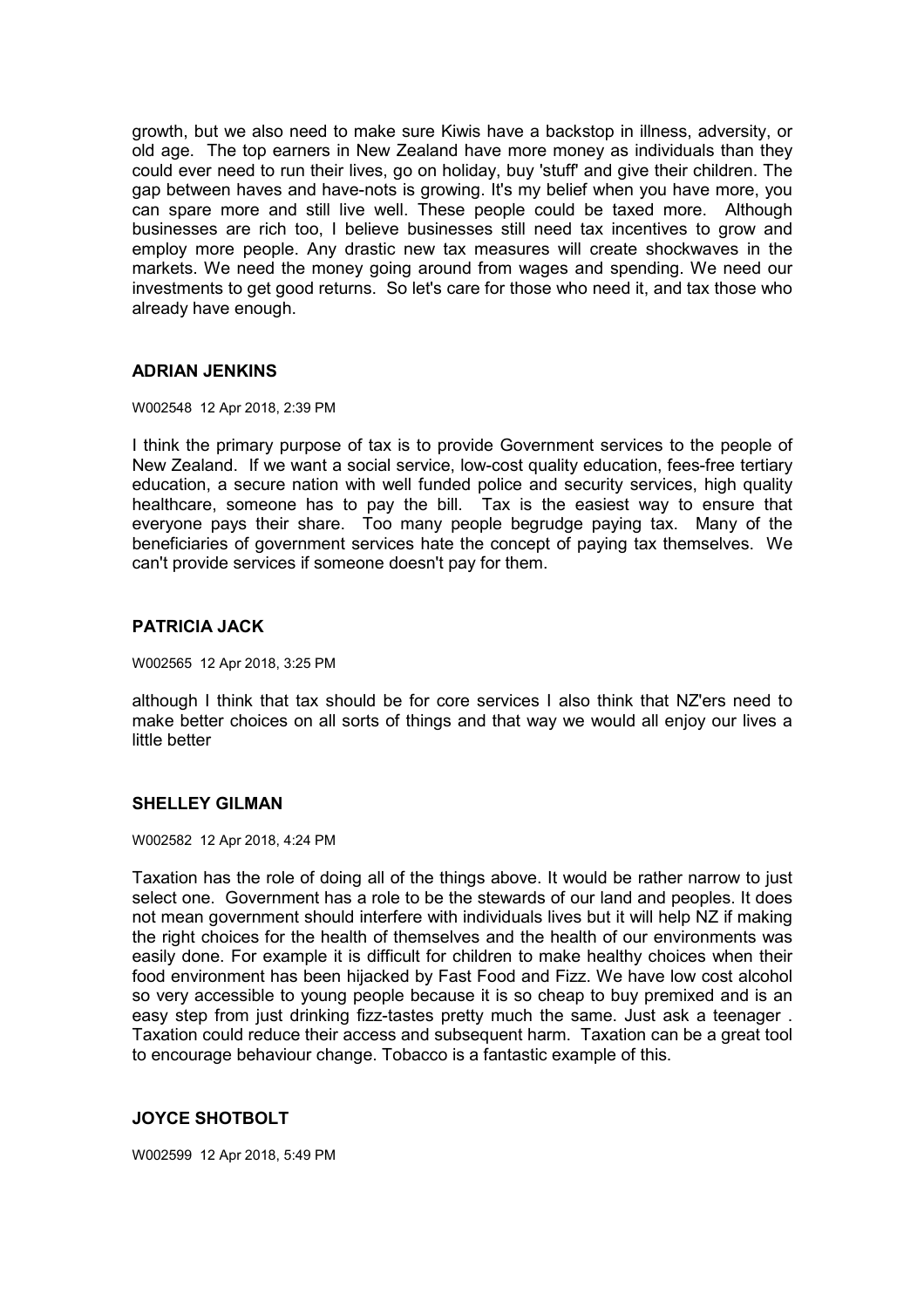While I generally like the idea of tax remaining in the background and not impacting our lives too much, it has become obvious to me that there are some things going on in NZ that are impacting peoples lives detrimentally which could be helped by using taxes. In particular NZ needs to do something about the obesity crisis. Taxes have had an impact on smoking. Could a tax on refined sugar - and particularly in soft drinks - do the same for obesity? It would only work if alternative drinks such as water, or unsweetened drinks, were not taxed and clearly cheaper at retail level. I don't think drinks sweetened with low-calorie sweeteners should be exempt from the tax though, because they can also cause health problems and encourage a sweet tooth. Similarly Marijuana could also be taxed if it were legalised. It would be nice to see fresh fruit and veges exempt from GST.

# **FIONA WRIGHT**

W002611 12 Apr 2018, 6:54 PM

Increase tax on 'undesired' activities

# **MARK O'BRIEN**

W002639 12 Apr 2018, 9:53 PM

Can we change the normal GST (and provisional associated installments, eg AIM and ratio) to be required to be filed and paid every three months. Three months is the usual VAT filing period in the UK. It would make the compliance burden of GST less. Would also mean quartly accounts could be completed when GST returns are completed.

#### **BREANNA QUINN**

W002642 12 Apr 2018, 10:36 PM

I think it is very important that we made healthy food more affordable and tax the unhealthy food. It is not ok that it costs less to buy potato chips that a fresh piece of fruit. I think it would undoubtedly reduce our nationwide healthcare costs in the longhaul.

# **ANONYMOUS**

W002689 13 Apr 2018, 3:25 PM

[This is a group response from a tutorial] We generally agree with all the aims the poll gave above. However, the 'Encourage New Zealanders to make better choices' option brought up some reservation. - There is a danger of a 'nanny state' - In general, it is better to reward good choices rather than punish 'poor' choices Ultimately, we see that tax has, and needs to have a multitude of roles. - Redistribution is a purpose that has been left out of the above. There seems to be a problem in NZ that the people most severely effected by tax are the poorest in society, and this goes against the 'purpose'.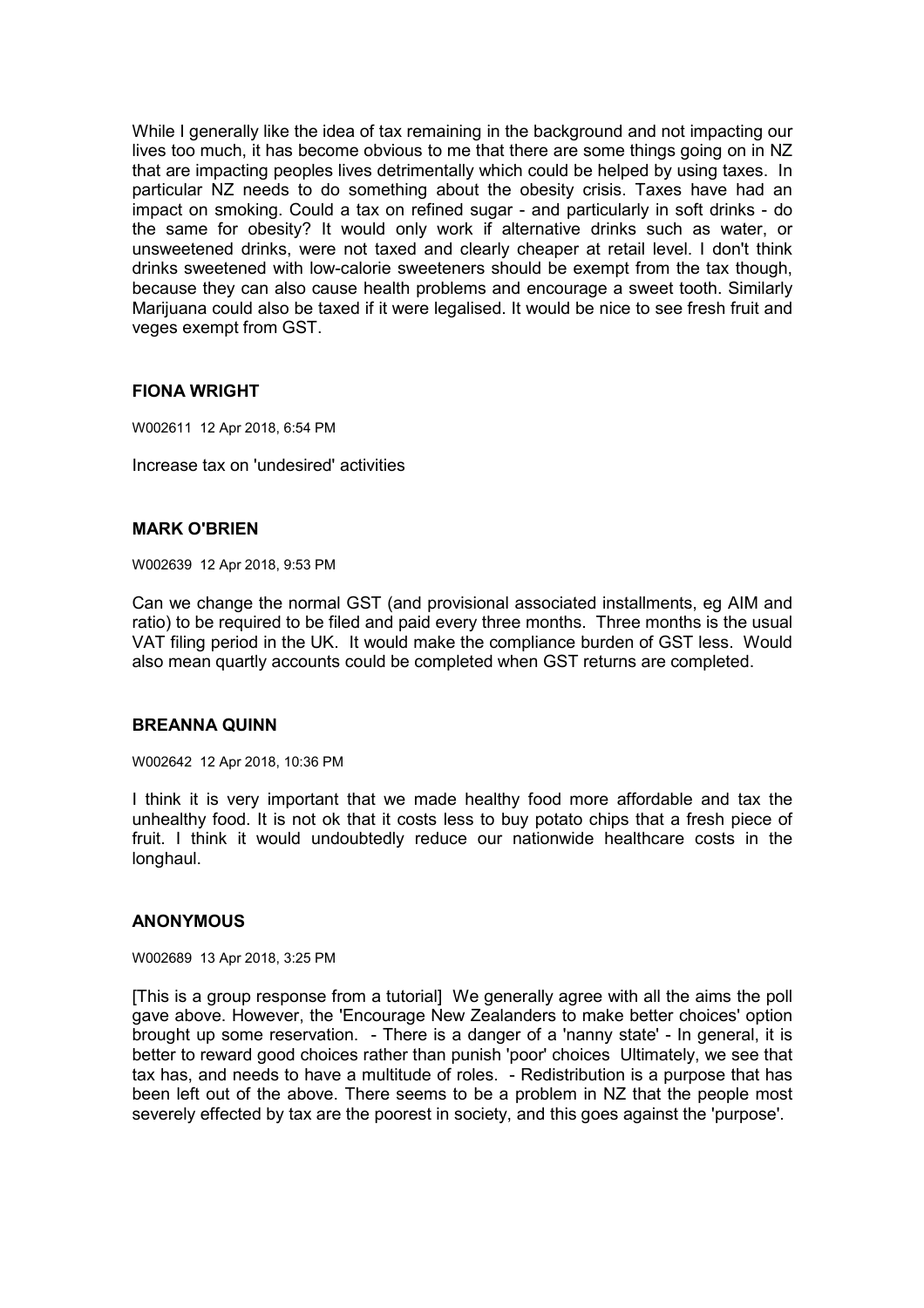# **MATHEW TAYLOR**

W002706 13 Apr 2018, 5:02 PM

The favourable tax treatment that residential property investment receives needs to stop. What other investment category encourages investment in a loss making activity for the purpose of reducing the tax liability from other sources of income and to receive a tax free capital gain? You should not be allowed to offset rental losses against your other income. The losses should be carried forward and only offset against future rental income. The family home CGT exemption should include the primary dwelling plus one other holiday dwelling.

# **DAVID MOREL**

W002735 13 Apr 2018, 9:46 PM

I've been brainwashed to go to school, Uni, buy a house, then another, then another... it's my retirement plan. Yes I'm an investor and I've only done what we've been taught since birth: save, save, save money for food, house, family, retirement! Not drink, drink, drink, smoke, drugs, and beg the government for a NZ super. All my tenants are from housing nz or recently exited housing nz and have bad credit records. Am I the bad guy because I support people in need? I agree that I made stupid money through the housing market because there were no capital gains tax. Yes I am heart broken to see people living in cars and 40k homeless people in NZ. It's not fair to be penalised for playing by your rules. Would we get tax credits if house prices were to drop? I've taken huge risk for a 3% rental yield. I feel like I operate a charity, I've taken family sacrifices to see my hnz tenants watching Sky! Please consider passing on capital gains tax to the banks not the risk takers. Tia

# **GABD GRACE**

W002742 13 Apr 2018, 10:28 PM

Introduce a transaction tax of 10%.Drop GST 5%

# **LINDA SCOULLAR**

W002760 14 Apr 2018, 8:26 AM

It would be good if you could simplify it down to what the tax covers. Like a Pie chart of the main areas that have been supported by tax. Real life updates and stories. Let people see where their money goes in real terms. Thank them for collecting and returning tax in a newsletter. Personal thanks email would make them feel better about paying it. Most people miss understand its value.

# **TINA KAPOHE**

W002767 14 Apr 2018, 8:57 AM

Tax should be fair. Secondary tax is not. GST on food is not. Everybody should pay tax if they make money in our country and this should be fair. Instead of minimum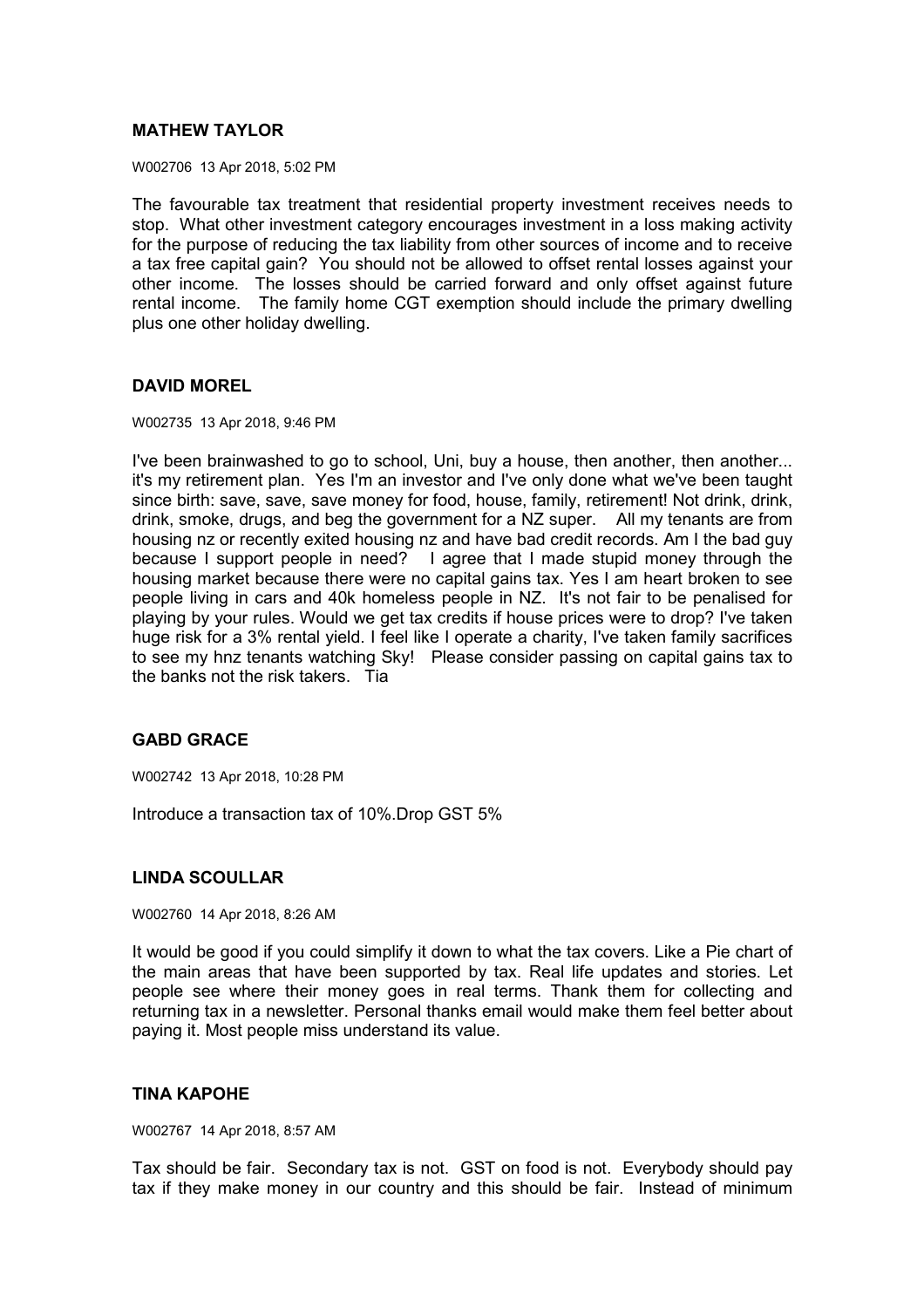wage increases tax free thresholds should be introduced. Abatement levels are too Low

#### **BALAZS GEMESI**

#### W002787 14 Apr 2018, 4:43 PM

Ideally all of them from the above list. We need to accept the reality that a Scandinavian level of taxation culturally not imbedded in New Zealand. Also New Zealand had some bad experience with large scale expenditure in the 70s and 80s. At the same time both the environment and challenges have been significantly changed. In order to get out from the middle income trap, productivity should be increased with smart incentives. The structure of income moved towards wealth as an origin. Although taxation as an equaliser has poor historical record (for further please read "The great leveller"), further encouraging rent seeking attitude likely to undermine growth and social cohesion.

#### **JAMES FLOCCHINI**

W002810 14 Apr 2018, 8:58 PM

I my view the collection of tax is for core services which only a central government can provide. It should not be expanded for government to take away personal responsibilities or create greater dependence on government programs regardless of whatever they may be. Tax should be for education, health, infrastructure development, defense and social programs that are there for short term support and not a lifetime of support.

### **PAUL HERD**

W002820 14 Apr 2018, 9:33 PM

taxes should be for government core services and should not be wasted on other things . when there is an excess it should be given back in the form of tax cuts . avoiding tax should also be stopped . also hospitals and schools should be run as business and not by elected people who are not qualified to do so . also have private as well as public schools and hospitals is a double up of service and there should only be one or the other . .my preference option is public .

#### **AMELIA SMITH**

W002840 15 Apr 2018, 7:23 AM

It depends on the purpose of each tax. E.g. a carbon tax encourages better choices whereas the fuel excise collects money for core infrastructure. You can't just pick one of these options and generalise to all taxes.

#### **WARWICK PETERSON**

W002846 15 Apr 2018, 8:43 AM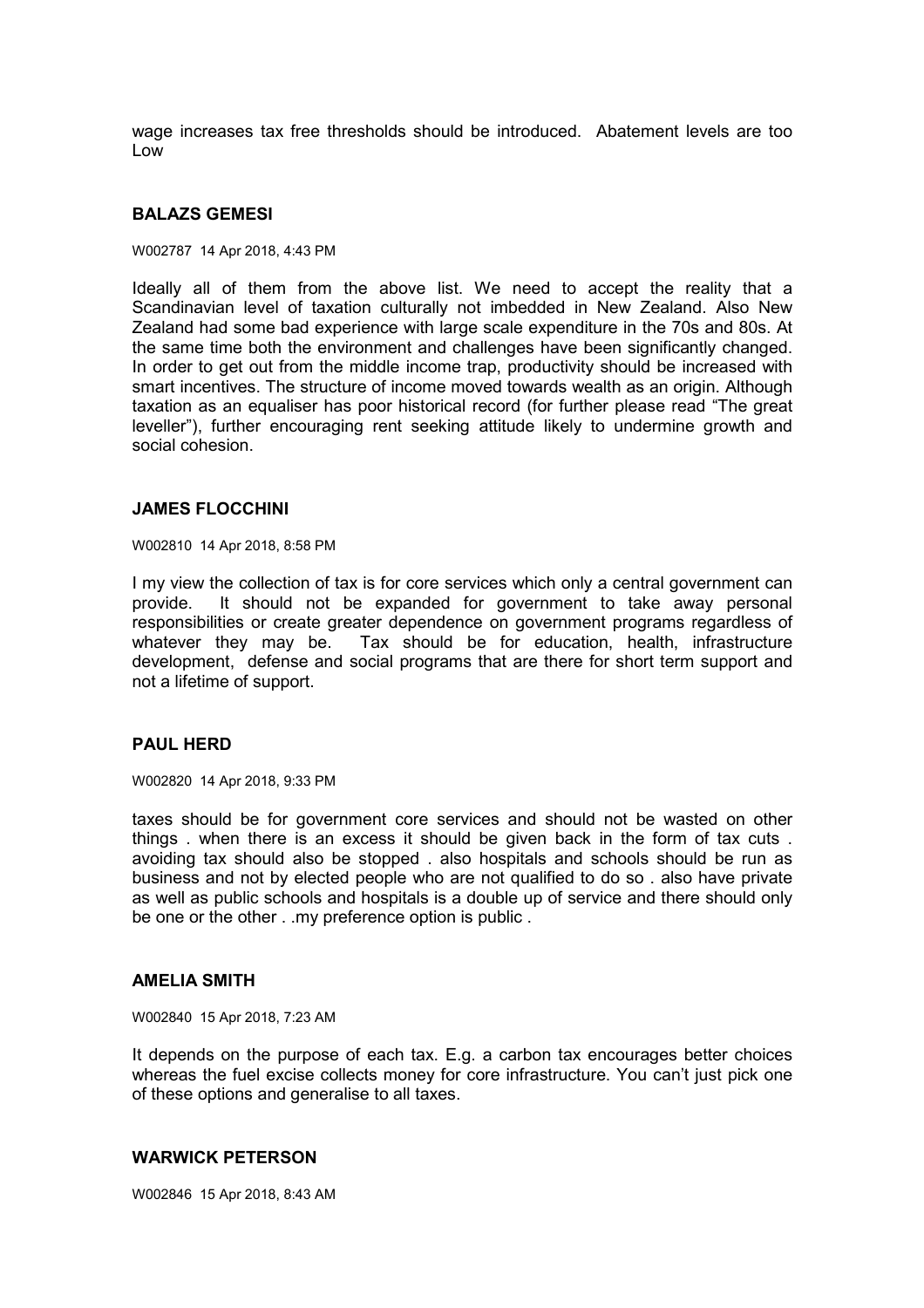Maintain GST at current 15% level. No exemptions. Personal Income over \$200.000 taxed at 49%. Stick to core projects. No special targeted rates other than the one below relating to work and residence. Govt to live within income or reduce services and employees. Tax levels to stay the same, except for above mentioned tax. Persons, companies selling houses to pay capital gains tax. New immigrants cannot get into this business for 5 years of permission to reside here. A special tax on those Auckland, Wellington Region office bound, govt, council employees who work more than 20kms from their permanent residence. Cheers.

# **EMILY SHINE**

W002851 15 Apr 2018, 9:37 AM

Tax is needed to pay for the services which keep our society functioning - roads, health, education, government etc. It is also important to share the wealth and enable those who are not in a position to work (young children, unskilled, health troubles, caring for others etc) to live comfortably. It is essential that wealthy New Zealanders help those who are worse off as mostly this is due to who you were born to and not 'your own hard work'.

# **TRACY RIDLEY**

W002860 15 Apr 2018, 10:44 AM

I believe government role in society is to provide equal OPPOUTUNITY not equal outcomes. Therefore the role of taxation is NOT to support fringe groups or persue the implementation of a failed ideolgy. Those that for some reason NEED help do need support. That is NOt to say welfare & tax payers money should pay people to stay at home. Those that do & fail I support, those that dont & have an entitillment ethos should NOT be supported by the tax payer. This would be painfull in the short term, yet imagine the benefit of everyone contributing to society in a positive manner.

# **KAY HAUGHEY**

W002875 15 Apr 2018, 1:00 PM

Introduce more tax brackets at the higher end (eg. \$200k). Also \$70k bracket is too low - well outdated given inflation & higher earnings. Some form of capital tax. Housing is a basic right (United Nations) - people should not make profit from it while disadvantaging others. Investors should be dissuaded. One alternative would be to introduce tax credits for proportionally high rental housing costs (as % of income). Further given the increase in people living alone consider tax breaks (eg. 1-2%) for them to set off the proportionally higher living costs that they bare. (Spelling?). Whatever you do be fair! You are introducting new wellbeing frameworks - this should well and truly be a point of consideration.

# **JONATHAN GENSIK**

W002878 15 Apr 2018, 1:06 PM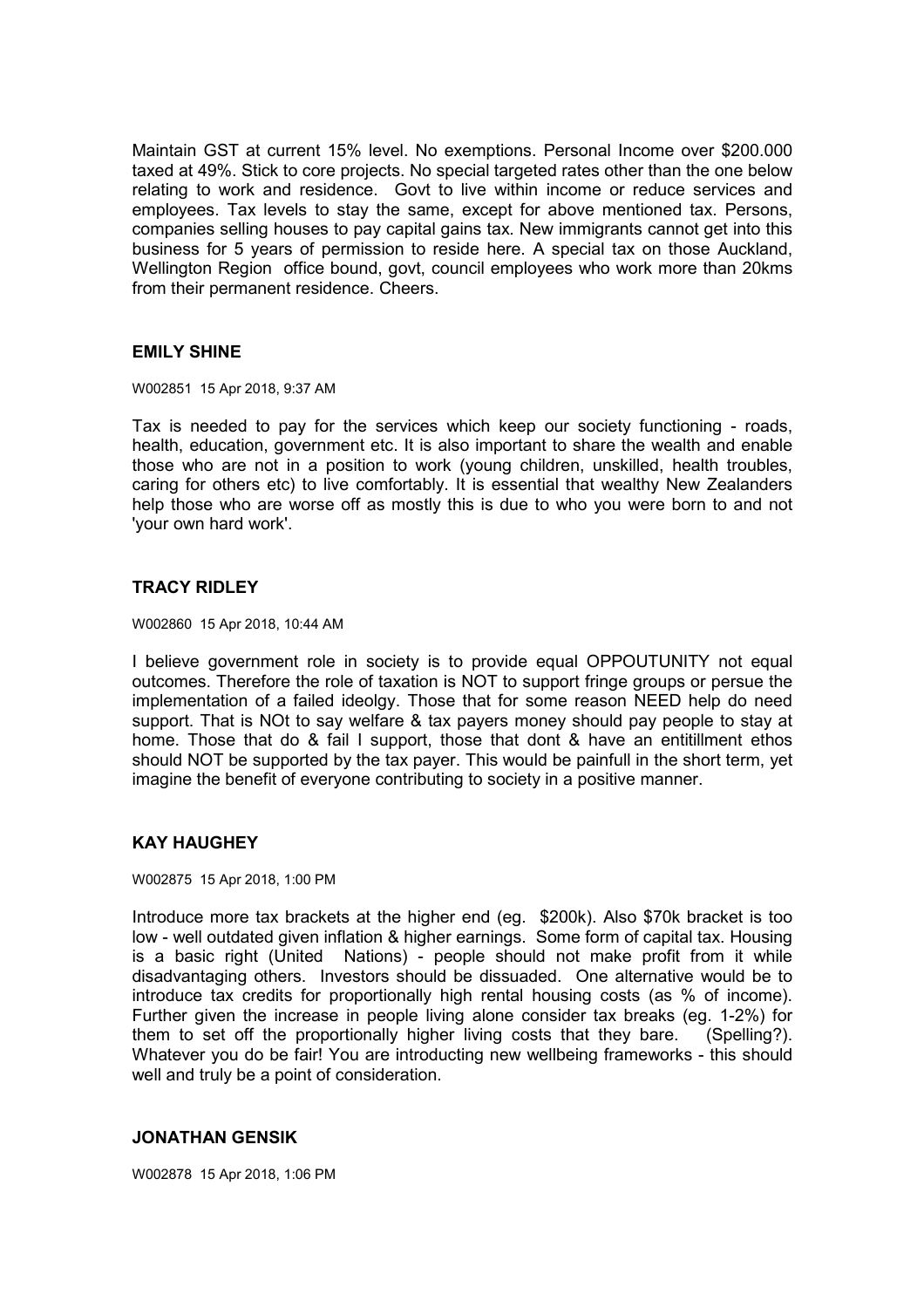I believe that using tax to encourage better decision making will generate the most change and it is my opinion that the food sector should be targeted for this. Currently NZ sits third in the world as the most obese country, a sad fact. A big contributing factor to this is the price and convenience of unhealthy foods. A possible way to flip this trend could be to use tax as a way of subsidising healthier fresh foods to increase the likelihood of people purchasing healthier options. Alternatively unhealthy foods could have a tax imposed on them which, in turn, pays for the subsidies on the healthier options. The other factor that must be considered with fast and convenient foods is the packaging that most of it comes in. There are huge issues with the amount of waste people are producing at this point in time, a tax could be used to deter companies who don't use environmentally friendly packaging. Money generated from this could again go to subsidising healthy foods or to recycling.

# **JO RICHARDSON**

#### W002881 15 Apr 2018, 1:46 PM

I don't have a problem with the way current tax is collected. I have a problem with how it is spent. I see myself and other people working out asses off every day. I bought an ex council house in an area where a large number of people are on benefits and they are sitting at home every day (clearly capable of working) while myself and many others fund their lifestyle. Our neighborhood needs cleaning up - why are these people not doing it in exchange for their pay check? I hear them talking about how they can purposely not get a job and swapping tips for staying on the dole. New Cycle lanes are going in to the city but there are roads in terrible condition elsewhere, our bins aren't emptied. Get everything to a state before spending money on luxuries. How much revenue are these bike lanes bringing in to the city? A park and ride bus system would have been a better investment to cut down traffic as a lot of people don't have showers at work or need to carry heavy items in.

# **THEO KLEE**

W002898 15 Apr 2018, 5:40 PM

Tax has to be fair on everyone. Under the current system, there is inequality because the super rich are not taxed appropriately. I think for the future we would need to tax these mega earners considerably more, whether it is Capital Gains tax or something similar across all of the super rich spectrum. Definitely a higher tax on the mega rich !

# **STEVE PRYCE**

W002923 15 Apr 2018, 10:02 PM

This video is alarming. It is propogating the idea of taking money that people have worked for to then try and control their behaviour, I hope you can see the issue with that. Tax should only be for the bare minimum to cover essential services (life and liberty). Anymore and you are infringing on people's freedom.

#### **RHEA DASENT**

W002950 16 Apr 2018, 8:42 AM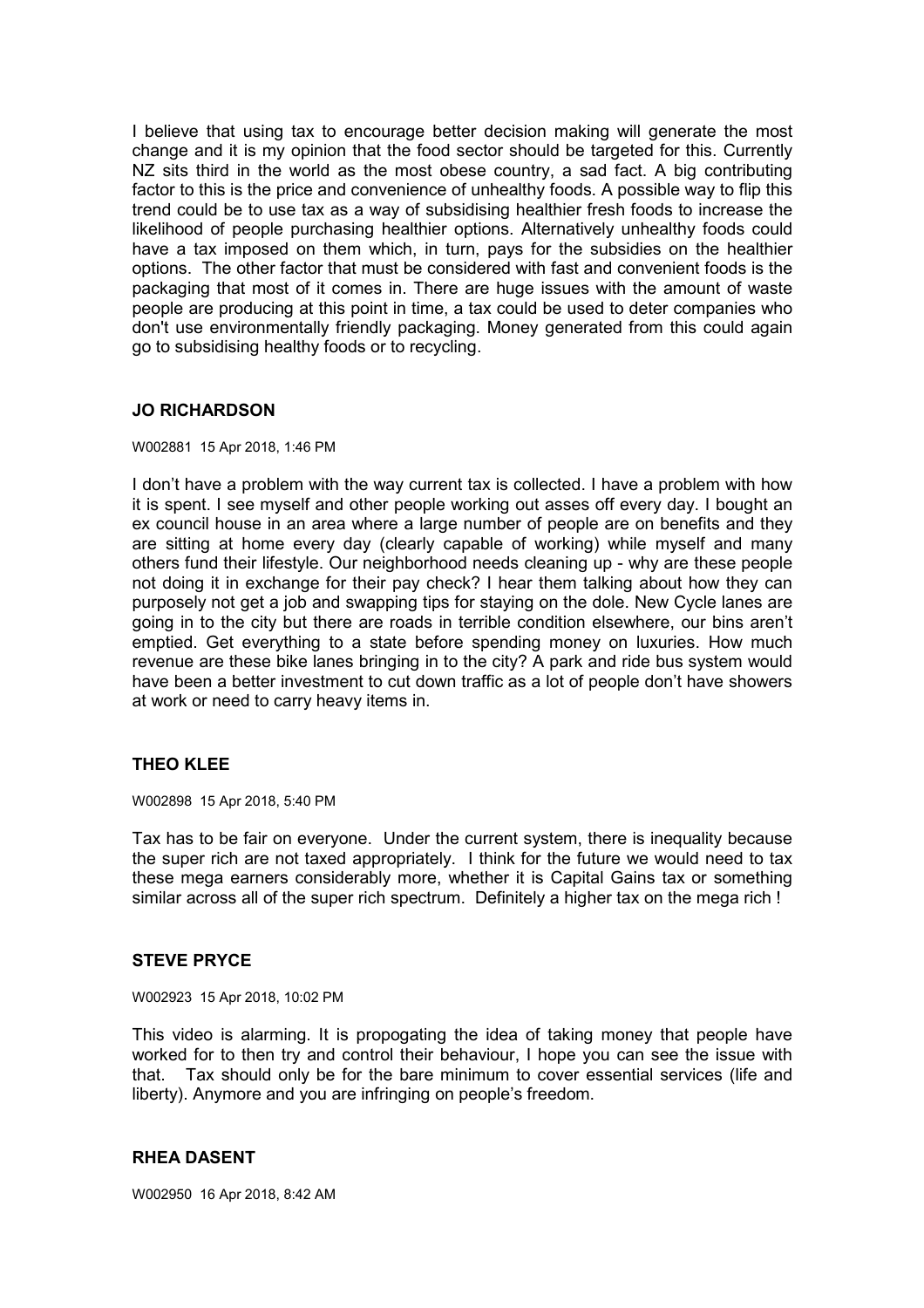I think tax needs to be clearly linked to services received. It should not be viewed by the govt as a way of earning money which goes into a general pot to be spent on whatever. The methods of collecting tax need to directly relate to what that tax will then be spent on. I like the concept of ACC tax on car regos for example, as there is a clear link between paying the ACC levy and assurance to myself as the "customer" that it is going towards a related service that I may or may not need one day. I really do NOT like the idea of taxes which are intended to change behaviour, mainly because it is the govt's idea of what is good behaviour and my idea might differ. This concept also strays from core services as the govt tries to intervene in our everyday lives. I do not want to be molded into a "perfect citizen" by the govt, I want to be my own person thanks.

# **DAVID BLAKE**

W002968 16 Apr 2018, 12:45 PM

The primary purpose of tax is the finding of course services. This does not mean it cannot serve secondary purposes through strategic taxation. Taxing polluting activities to fund investment in clean energy creation. Taxing capital gains in order to reduce income tax and GST, thereby stimulating domestic consumption and reducing the demand for complicated systems of social welfare payments. Taxing sugar laden products to help pay the health budget.

# **ROBERT ANCELL**

W002975 16 Apr 2018, 2:49 PM

As well as providing revenue for core services tax is an important mechanism to make our society equal. We need to redistribute wealth so that all New Zealanders have equal opportunity to lead a good life, rather than a free ride if they inherit wealth or being stuck in a poverty trap at the other end. An equal society is important for everyone, as this will increase happiness, reduce crime and allow us to have a healthy economy in which everyone can generate wealth and buy products / services.

# **IAN MORONEY**

W002983 16 Apr 2018, 3:40 PM

This may help New Zealanders to invest in our country for its betterment and retain or create employment

# **FIONA JARDEN**

W002996 16 Apr 2018, 5:49 PM

Purpose of tax should be twofold 1. To ensure that no one person or entity gains at benefit at the expense of others in the community. eg benefiting from rising house prices with the resultant exclusion of others from the housing market and the high cost of housing (including renting) that leave others living on an unsustainable amount eg business profiting at the expense of the environemnt 2. To provide services that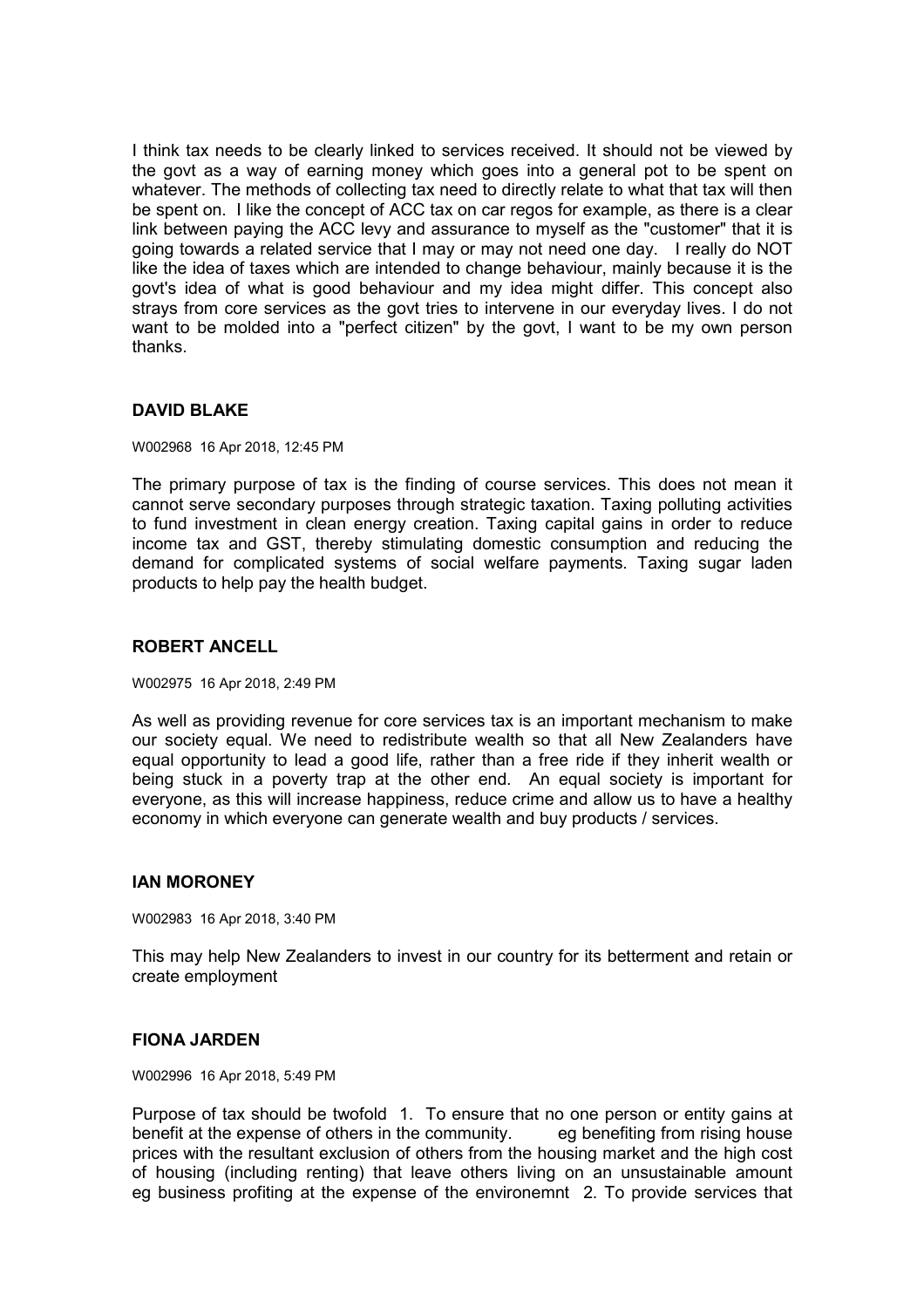allow all citizens to gain the skills they need to become caring responsible members of society

#### **BETH LENIHAN**

W003015 16 Apr 2018, 8:43 PM

I strongly believe tax should be used to encourage positive behaviour as long as it is backed by rigorous scientific research and public opinion. Revenue collected should be used to support behavioural change and members of our society affected by the adverse behaviours.

### **JULIAN VESTY**

W003050 17 Apr 2018, 1:17 PM

A civilised society provides for those in need. I do not mind paying higher taxes when I know that the money is well spent on those in need.

#### **EILEEN WRIGHT**

W003069 17 Apr 2018, 4:51 PM

How best to encourage better choices and discourage harmful ones, I believe our tax system has an important role to play in this and it doesn't need to be complicated. When industry pollutes public rivers, and is harmful to ecosystems, people included, this behaviour can be discouraged by placing a tax on the pollution. This tax would be fixed to ensure no corruption of levels of pollution. However when the social costs of dealing with the pollution have been met and are lower than the tax collected, a rebate could be paid. When the population needs to have certain behaviours discouraged for health reasons a tax on harmful products could improve health outcomes. This has worked and is still working with tobacco and alcohol and could be extended to sugar. All processed foods could continue to have GST added. All fresh foods could be GST free. The lost revenue could be recovered by increasing GST on processed food.

# **NAREN KUMAR**

W003086 17 Apr 2018, 7:04 PM

We dont want new taxes....life is already hard please dont make it more hard. Also there is no way housing will become affordable if we play with tax system.

#### **DARRIEN LE COMTE**

W003091 17 Apr 2018, 7:37 PM

Income tax is too high for low income earners. Minuim wage should be tax free. Income earners up to an annual maximum amount of 35k, should only be taxed at 10%. All property investment, commercial or housing, should be taxed for capital gains tax. Kiwsaver should not be taxed. Kiwsaver is for retirement, and the capital has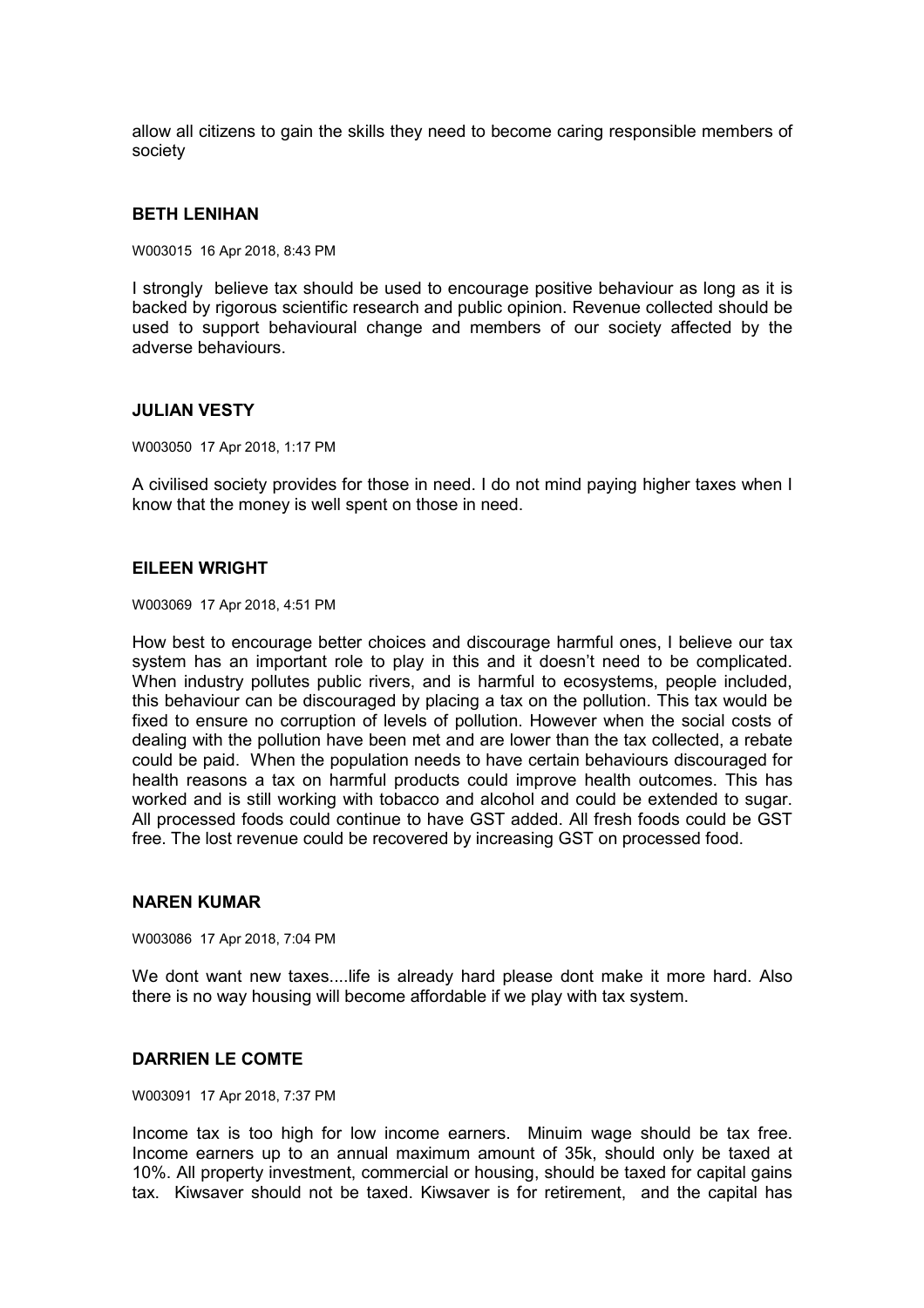already been taxed! No foreigner should be able to easily exit this country with outstanding fines, or hospital fees. All visitors must have medical insurance. Maruiajana should be legalised and taxed. Alcohol admissions to hospital should have an alcohol cost charge. Alcohol tax should cover all of hospital and prison expenditure for costs to the state. The super benefit and winz should not be taxed. Every dollar paid for child support to ird, should be credited in full to the children guardian, not a percentage. All of petrol tax including gst, should be set aside for state highway improvements. Community service card holders, should have free prescri

# **TANEA HAWKINS**

W003103 17 Apr 2018, 9:19 PM

Tax needs to be collected from all players in the economy. Ensure international entities are paying their share. Prevent ability of international companies from creating artificial costs in order to create zero profit in NZ. Ensure all purchases from overseas are captured. Keep government spending down, less tax needed; less drag on economy. Use tax breaks to incentivise savings for houses; farms and fishing boats ala 1980's saving schemes which put people into farms houses and fishing industry. Move tax rate threshold from \$70;000 to \$90;000; \$70k is not a lot of money.

# **KARA REID**

W003125 18 Apr 2018, 8:22 AM

Yes I agree that it is to support those in New Zealand who need help, but also focusing on education & health services and not only to us in NZ, but also to those in other countries who we are partnered with to help.

# **JIM MILLER**

W003137 18 Apr 2018, 9:21 AM

Core services our essential to NZ life Immigrants need to be a certain age and qualifications and have a stand down period before accessing certain systems ex health care Tourist should have insurance or a levy to access acc Health care, health and wellness should be gst free We should have incubators for new business- if they get tax breaks they give up equity

#### **MATHEW BAYLISS**

W003154 18 Apr 2018, 11:47 AM

Our taxation system needs to be as simple and transparent as possible, additional complexity results in an administrative burden which undermines productivity. There are multiple alternatives to tax for influencing personal behaviors, differentiating food and services when calculating GST would create an industry dedicated to navigating the resulting complex tax regime. Taxing consumption uniformly is simple and easy to administer, focusing on reducing un-taxed consumption should be a priority. As an example, inbound tourists should be taxed at the border to generate funds to maintain and protect the environment they are travelling to NZ to experience.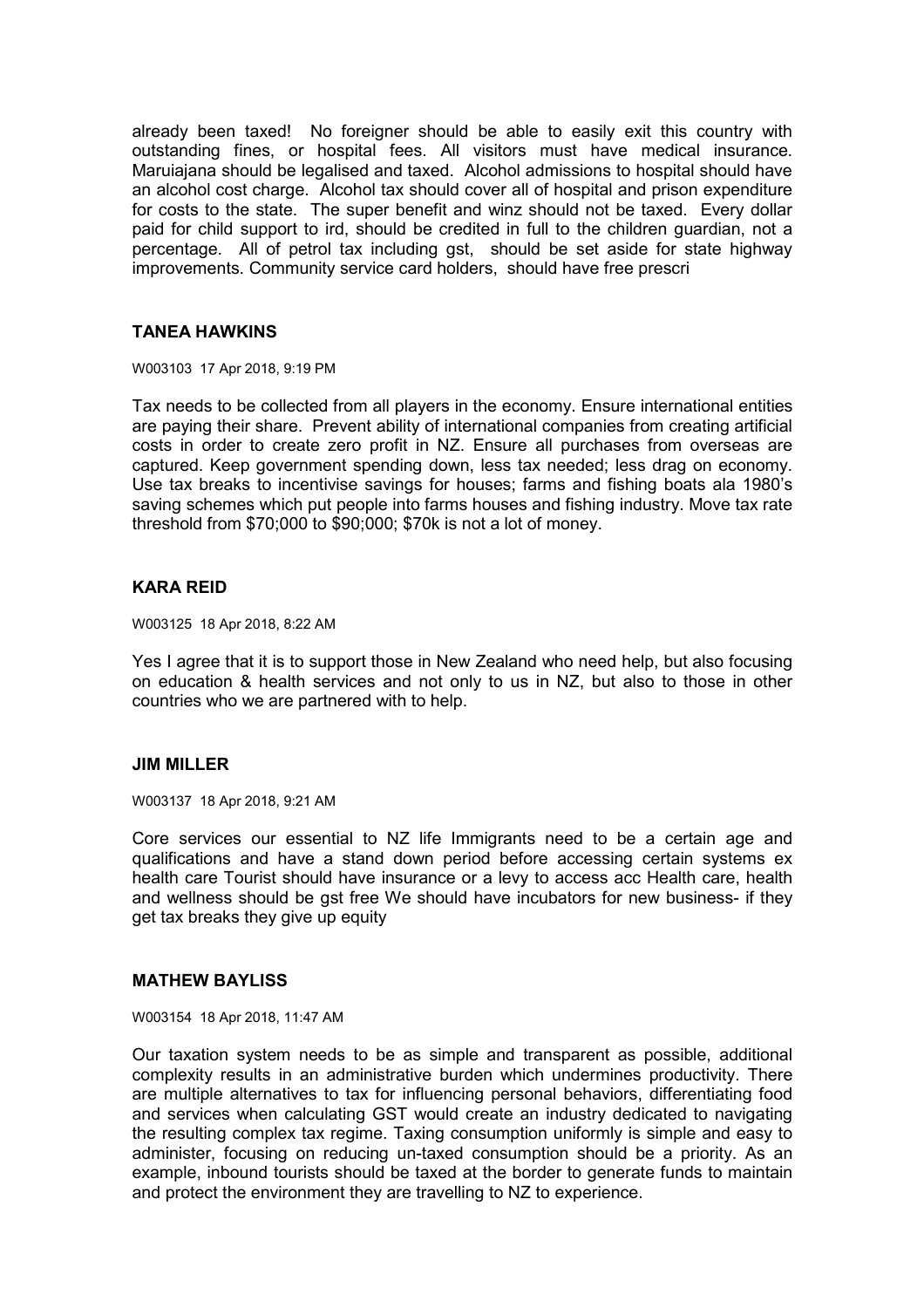# **CRAIG JACKSON**

W003162 18 Apr 2018, 12:50 PM

All of the above, but most importantly to make sure new zealand has the very best infrastructure possible.

# **J B**

W003171 18 Apr 2018, 2:42 PM

Tax should be used to keep the economy stable and pay for core services. If it is used as a way to influence the behaviour of businesses or individuals and either punishes or rewards taxpayers for certain actions, it is a very slippery slope. Social engineering and supporting political agendas is definitely not the purpose of tax and has no place in a healthy taxation system.

# **LIZ ALLEN**

W003193 18 Apr 2018, 7:18 PM

I totally agree with the idea of encouraging New Zealanders to make better choices and I said this in my previous submission in terms of supporting solar energy and EVs as well as less tax on basic foods, fruit and vegetables. Also putting taxes on foods which are not healthy like sugary drinks and fast food. For far too long we've undermined our country's infrastructure in health and education by not investing in these key areas and creating a two tier system where those that have money can afford private health care and education while the rest of NZers have to make do with failing systems. Other countries have higher taxes and have invested in their basic support systems. We've gone the other way and tried to push it all back on the individual in a user pays model. It hasn't worked and now the current government is faced with having to spend billions to fix the under investment.

# **GERARD NEEDHAM**

W003202 18 Apr 2018, 8:18 PM

Carbon tax, with carbon credit. From this we can get companys and farms to pay for the tones of carbon they produce and make a start to off set there carbon foot print. This will also help people who own rich nz bush lots to get money and credit they disverve. This is also how the NZ goverment will get there cut from DOC land and better funding for DOC also our local ewi with there land. This will also help people and power companys to plan for greener energy. We also nees to a single use plastic tax. This extra money should be used for rychicling witch is at a very poor rate in NZ. Also have floating tax on food, meaning fast food and unhealfy food is tax high than fresh fruit and vegs. As we all know gst is a joke. ACC is a joke. For instance i would like to get a motor bike for my weekly comute but rego is way to much and does not out set the cost. A motor bike is alot less dangerous to other people, uses less gas and cO, better for roads.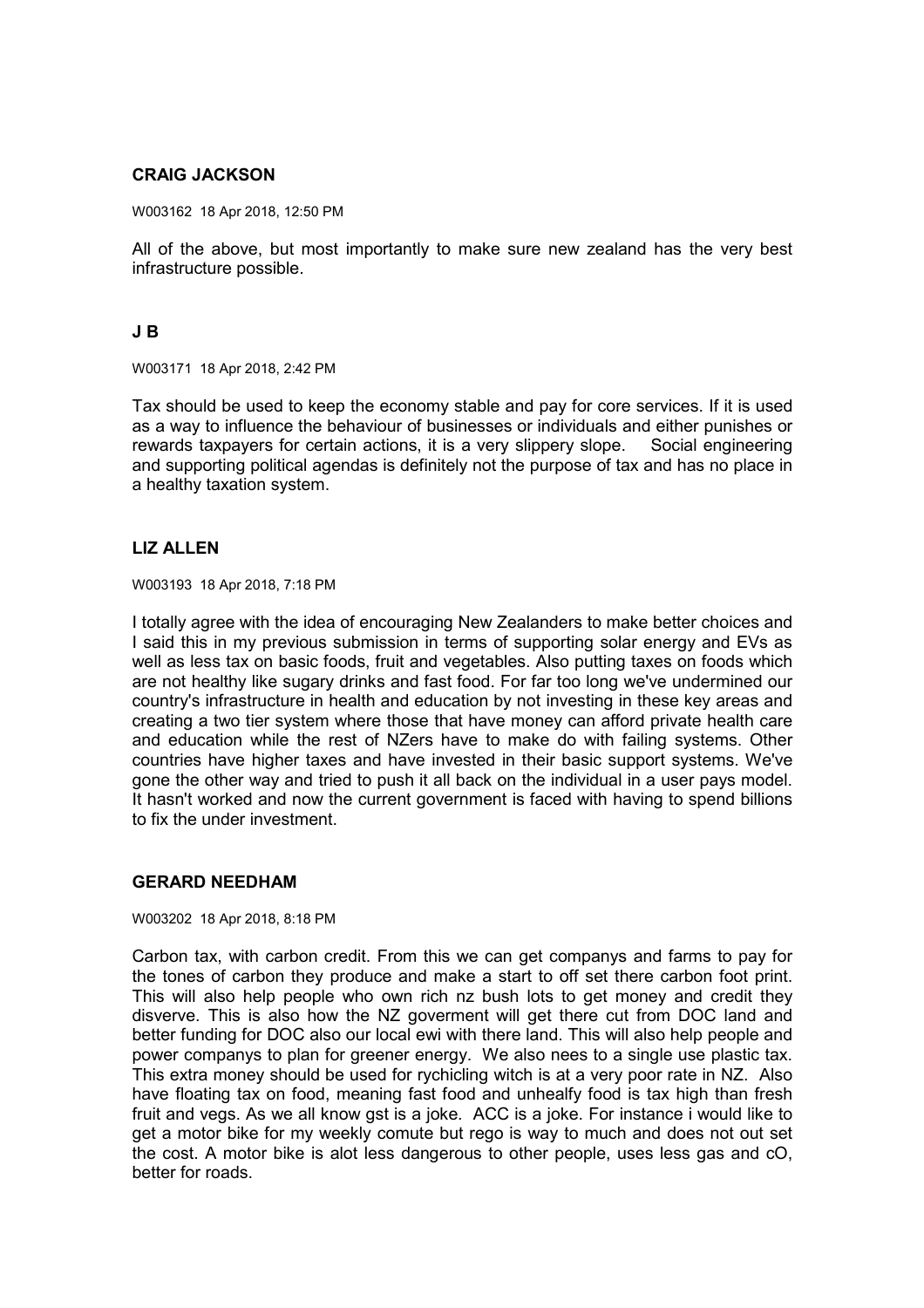# **MICHAEL CHO**

W003209 18 Apr 2018, 10:03 PM

Taxes address certain situations where markets fail. In some cases, a small share of one's wealth to their neighbour can have a profound positive effect on society. However, just as any organisation, profit or non-profit, has a tendency to over grow and can start over consuming than it is necessary. Governments, just like large corporations, increasingly become inefficient over time - tangled in bureaucracy. The inefficiency of governments in delivering social good is made worse by the lack of transparency in how every tax dollar is spent and mostly importantly how much positive impact it produces. Throwing more money into a problem rarely solves any problems. The government as a monopolistic entity of social good have often poured our hard earned dollar down the sink. I would urge the government to squeeze every tax dollar to produce maximal social good, rather than year on end increasing it.

### **PEYMAN MOMENAN**

W003230 19 Apr 2018, 9:04 AM

Tax is and continues to be the mechanism for a government to collect the money needed to fund services and activities that undertakes (including helping those in need) for the benefit of all the population. I also think pitching tax on items such as alcohol, tobacco and fossil fuels as "correcting behavior" is just false. Consumption of certain items will have significant costs for the collective society (e.g. consuming fossil fuel will result in air pollution.) The extra cost to the society requires the consumers of these items to pay a enough to cover these additional costs. But to charge these taxes, the extra costs to the society must be reliably measured. This will be much easier said than done. It is not IRD's job to make us behave. I am was born in a country where its government wants to send everyone to heaven. That government may consider books harmful to your heaven worthiness and move to tax books accordingly.

# **ANONYMOUS**

#### W003261 19 Apr 2018, 3:34 PM

Taxes will only help create the changes we want to see if everyone pay their share. It is all well to talk about taxes and what could change in order to create a fair and better society. First, there should be greater efforts towards finding and punishing tax fraud and evasion which costs our society millions in lost revenue. Also, as country and a society, New Zealand should not allow tax evaders from other countries hide their money here.

# **DAVID BAILEY**

W003284 19 Apr 2018, 9:10 PM

I think its a complex balance core needs for the functioning of the country uses our tax but people who are in need also should benifit from it also the environment. But also investigation needs to go into people who are abusing the system to get money for doing nothing, there are too many people abusing winz and staying on benifits while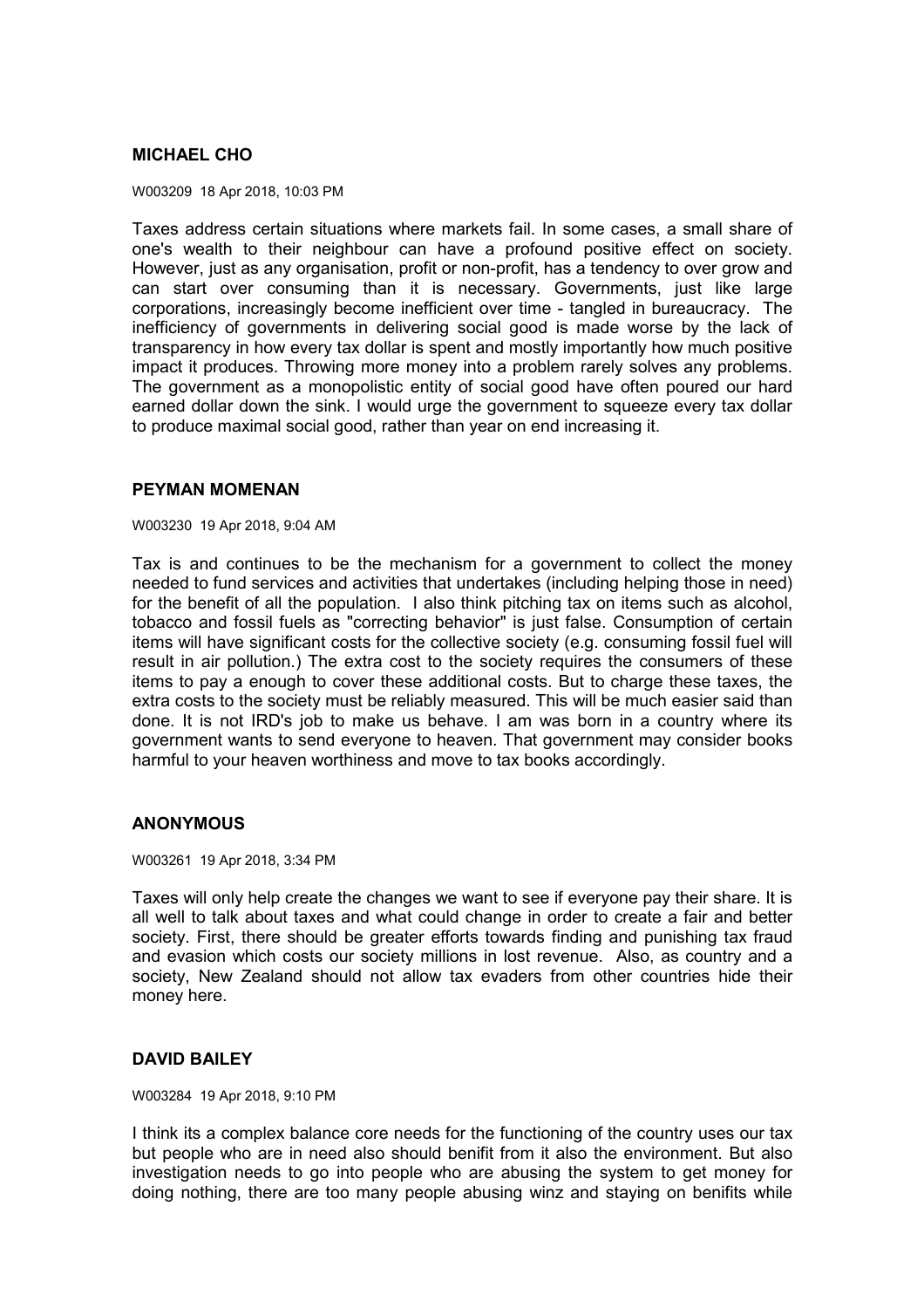dealing drugs or having far ton many kids adding to our poberty issues sonthing needs to be done please. Im happy for my tax money to help people who ACTUALLY need it!!!

# **NAOMI POCOCK**

W003296 19 Apr 2018, 10:46 PM

There are many global meta trends that we have little influence over as a nation and certainly as individuals (customized news feeds from social media influencing the news we are exposed to, lack of critical journalism, anti intelligence movement, ostracizing drug users etc). Government should use tax to do good in society - invest in environment, assist the poor through programmes such as housing first, provide preventative healthcare, provide a way way way better education system that's based on educational rather than economic principles...)

### **ANONYMOUS**

W003313 20 Apr 2018, 10:12 AM

Government taxes do not support government spending. They are inefficient, unnecessary and having been created by agents of the rich, serving only to widen the gap between the rich and the rest. Because the dollar is the result of laws, and the government has 100% control over those laws, the government cannot unintentionally run short of dollars. Even if all taxes fell to \$0, the government would not run short of dollars.

# **KIT GOLDSBURY**

W003334 20 Apr 2018, 2:41 PM

Tax should be about collecting the least amount of money from people and that's all people, not just the so-called rich people, as is possible. Tax is not just a one way street - it should not just be about collection. It should also be about spending it as wisely as is possible. The fact that this is a tax payer funded website, full of videos and other self serving palaver, shows me that you lot have no interest in how to spend tax money wisely and the lame ignorance of your justifications for taxation is just moronic. Do you have any awareness of how hard people work for their money in this economy? You come across as a bunch of smug, self satisfied government fat cats. The fact that none of you have ever earned a non tax payer funded dollar in your lives makes you all the more reprehensible for promulgating this sort of propaganda. The first thing on this website should be an apology from you to the tax payers of this country. But I won't be holding my breath for that.

# **ANDREW BARTLETT**

W003369 20 Apr 2018, 10:48 PM

We already have a number of tax nudges, like ACC charges in registration being variable to safety history, or tobacco charges. I think it is quite reasonable to use tax for nudges, like alcohol taxes and sugar taxes where problems are society-wide, and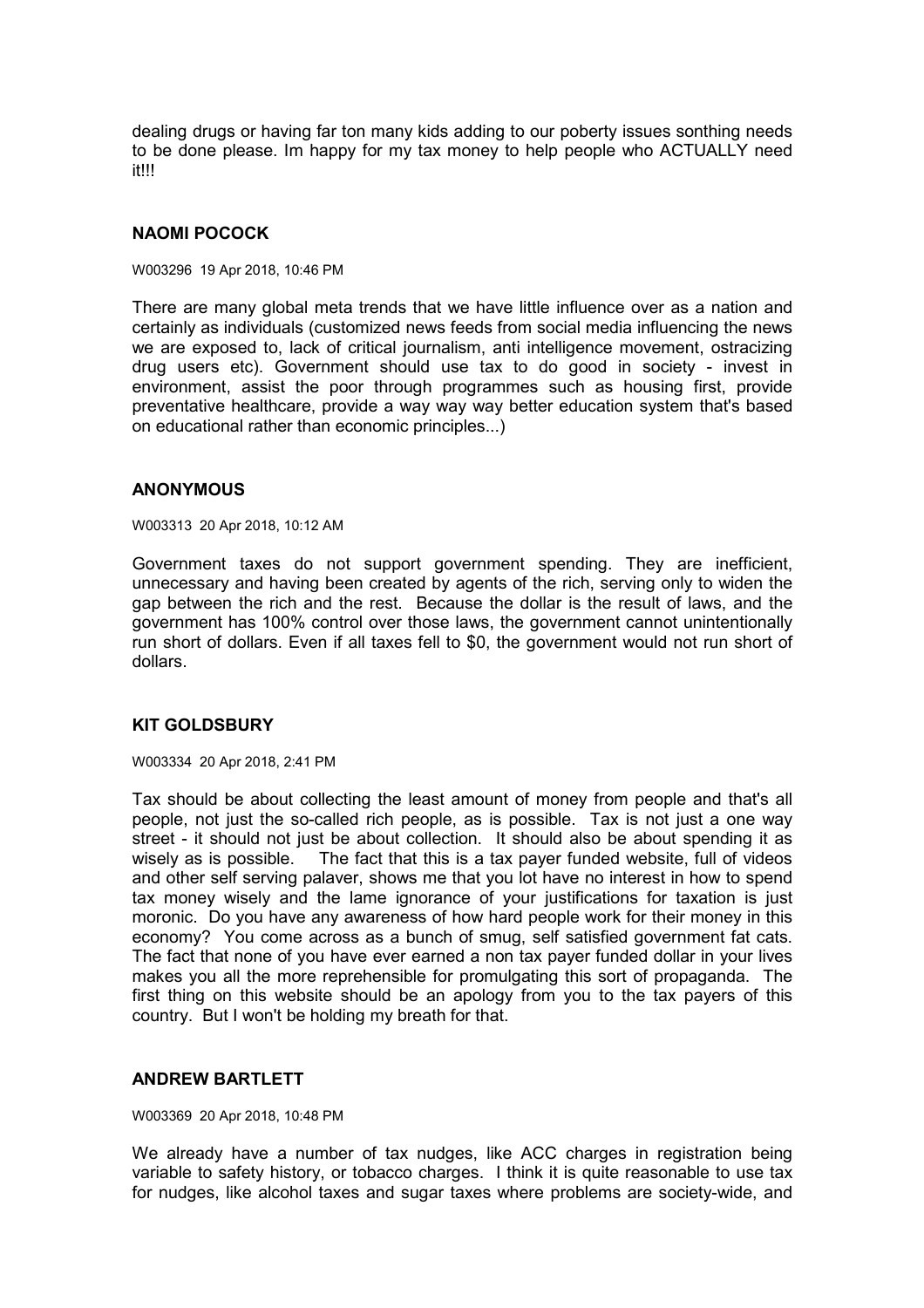for where we need to nudge choices such as funding public transport from car transport taxes (fuel tax etc). We do need to tackle climate change, and while a carbon tax is politicly difficult, it is really nothing more than a resouce use charge for our atmosphere, while also being a tax nudge.

### **MICHAEL C BARNETT**

W003410 21 Apr 2018, 10:44 AM

Pay for essential infrastructure, support research and development, fund support services to deal with the social unrest that has come to the fore in the past thirsty years as a result of the extreme wealth and income divide between the fortunate few and the rest.

### **MAX ROBITZSCH**

W003428 21 Apr 2018, 3:57 PM

Taxes are there to fund the core functions of society, from providing common infrastructure to social services. While not solely for those in need, providing funding for those in need is absolutely crucial. Taxes are also important to counter-balance the fact that "money accrues more money", i.e. low taxes lead, over longer durations, to more and more inequality and social injustice.

# **MARK LEWIS**

W003440 21 Apr 2018, 5:39 PM

Tax should be simple, not have lots of exemptions and should focus on taxing wealth rather than income. There should also be limited ways to reduce tax liability.

# **TINA POPE**

W003453 21 Apr 2018, 7:23 PM

The tax system should influence individual and company choices for the betterment of our society. Tax things that are bad for the environment and communities and ensure ir reflects the real cost of products and services (including environment, social costs). The tax sysyem ought to benefit businesses that are for the betterment of our society. Higher taxes for employers with poor policies, lower taxes for employers who look after environment and people. Totally tax wealth.

#### **ERWIN MEIER**

W003464 22 Apr 2018, 1:21 AM

The tax system should underpin a fair society that provides quality services for all. The tax system should not be in the background. Citizens need to appreciate that through taxes we are purchasing services like education, roading, health services and social support, etc. A focus on minimising taxes leads to an errosion of services,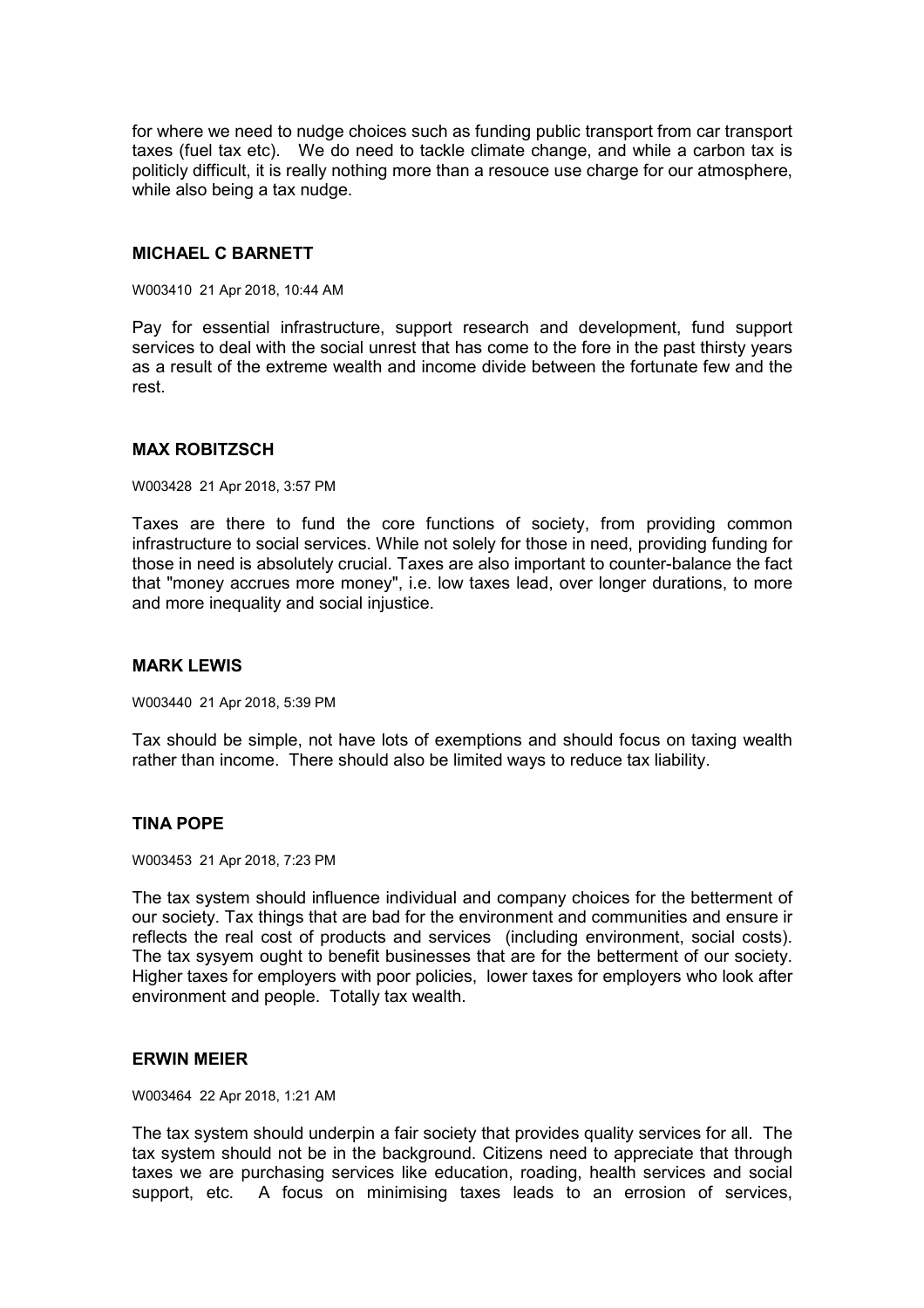infrastructure and fairness of society. Looking forward, we need to understand that acceleration technologies like AI will have dramatic impacts on jobs. Those who destroy jobs through technology must share profits gained with society as a whole through higher taxes.

### **MARILYN DAVIES**

#### W003483 22 Apr 2018, 10:45 AM

Currently it seems the purpose of tax and tax collecting has changed. It seems that now we are born paying tax and die still paying tax whether we use the benefits of it at any time or not. It seems to me that far too many people are clever in the use of taxpayers money - don't work, collect benefits as they know the system, and don't bother to ever work. To someone such as myself who has worked since 16 years old paid tax and in 50 odd years had just 5 months off to have a baby this is awful. I've saved for old age to provide for myself and am thankful for the little bit of pension to help get me to being able to live a not too restrictive life. Please consider being more careful with benefits applicants - give more to genuine people in need and assist pensioners more in keeping with the rest of the worlds standards. Be more careful with our money when you take it from us - look after it and distribute it more wisely. Thank you for this opportunity to voice an opinion.

### **MARIKA JACKSON**

W003492 22 Apr 2018, 11:17 AM

Knowing what is and isn't taxed and the reasons for that can encourage NZers to consider these reasons and make better choices.

# **JAMES MULLINEUX**

W003502 22 Apr 2018, 3:18 PM

The second to third options are scarily reminiscent of a thought-police approach. Who decides what are 'better choices'? It is a common law principles that people have a right to be foolish. Who decides who 'needs help'? Those who refuse to adapt to the modern world and its responsibilities do not need help, but options to iprove themselves. I reject completely the suggestion that the government knows best what is good for everyone else. The approach is fundamentally totalitarian, as Popper's The Open Society and Its Enemies shows anyone caring to read it. Tax is necessary for basic amenities for a free society, but is not to be abused for ideologues' benefit. What the system should do is remove the opportunity for the rich to minimise their share of tax without making them responsible to pay for those who refuse to participate in society and instead choose to live on it.

# **GWYN JONES**

W003533 23 Apr 2018, 7:05 AM

Agree that the tax simple should be kept simple. I would like to see more support for children in NZ who are vulnerable, my idea is to see parents who are at risk (regardless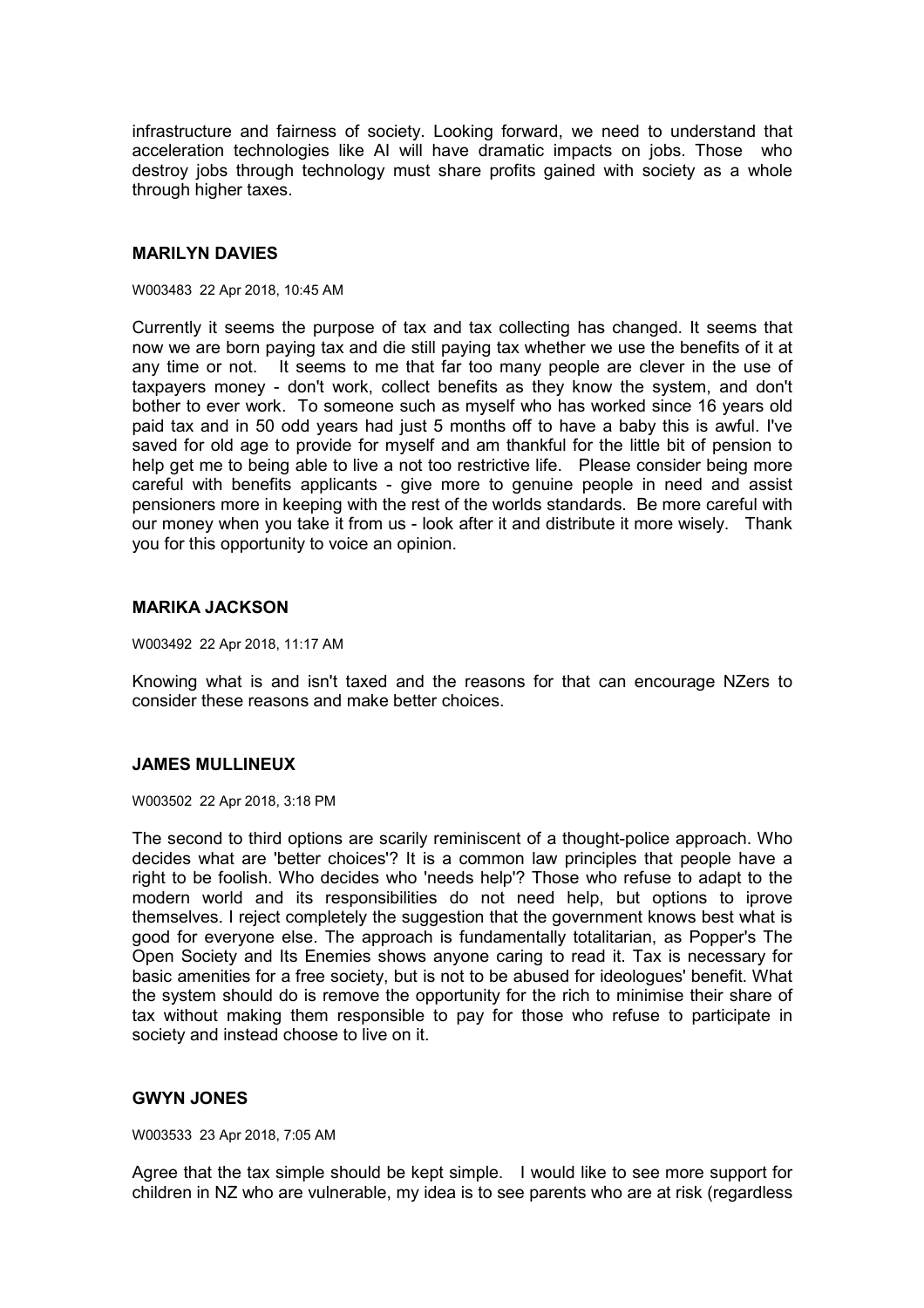of whether they are beneficiaries or not) incentivised to complete parenting classes. Its distressing to see the many young children disadvantaged due to poor parenting from the get go. Mandatory programmes that teach parents basic parenting - how to talk to their children, (as basic as, cutting out bad language) teaching how to read stories, clean teeth, etc and keeping their houses safe. We seem to have no expected return from parents the state supports Easing stress on the Health system. An idea to extend gastric bypass capacity. Change those who are eligible to have 'skin in the game' (not intended as a pun) this health issue could be better supported, if, like student loans, people wanting to undertake by pass surgery were subsidised, but had to take a (part ) loan to help pay for the surgery.

### **VALERIE MONK**

#### W003561 23 Apr 2018, 1:09 PM

This poll is difficult because I could only mark one option. Tax has a multitude of purposes Health, education, research, infrastructure, as well as support for communities and the needy. The range is huge.

### **SIMON RITCHIE**

W003569 23 Apr 2018, 1:54 PM

In general terms tax is used for the government to provide infrastructure and a stable environment for its citizens. For a stable society increasing inequality is a threat historical examples abound. Its relationship to crime and other dysfunctional behaviour is strong. I think the use of tax to reduce society's inequalities should have a much higher priority for the government.

# **ANONYMOUS**

W003584 23 Apr 2018, 3:46 PM

I believe that tax should be used to provide social services for those who need them along with raising funds for core services. There are currently too many people who are unable to live at a reasonable standard, even if they are working.

#### **FLEUR HARDMAN**

W003594 23 Apr 2018, 4:30 PM

We need to ensure those who really need it are supported. Quality education, health care and housing etc should be available to all, not just those who can afford it

# **TIM**

W003609 23 Apr 2018, 5:10 PM

Tax should cover the core needs of all New Zealanders with respect to education, infrastructure and social needs. In order to generate efficiency, in some areas of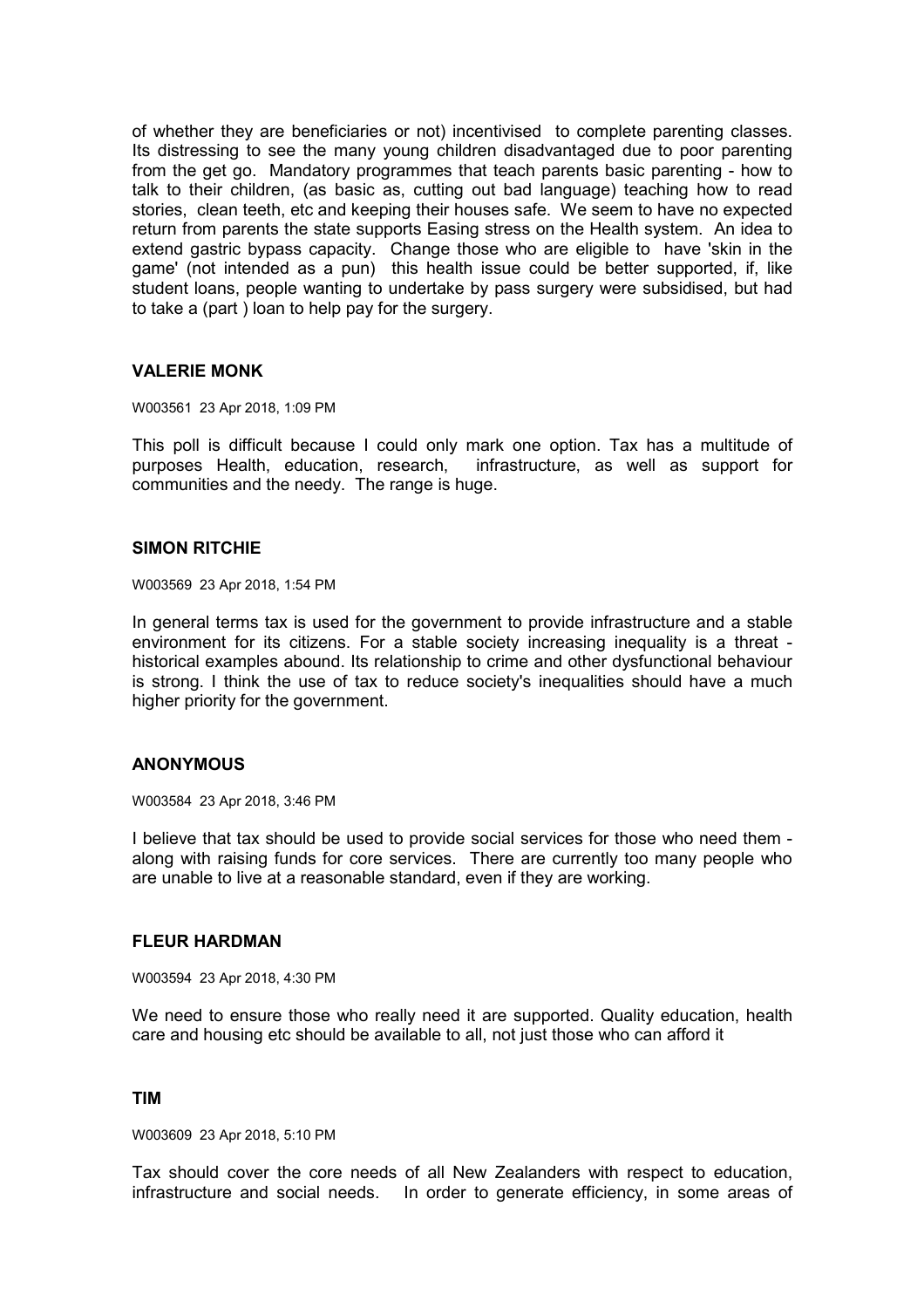society, public private partnerships seem like a sensible approach so they are driven by commercially driven people with skin in the game that want to make it work. However, some areas of society should never be driven by a commercial approach but controlling cost is critical to ensure tax dollars are used effectively. Unfortunately government departments are inherently bad at generating the right culture within public servants so that the dividends of the state owned enterprise can be returned to the tax payer by substituting what would have been profit in the commercial approach for better service such as more operations etc.

# **PAUL THORNTON**

W003621 23 Apr 2018, 6:13 PM

It would be great if Income Tax was worked out per family/household. People who can afford trusts and companies are able to distribute income across all parties and this should be an option available to all New Zealanders. If a family decides that one parent should work part time to help raise their children why should the parent who works full time be punished for making that choice and be taxed at a higher rate. One family unit should pay tax at the same tier for all their income.

### **GAVIN WEBB**

W003627 23 Apr 2018, 6:25 PM

I would like our taxes directed at three of the above options. Encourage NZers to make better choices Encourage investment in green businesses Support those in NZ who need help.

# **DOUG ROBERTSON**

W003645 23 Apr 2018, 7:47 PM

the tax system is there to redress the dicrepencies in income between the rich and the poor so that the capitalists dont become so greedy and rich that the people rise up ,gilotene them and over through the capitalist system. so in essence it is there to protect the capitalists from their own greed and shortsightedness.

#### **ANONYMOUS**

W003651 23 Apr 2018, 8:12 PM

No more new taxes are needed cut services and live within your means like we all have too...

# **JACK CRAW**

W003694 24 Apr 2018, 9:33 AM

Good tax systems reward good environmental, social and economic decisions.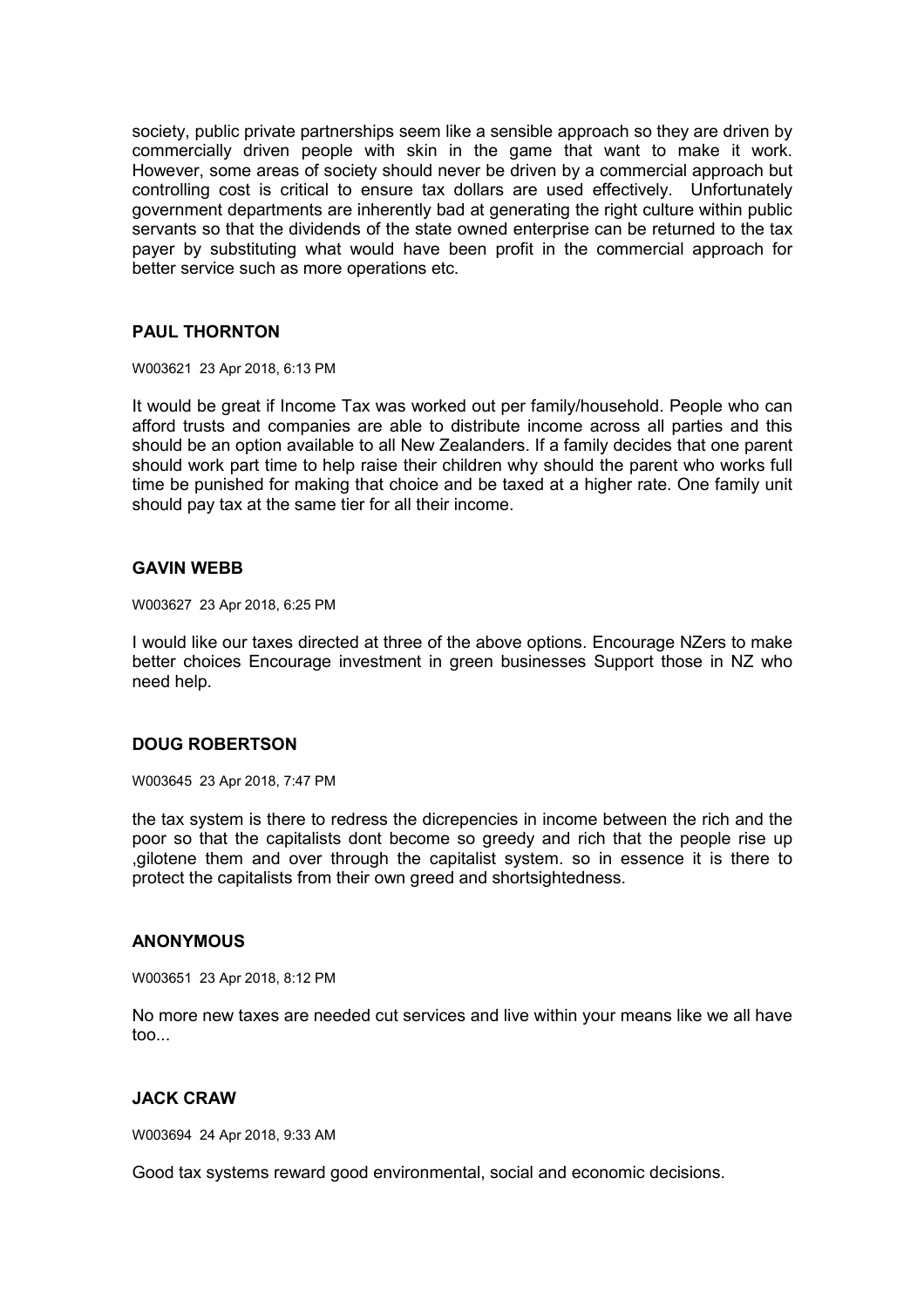# **LOTTE BLAIR**

W003713 24 Apr 2018, 10:49 AM

It should be a combination of reasons. Primarily it is to pay for public services, and since many of these are not yet available to all (e.g. needing to pay to visit the doctor), then more tax should be collected to pay for these services. Tax should also be used to dissuade companies from behaving badly, especially in terms of environmental choices. But I think these types of tax incentives/disincentives are best for large companies rather than individuals. And I definitely don't think they can work in isolation - there are always some who can afford to pollute and pay the tax. So these taxes need to be backed up by regulations too. By taxing and regulating companies, the positive effects of their behaviour will be felt by individuals (cleaner air, better jobs etc.) without individuals needing to pay directly for it on the goods and services they consume.

# **CHE SOFFE**

W003731 24 Apr 2018, 1:30 PM

Taxes should be used to provide core services, provide a safety net for all people, encourage sustainable investments, clean up social costs, and look after people's wellbeing.

# **CHRIS. CAMP**

W003746 24 Apr 2018, 2:32 PM

Tax is a necessary means of funding. It should not be in the forefront of people's minds. Applied correctly and fairly it should not be necessary for companies or individuals to have to plan to avoid tax.

# **SUE HAMMOND**

W003770 24 Apr 2018, 4:42 PM

Hello. I have already emailed a brief submission that was of personal concern to me; now I wish to record my thoughts on a broader level. It's clear to me (and, I have to add, to anyone with half a brain) that taxation must be geared towards promoting a just, humane and harmonious society. The major - and escalating - social problem of our times is the gap between extreme wealth and extreme poverty, and taxation could go a long way towards closing that gap. If, that is, our concern, as a nation, about rising poverty levels is sincere? Such a tax, properly applied, could eliminate some , if not all, of the need for Government social spending at a 'bottom of the cliff' level. I do not support, though, taxation being applied as a 'bad-habit deterrent' (as with the cigarette tax). Who, exactly, would get to decide what was, or wasn't, undesirable? A dangerously autocratic concept. Please, please don't go there! Thank you.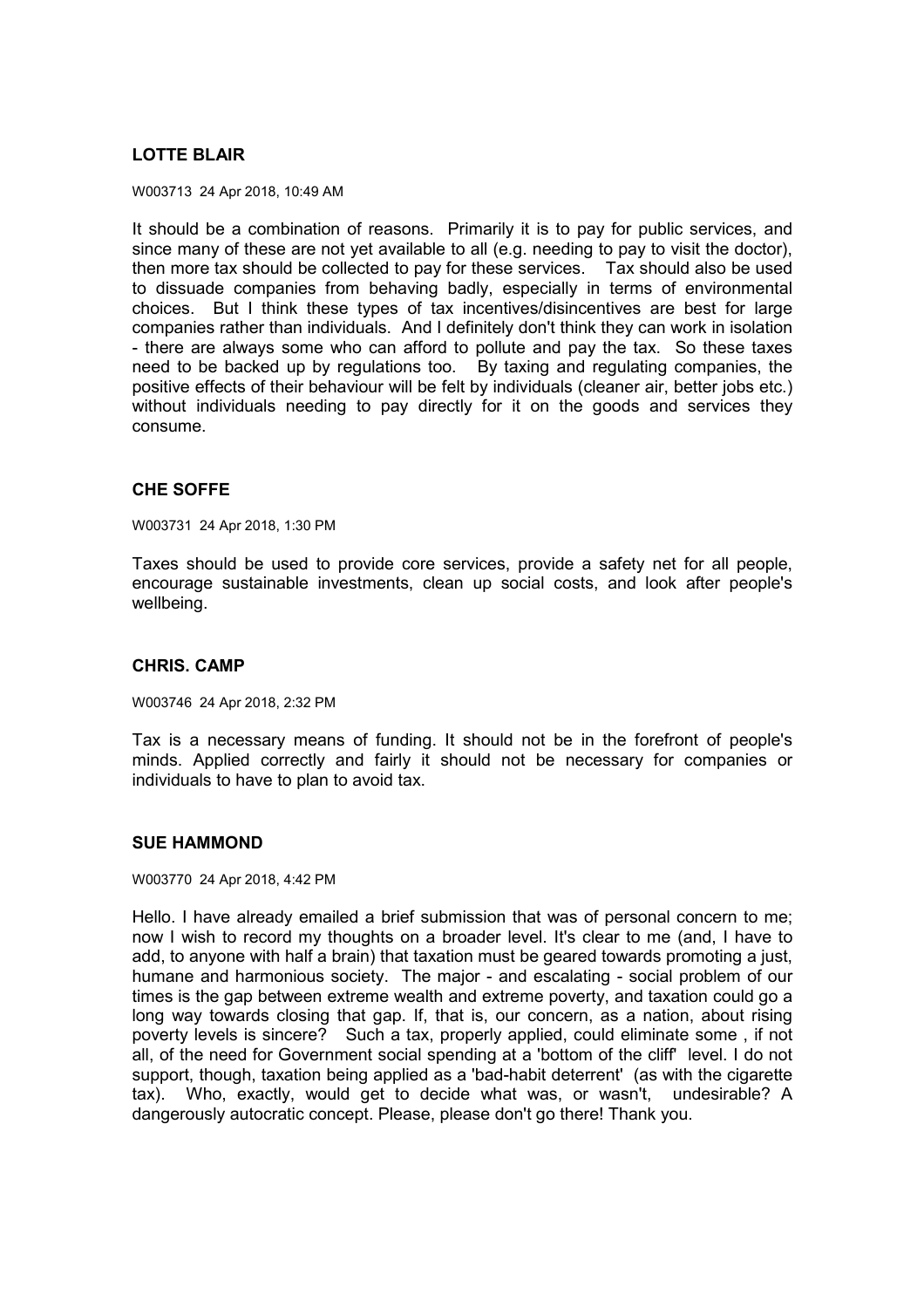# **SEAN JENNER**

W003794 24 Apr 2018, 7:33 PM

The purpose of tax is to raise revenue , which should then be used by the Government to pay for the social services, education, health, housing etc, that comes with living in a modern, civilised society. But due to the unfair targeting of high taxes on those that earn the least, while giving tax breaks to billionaires over the last thirty years, successive governments have seen their revenue take decline, along with the public spending on core services. So tax needs to be applied more fairly by raising corporate tax rates, closing loopholes that allow tax " avoidance ", to be legal, while tax evasion remains a crime. Coming up with clever ways to tax wine, art, or middle class wealth still allows huge concentrations of wealth to remain locked away and unproductive. Middle class and working class people tend to spend their money in the real economy, creating jobs, and supporting small businesses. A transaction tax is a very good idea, that the financial system could easily absorb.

# **TRUDY AMBROSE**

W003811 24 Apr 2018, 9:31 PM

Absolutely we should be encouraging better behaviour. Better general health and happiness of the population will lead to a more productive work force. Using tax encouraging healthy food options and sustainable ways of living will also have a better impact on the economy. Why not reduce gst tax on fresh produce or lean prime meats or offer subsidies to producers to reduce thier cost. The effort of cycle lanes has been great really great to see. Let's have tax going on more initiatives like that to not just support living but make it enjoyable.

# **JENNIFER GOLDSACK**

W003819 24 Apr 2018, 11:13 PM

Sufficient tax collection to provide services. Services need to be identified. Government Departments have changed names, amalgamated. divided, disappeared and new Departments with obscure names and convoluted missions have appeared. this has been costly, disruptive and deliberately hidden losses and at great expense! Make a List and stick to it. Stop moving offices and buildings. https://www.govt.nz/organisations/ SIMPLIFY. Spend Less on identified NON Government business. PROVIDE CORE SERVICES and what else in order of prority can be afforded. Less population increase - less infra-structure needed. Freight by train - TAX Trucks off the roads = cost saving on road repairs, road safety and transport efficiency

# **HUGH LECKIE**

W003827 25 Apr 2018, 12:43 AM

For the last six decades that I have lived here multinational companies have fail to pay tax using the excuse that they provide employment. The worst of which are our banks which feel that they shouldn't have to pay tax or very little amounts. All companies should be required to pay their fair share of tax. No exceptions. All purchases that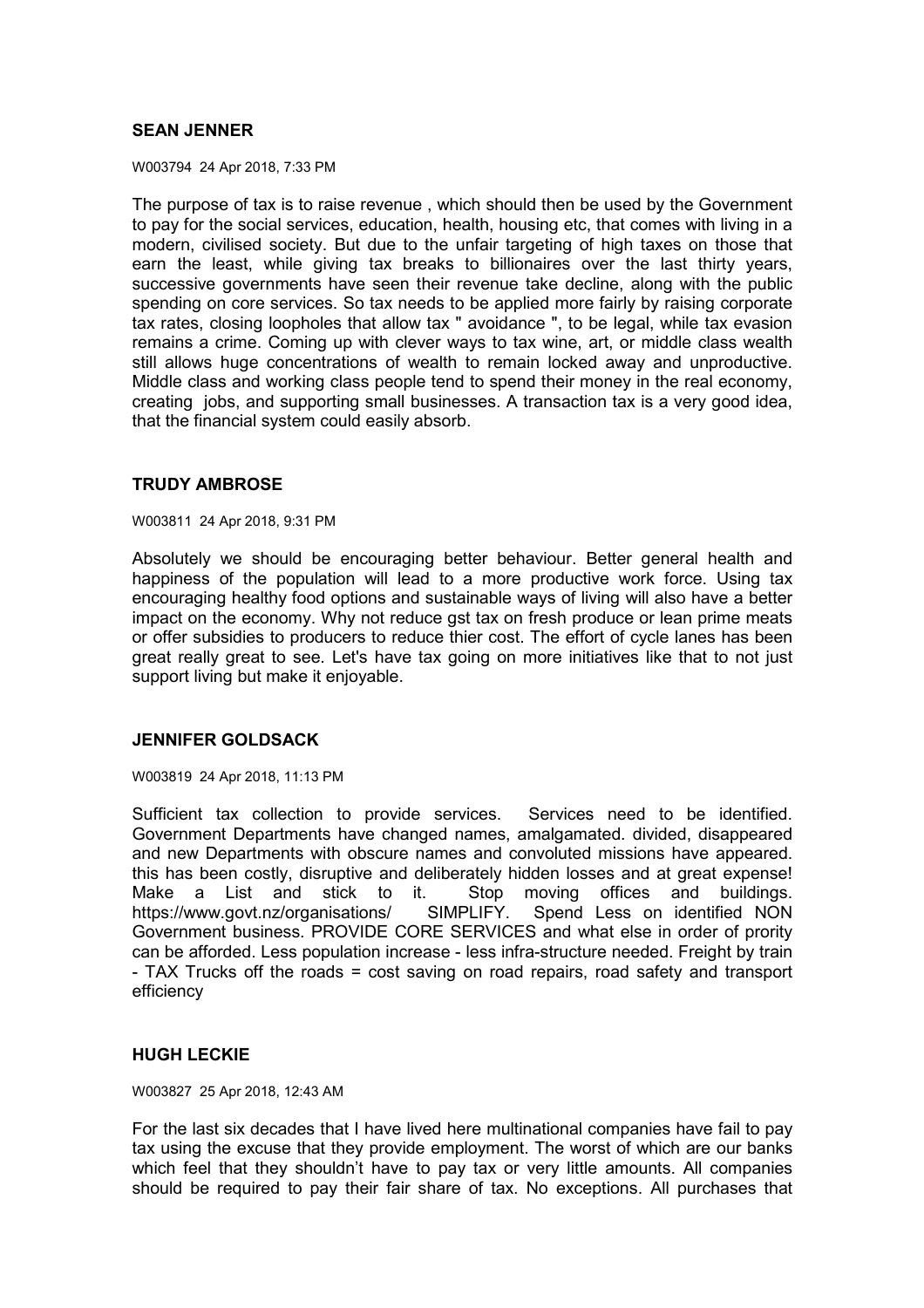come into the country should attract the GST as part of the transaction wheather purchased at a retail shop outlet or purchased on line, eg Google, EBay, Amazon need to play by global rules. The free market is a myth, the cyber market is making a huge impact on individual countries. Environmental issues are being recognised by the youth as important issues to address , rather than just discuss and debate. Housing has become more difficult to afford especially for new home buyer required to have a 20 percent deposit. Building cost have escalated. Ten fold in the last 30 years. Why? Compliance and materials. Wages have not increased by this amount.

# **ANTHONY VEITCH**

W003835 25 Apr 2018, 5:04 AM

The purpose of tax, apart from providing essential government services such as health and education etc, is to spread the benefits of living in this country more evenly among all who reside here. In other words, to create an egalitarian society, which research has shown is a happier, more contented society. Also, this country, and the world, faces unprecedented challenges in the form of climate change. Government will need the fiscal clout to make really radical moves if we, as a species, are going to survive beyond mid century. We simply can't afford to carry free-loaders in the form of rich people avoiding paying taxes.

# **GERRIE LIGTENBERG**

W003858 25 Apr 2018, 8:23 AM

Tax is revenue so we can ensure every person has equal access to core services such as health, housing, water, transport and a safe environment which includes police and environmental protection. Progressive tax where higher incomes pay more tax in order to a fair contribution to the country as a community would be my purpose of tax.

# **A.G. TALBOT**

W003875 25 Apr 2018, 10:42 AM

The NZ tax system is perverse, counterproductive,dysfunctional and inequitable. It encourages rampant speculation on non productive assets such as housing and land, taxes the small savings of ordinary people, disincentivises diversification of the export sector, penalises the poor through regressive GST. It fails to tax subversive Air BnB (and Uber) which increases rents through reduction of supply of rentals (Queenstown and other centres), undermining employment in the accommodation sector. NZ allows multi-nationals to avoid paying any significant tax on sales in NZ and offers a safe haven for international tax cheats. This failed tax system permits wealthy/high income earners to avoid or pay very little tax through property ownership loopholes, whereas a minimum wage worker pays at least a 25% of their income in direct and indirect taxes. The consequences have seen increases in inequality and poverty over the last 30 years which are well recognised internationally (OECD).

# **LYNEKE ONDERWATER**

W003889 25 Apr 2018, 11:35 AM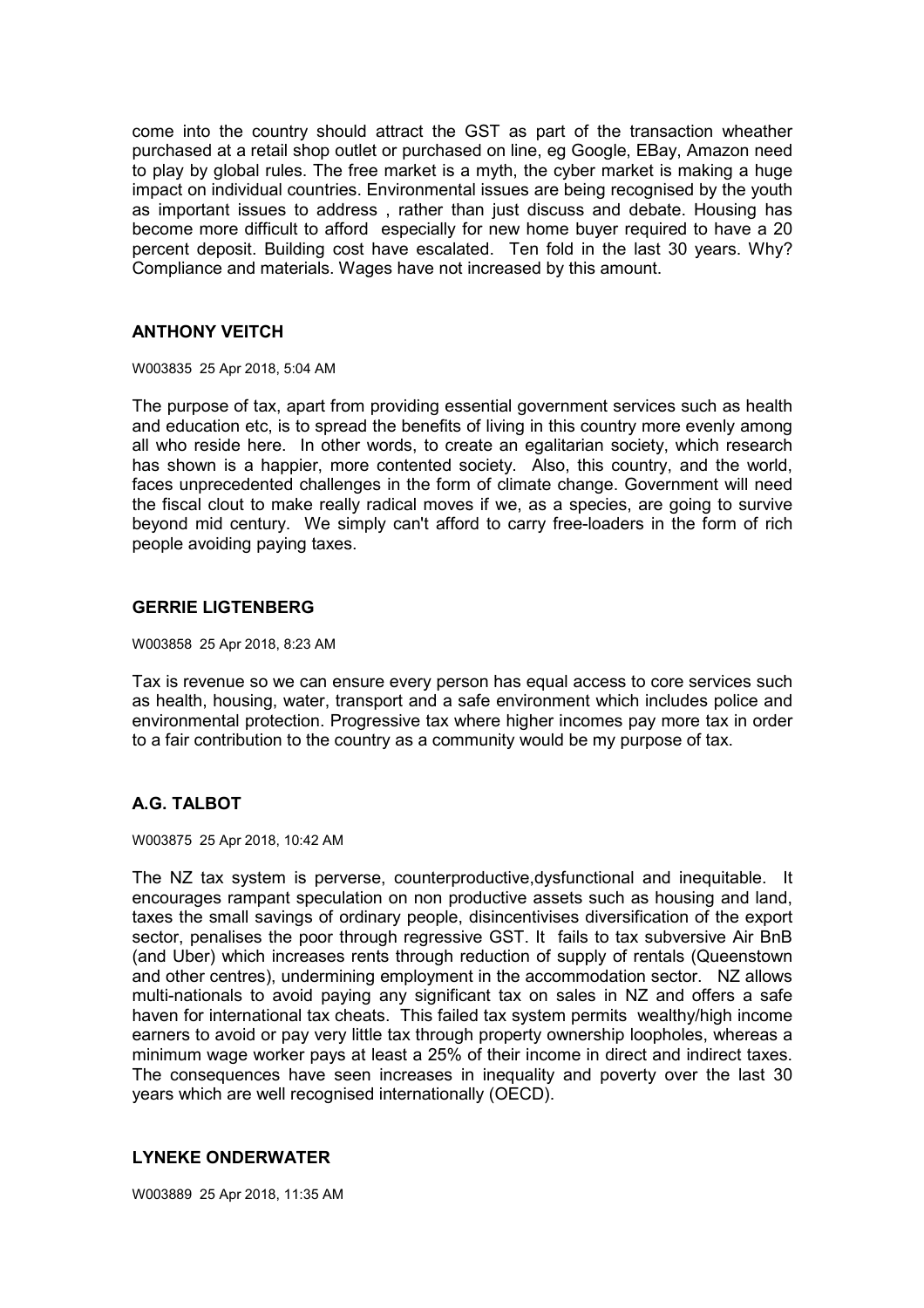I feel that all those options above are right. Core services, such as health, education, infrastructure We want people to do the right thing, so that others, inc animals and the environment, are not badly affected by their choices and behaviour. We want to encourage investments in certain businesses that help increase our happiness and improve the environment for all of us (inc. animals, plants, people, etc) Some people are not good at looking after themselves and they need extra help from their community and possibly the government.

# **ALISTAIR NEWBOULD**

W003898 25 Apr 2018, 12:12 PM

In answer to the poll the first option applies with the proviso that the system must create a level playing field where it does not exist (eg polluter pays taxation). In this section much has been written about equity in taxtion, and yet the whole review exercise has been restricted to exclude any taxation of the family home. Whilst the group have to work within these terms of reference they MUST also point out that the restriction builds in inequity. The graph "Marginal effective tax rate on savings" Fig 21 of the future tax submissions background paper does this admirably. The group must not hide behind the political acceptability of proposals ie it would be politically unacceptable to tax imputed rent or capital gains on the family home, so we will not consider it. The group must point out in their report the limitation of their review. The principal of Te Pae Tawhiti demands equity which is missing without addressing Fig 21. An all encompassing asset tax is needed to address this.

# **ELLEN BLAKE**

W003919 25 Apr 2018, 2:17 PM

Some prices of things don't accurately reflect the whole cost of making the thing. Tax can help balance this up so that the right incentive is in place to, for instance, discourage people using private vehicles that have high manufacture costs and ongoing pollution costs as well as the cause of road injury. Public transport is much safer and uses less resource, produces less pollution. Road injury and pollution is one of our biggest but also most accepted costs. Tax is needed to pay for common goods (health and education, conservation lands, national identity documents, geospatial information, standard setting) Tax should be more fairly distributed, eg reduce GST so lower income people don't pay so much. Proportional to ability to pay. Tax is needed to address inequities eg gender pay gap, lack of suitable jobs for people, fair application of the law

# **THERESA REID**

W003956 25 Apr 2018, 7:58 PM

To encourage participation in our society. This is through giving the poor health, housing and education that will allow them to enhance their chances in life and become contributing members of society. It is also through requiring the rich to pay fully for the services they use and not avoid/tax; and to contribute to equity in society. It is also through taking the pressure off middle income earners ( say \$200000pa for a family of four) so that they are not carrying the burden of the tax take.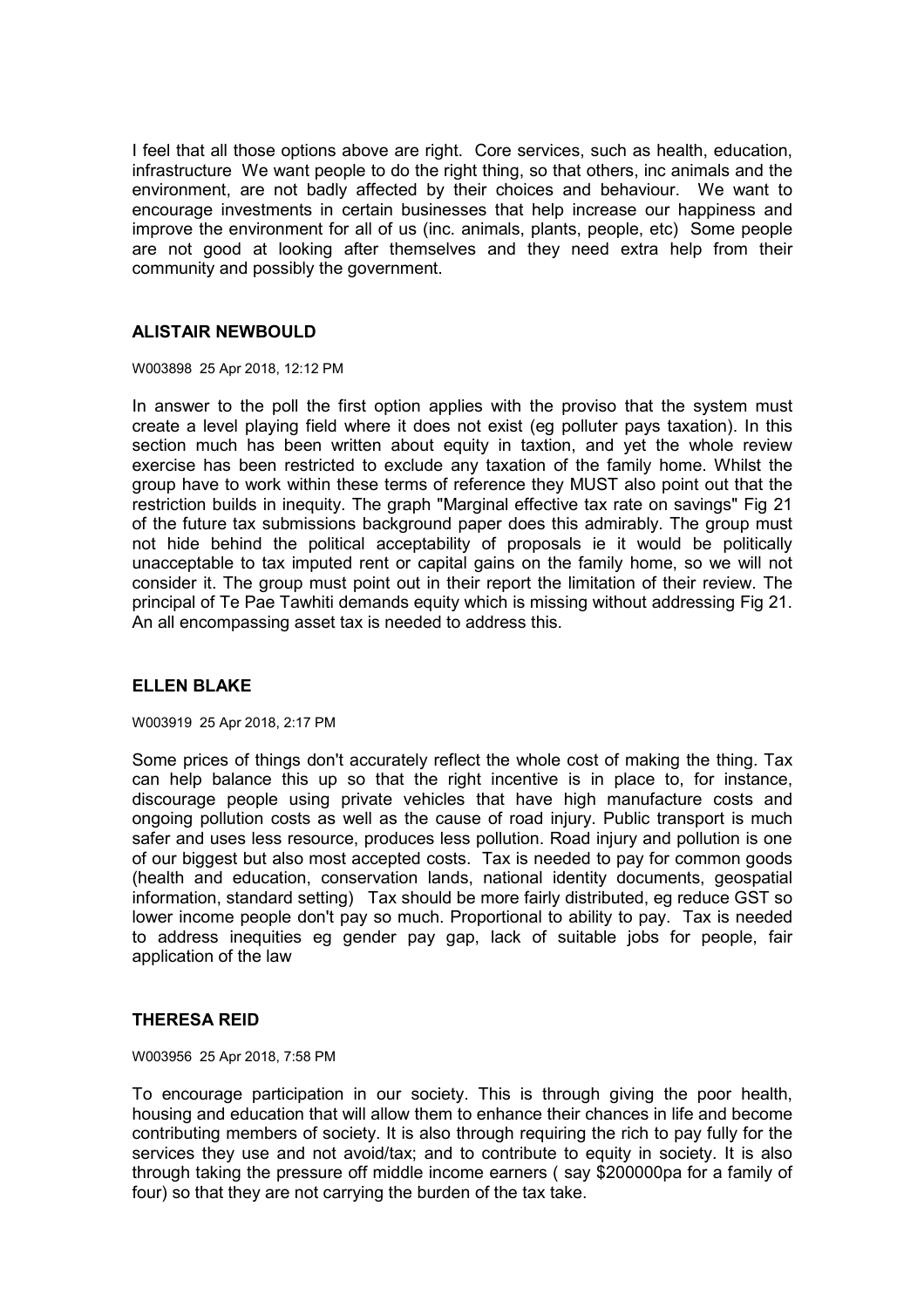# **ANONYMOUS**

W003976 26 Apr 2018, 7:01 AM

Support those in NZ who need help.

# **ADAM SCHOFIELD**

W003994 26 Apr 2018, 11:10 AM

The tax system needs to be all the above. It needs to be in the background so that it is unobtrusive; it needs to collect enough revenue to provide for government spending; it needs to encourage the sort of society we collectively want (or at least not encourage anything contrary to a just society); and it needs to be structured in a way that doesn't cause hardship or harm to anybody

# **ANONYMOUS**

W004003 26 Apr 2018, 1:38 PM

Quick poll: what is the purpose of tax? Collecting tax and then using that collected tax for re-distribution to other parties within that system can be seen as inefficient if only used for wealth distribution between individual taxable entities. All New Zealander's and parties present and acting in any fashion within the New Zealand economic zone should be paying their fair share of "core service" costs while they continue activities in zone. Citizens, permanent residents, tourists, visitors, businesses etc. Determining what is a "fair share" of tax to extract from the parties acting in zone is always going to remain debatable. Likewise measuring the "benefit" from "core services" offered received by parties acting in zone is also just as challenging. Having international businesses avoiding acting in the jurisdiction of New Zealand because we are "too hard" to operate in compared to other markets would be catastrophic and ultimately put use in an undesirable position globally.

# **ANONYMOUS**

W004037 26 Apr 2018, 10:52 PM

The purpose of tax is to enable an equitable society built on a foundation of fairness, where all New Zealanders have opportunities to do great things and live a great life. Our current system favors those WITH wealth. That is not EQUITABLE. For NZs future we need a BIG overhaul. Let's be leaders and do the hard thing for a better future for all. The alternative.... well just look where America are currently.

# **DANIEL SHANAHAN**

W004062 27 Apr 2018, 12:43 PM

Everyone should pay the same percentage of their income in tax, it's unfair to make rich people pay a higher percentage because they'd already be paying more anyway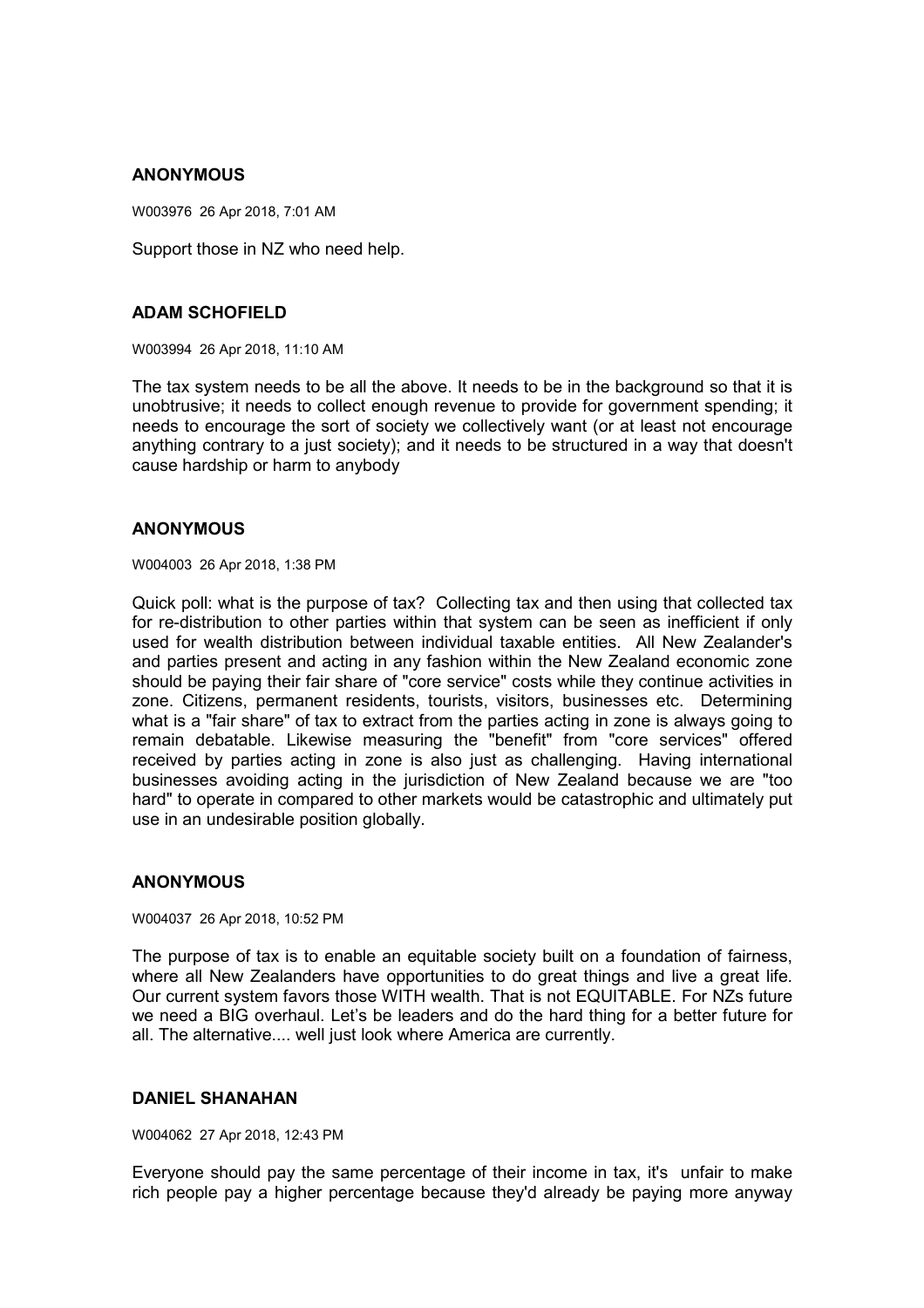even if they paid the same percent. Rich people use way less public services than poor people so they shouldn't have to pay a disproportionate amount for services they don't use like public transport and public health and public education. If the tax rate was a fair percentage for everyone, that is the same percentage, then you would see less tax avoidance from rich people because they would be more willing to pay in a fairer system. The tax system is too complicated, everything and everyone should be taxed equally and universally and quite highly so the government can subsidise highly and make everything free. Like everything should be taxed at 20 percent, anything you earn, buy, own, sell and that should be used to pay for free universal healthcare, education, transport, housing and healthy food, and free to air nz sport

# **ERIC TAYLOR**

W004092 27 Apr 2018, 3:39 PM

You should seriously consider making superannuation payments tax free. this money has already been taxed, and it is an unnecessary expense to collect it. Retired people could do with some extra cash.

# **MARGARET HILL**

W004111 27 Apr 2018, 4:46 PM

Why is superannuation taxed? It comes from taxes we have paid all our working life so in my opinion, it is a double tax and should be removed

# **KATIA DE LU**

W004122 27 Apr 2018, 6:09 PM

Tax is essential. It's how the government funds vital public services like hospitals, schools, environmental protection, and public infrastructure. It's also how the government funds the social safety net, which is vital for helping New Zealanders in need. As a society, we have a responsibility to make sure everyone has the basics to live. We do this well for the elderly, in the form of superannuation, but we need to do a better job with everyone else. The benefit and public housing are a good idea, but too many people are slipping through the cracks. Tax can also be used to incentivise public good while dis-incentivising harmful activities. We already do this with taxes on cigarettes, but there is so much more we could do, e.g. corporations should be taxed for the environmental harm that they cause (which falls to the tax payer to clean up!). On the flip side, tax incentives can help new, beneficial technologies like electric cars to catch on faster, which benefits us all.

# **ELIANE GENEVIEVE LAGNAZ**

W004149 27 Apr 2018, 10:37 PM

The purpose of taxes is all of the above as outlined in your paper.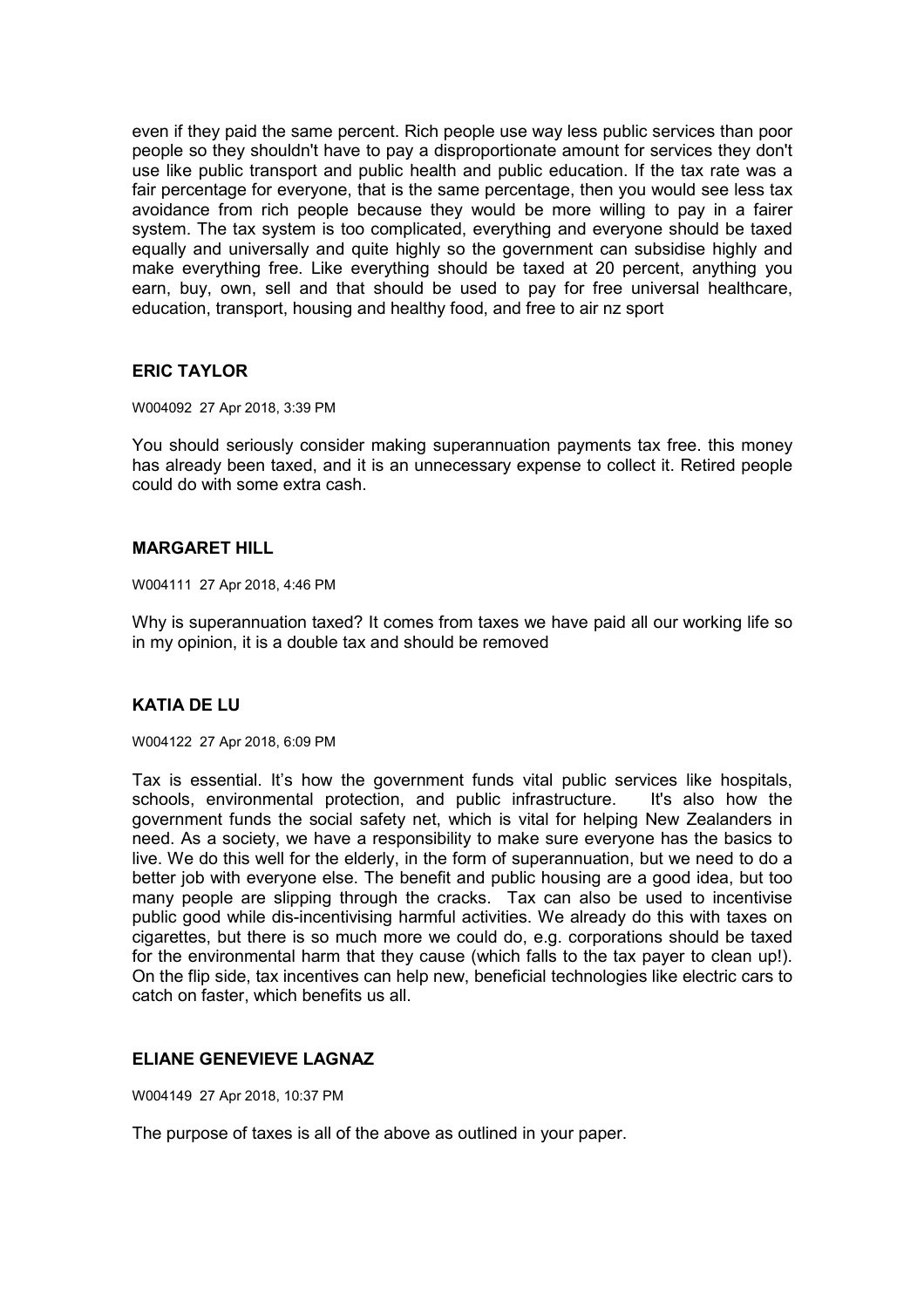# **NEVILLE HILL**

W004170 28 Apr 2018, 8:01 AM

Any tax needs system needs to be seen to be fair. If it is not then it encourages avoidance ( legal) & evasion ( illegal) A lot of people especially in the lower to midhigh brackets get annoyed to see avoidance commonly practiced as this is something most wage & salary earners can't do much of . I think the high taxing of interest earned on savings has encouraged the high rate of investment in additional houses over the one a family buys to live in , I personally find this really discouraging, tho' I have saved hard regardless. Kiwi saver must be compulsory from commcement of employment . I am totally against a capital gains tax on the family home . For roading maybe more tolling on certain high grade out of city motorways, with cheaper concessions available for regular users . To help reduce the health budget put more effort into promoting good diet, it doesn't take much research to discover that the Western diet which is high in sugars, carbs is causing untold health problems

# **KATHERYN-MARGARET PASCOE**

W004175 28 Apr 2018, 8:35 AM

I believe there are benefits to reviewing our tax on food purchased in grocery stores. I support the removal of, or reduced tax rate on, fresh fruit and vegetables to make healthy choices more affordable. This can assist in shifting societal patterns of consumptions and food choices and can have a lead on affect in the long term by reducing health care bills. Unhealthy eating is linked to diseases such as diabetes, heart disease and high blood pressure. The government should lead by example by reducing or removing gst on fresh fruit and vegetables to encourage healthy choices. To make up for revenue loss, the tax working group may consider a different tier for high sugar foods such as fizzy drinks, candy, biscuits and chocolate.

# **FRED HAYWARD**

W004190 28 Apr 2018, 10:35 AM

The purpose of tax to me is for it to be used for the good of all the people so that we can function well as a fair and balanced society. Our taxation system should be used to ensure we don't have unwanted homelessness, hunger and other deprivations forced upon some of our citizens. Taxation should be used to encourage us to do the right thing and protect and enhance our environment.

#### **DONNA REDDEN**

W004198 28 Apr 2018, 11:15 AM

Drop the tax on food this is way to high and the reason everyone eats junk food it's cheaper to buy than vegetables and fruit , medication tax also needs to be dropped some people dont pick there medications because they cant offord to pay for them , clothing not everyone can offord new cloths either , power people have there power cut off all the time because they cant offord to pay for it to geep them warm in the winter months , drop the tax on everything that is to do with needing to survive and is vital to live ! put Tax up on smoking so we can have a smoke free country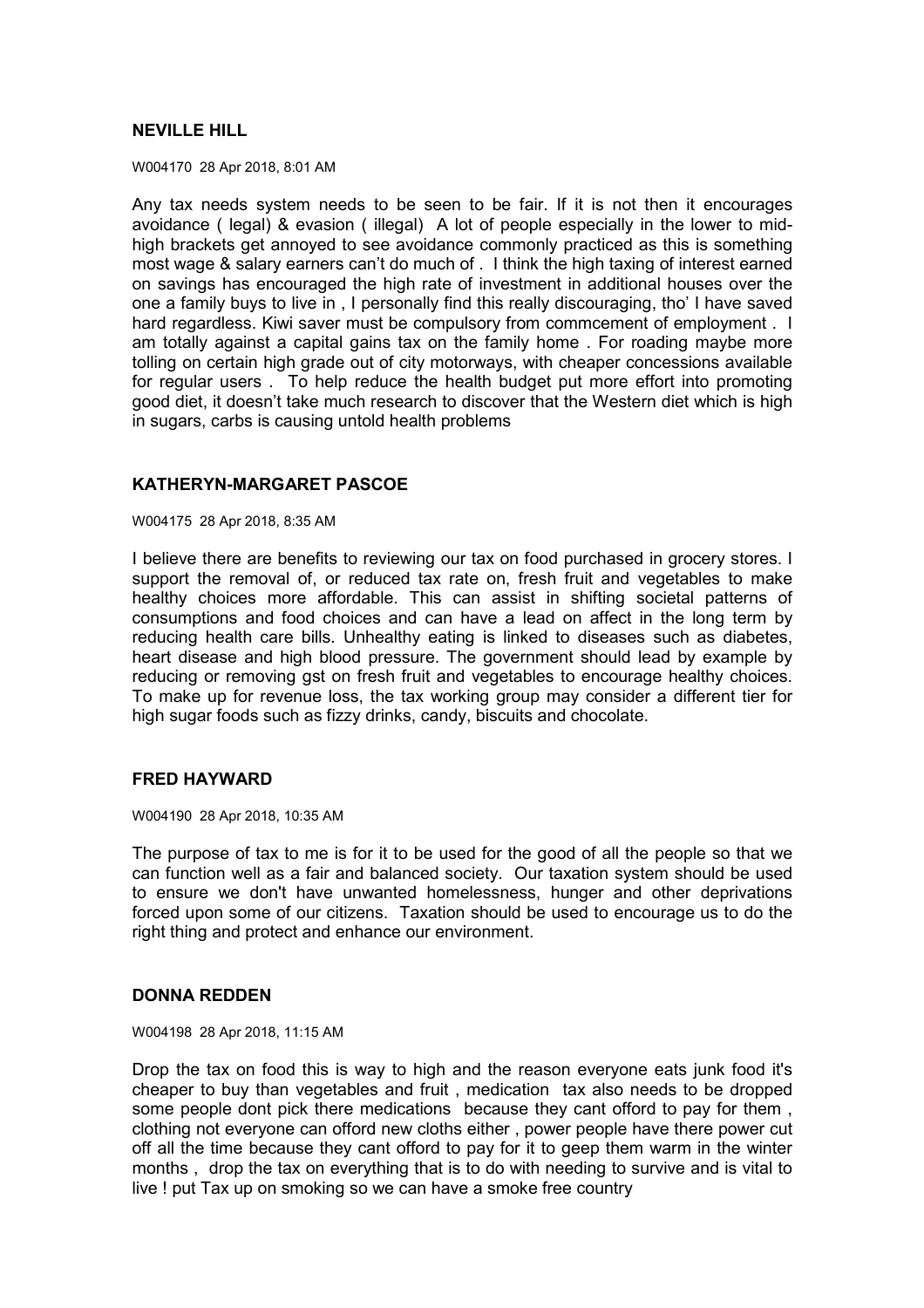# **HARTWIG CLASEN**

#### W004226 28 Apr 2018, 2:44 PM

New Zealand continues to be using a high per capita amount of fossil fuels, when compared internationally, particularly for private, public and also commercial business related transport. Also does fossil fuel use for heating purposes and some other purposes continue. Given the seriousness of climate change, more needs to be done to change energy use behaviour by private persons and businesses, for instance by dis-incentivising the use of fossil fuels. This may be achieved by levying a reasonable carbon tax on such energy use, or by similar means. Although a small player on the global scale, New Zealand must take responsibility, particularly since the country and its people pride themselves with a so called 'clean green' image overseas, when selling certain agricultural products and tourism services. This should compel New Zealanders to lead by example. Taking GST off certain goods and services may also be an option, offering incentives to use certain products and services.

### **PETER THOMPSON**

W004233 28 Apr 2018, 3:17 PM

The purpose of tax is to provide governments with the buying power to provide essential goods and services, especially public goods which the market does not efficiently provide. The key problem with the current model is that tax is structured and perceived as an intervention in third party market transactions which co-opts and diverts buying power from the taxed party to the government. This inevitably engenders resentment because both the public and businesses consider themselves to have been penalised. Since monetarist macroeconomics, public services have declined because it would be electoral suicide for any government to announce the kind of tax regime required to sustain them. The solution is two-fold: First, the issue of private money creation through fractional reserve bank debt-issue must be addressed. Why can a private bank with \$100 in the vault issue credit of \$1000? That should be the sovereign role of the state. Second, universal basic income should be established.

# **TRISH THOMPSON**

W004243 28 Apr 2018, 4:06 PM

Tax is clean rivers, pristine beaches, forests and parks available to everyone; tax is a safety net, it's health care and education for every person regardless of their income. Tax is the price we pay to rebalance society for the greater good of all and to take care of our shared assets for us and for future generations. It recognises that our economic systems mean it's always easier to make money if you already have money, so it rebalances wealth in a fairer manner. Tax is the principle of egalitarianism in action. Tax also needs a PR job. It shouldn't be something we resent when it's actually vital to our society and our democracy functioning. We should teach the purpose and use of tax in our schools so that everyone understands this. We need a media that encourages debate on how we should pay and spend tax rather than just holding up tax cuts as the holy grail. Right now the environment and health care are both badly in need of better funding and this should come before tax cuts.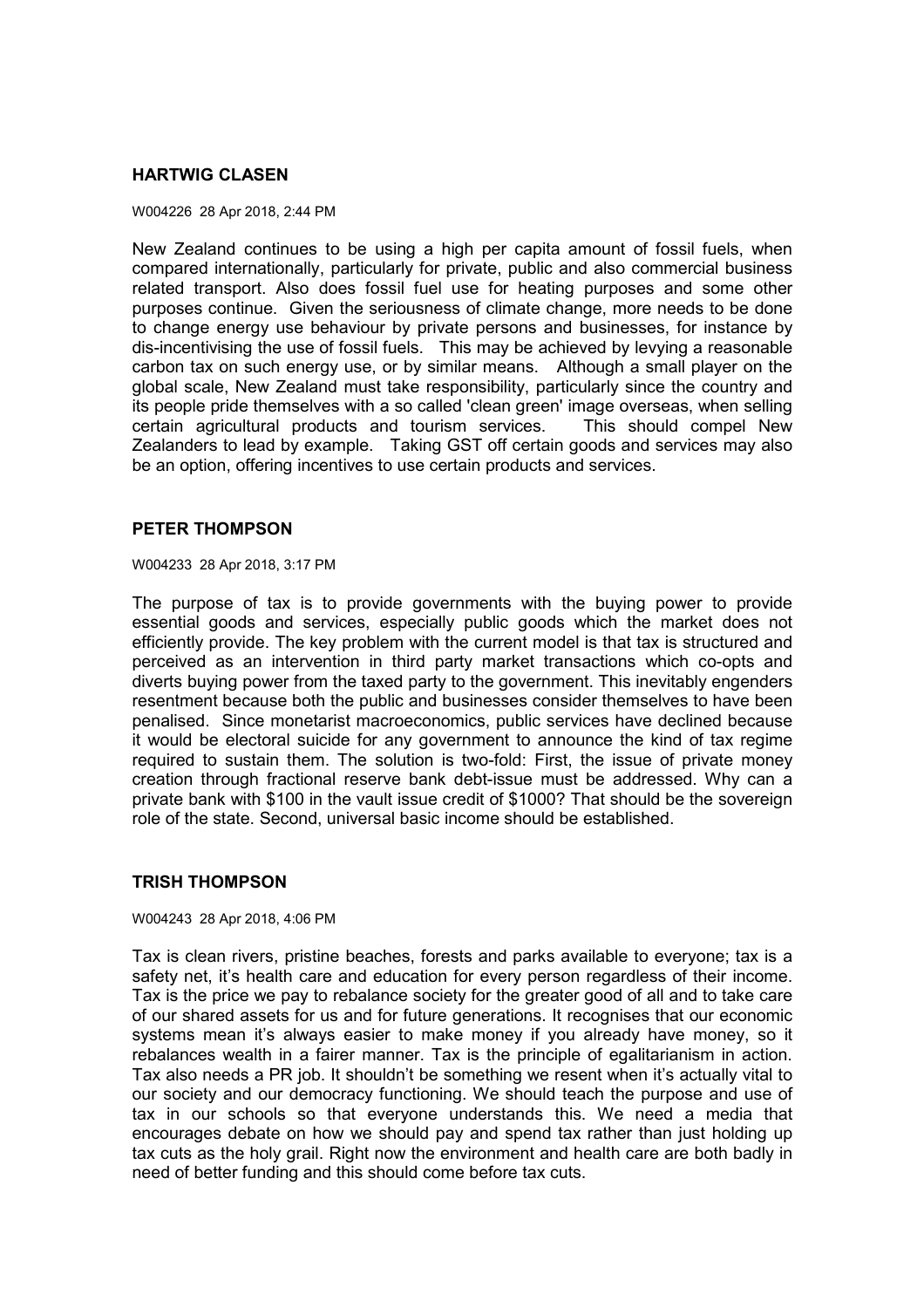# **MARGARET GWYNN**

W004256 28 Apr 2018, 5:11 PM

In the main I think the tax system should be neutral, but given the crisis we are facing with climate change, I would like to see polluters pay more tax. The Emissions Trading Scheme has largely failed to change behaviour, so something more is needed. I also think we need to tax sugary drinks to encourge healthier choices.

# **MICHAEL RUTLAND**

W004282 28 Apr 2018, 8:24 PM

Taxation has several purposes, but the main ones include Running the Country and government (Parliament, Security services, Courts, police and other regulators); Welfare; Health and Education. I do not believe that it is a function of government to redistribute individual wealth, and in the current economic climate any such attempts are likely to reduce the long term government income. If the 'rich' have lower incomes they will pay less tax and everyone else will have to pay more. Attempts to tax their holdings off the 'rich' are likely to transfer those holdings into offshore ownership.

# **WADE DEVINE**

W004296 28 Apr 2018, 10:53 PM

Tax should be used for core services of running the country including the regions. Health, Education, to modify uneconomic, unfair behaviour, minimise - eliminate poverty. Should be collected fairly regardless of race or ethnic grouping.

# **CORWIN NEWALL**

#### W004307 29 Apr 2018, 9:02 AM

I definitely think eating healthier should be cheaper than not. Sugar is everywhere and I find it daunting thinking how I'm going to keep my daughter away from things with high/added sugar in them. There needs to be a sugar tax—whether or not we like it. Someone needs to make the tough decisions and I hope it's going to be you, Labour/NZ First/Greens. There should be more and higher levies on investment made in things with a negative effect on New Zealand and the world in terms of health, environment and wellbeing. An astronomically high plastic wrapping tax would be perfect—make everything that is wrapped in single use plastics 50% more expensive and use the money to help businesses and consumers transition to not filling the ocean with junk.

# **ASTRID HARRIS**

W004323 29 Apr 2018, 10:21 AM

I want taxes to encourage New Zealanders to make better choices, environmentally, health wise, energy in cars and homes, incentives for investment in saving for ones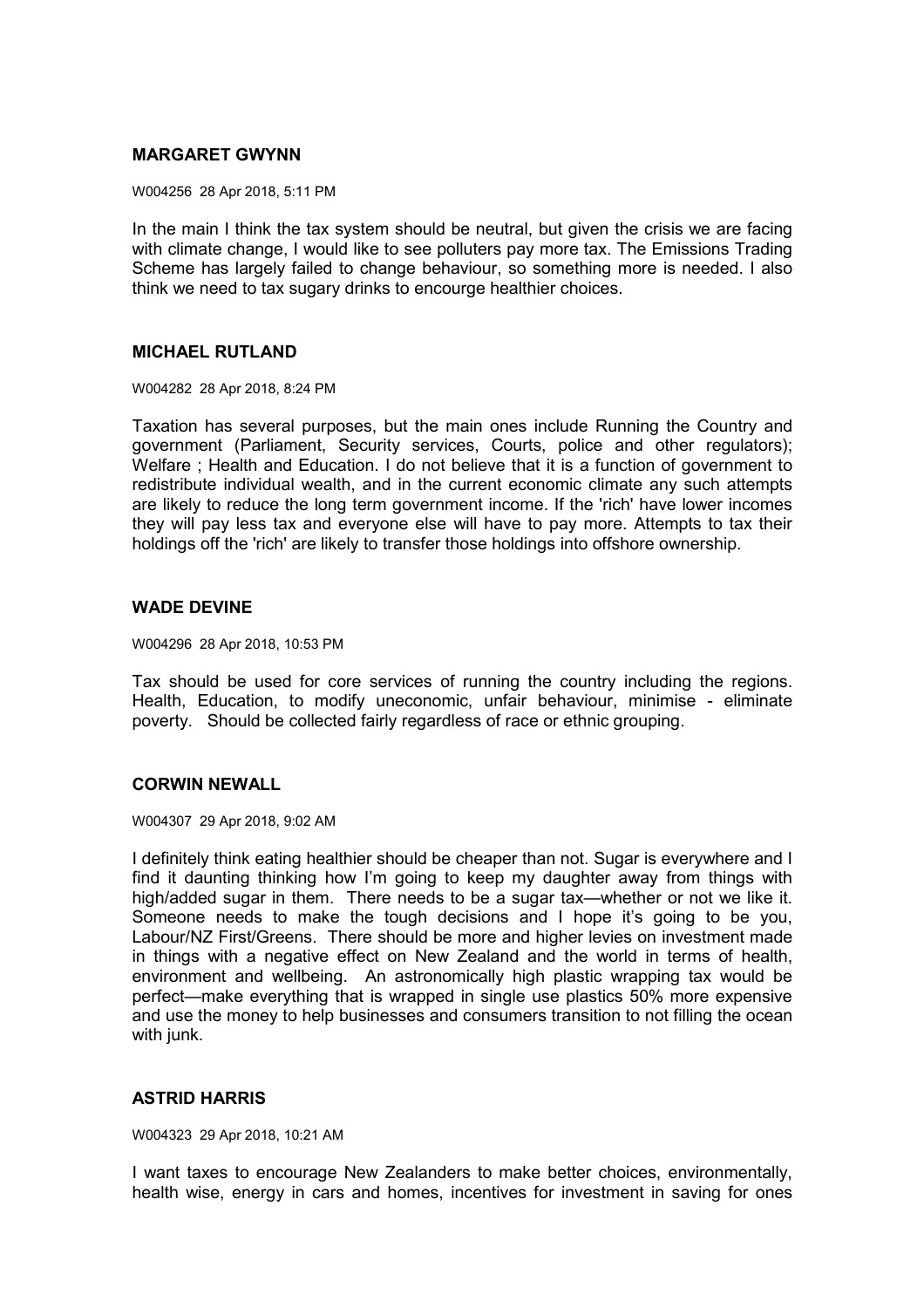own retirement and a health system that is fair for all. If folks paid into taxes what they now paid into insurances in all areas then all would probably be better off and it would be cheaper and fairer for all!

# **JEN OLSEN**

#### W004329 29 Apr 2018, 10:37 AM

Taxation has more than one impact on society and can be used for a variety of purposes. One core purpose is to pay for services such as education, infrastructure development, health and social services. Another is to provide a structure to redistribute some of the wealth within society from those who have achieved highly and accumulated wealth, to those who are in need. It should be graduated to gain proportionally more from the most wealthy and provide a clear indication that it is socially unacceptable to accumulate excessive wealth at the expense of other citizens. Taxation can also be used to incentivise certain behaviour, such as to reduce cigarette use, and potentially, the consumption of unhealthy foods. Taxation should be used to reduce the externalisation of the costs of environmental damage by increasing costs on unsustainable business behaviour, such as pollution or resource depletion. The revenue gained should be such that it covers the costs of damage mitigation.

# **CHRISTINE LARKING**

W004350 29 Apr 2018, 1:16 PM

I would see the purpose of tax as 1. Supporting people that need help with a means to live, but also to help themselves as much as they can. Even without physical impediments, mental impediments can stop people helping themselves and not necessarily from diagnosed mental conditions. Everyone has different issues and they need to determine what those issues are that are stopping them from helping themselves and so they can find solutions to those issues. 2. Encouraging people that don't necessarily need financial help, to help themselves financially as much as they can. I think this helps society as a whole as it can have positive flow on effects for the rest of society if they are in a better financial position. 3. Encouraging people to make good life choices that help with their well-being. 4. Encouraging people to do things that will help mankind.

# **NIGEL JEMSON**

#### W004374 29 Apr 2018, 2:43 PM

The primary role of tax should be a collection mechanism. It should only be used as a last resort to alter behaviour. In many instances, targeted regulation would be a better approach than using tax to alter behaviour. For example, a sugar tax would be hugely distortionary and would likely not deter people from consuming sugary drinks, only punishing them more financially for consuming them. Targeted regulation and education would be more effective. Tax should be as neutral as possible between different types of investment. Given the effective tax rate on savings is higher, there is a good argument that savings should be incentivised more and investment in housing should be incentivised less (e.g. via a land tax).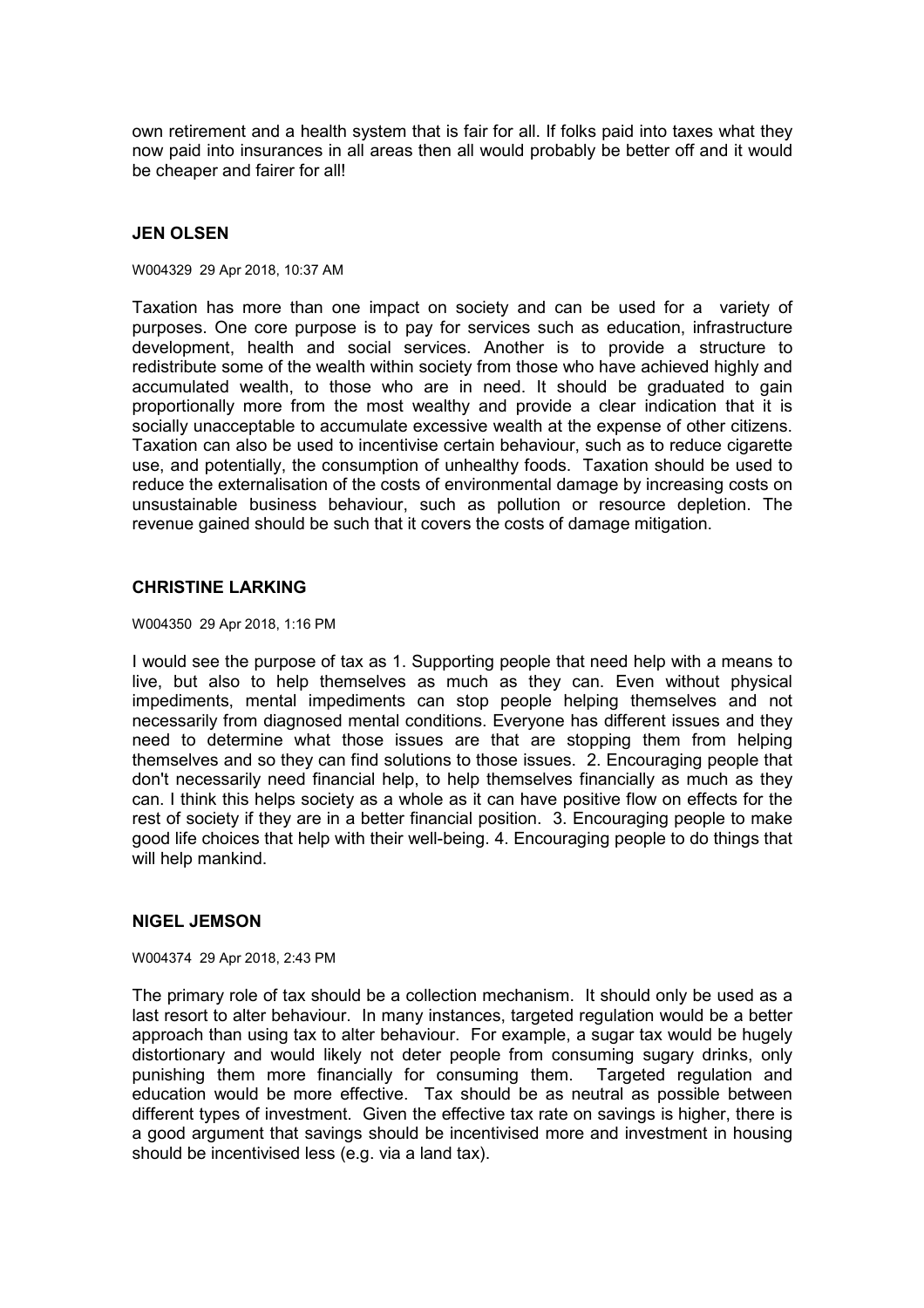# **CRAIG FISHER**

W004388 29 Apr 2018, 3:14 PM

Difficult choice as all options have levels of appeal. 1. Simplicity and lack of invasiveness is always a desired policy objective. 2. In some cases, encouragement of good choices is desirable and even necessary, however this must be balanced against becoming an overly "nanny state" and undue restriction of personal freedoms. Examples such as tobacco taxes area good example of a useful taxation intervention as it ultimately saves NZ Inc. considerable health system costs where otherwise the burden of one person's poor choices fall on the rest of the kiwi taxpayers. Other areas I would support would be some simple environmental interventions such as plastic taxes to assist reduce our addition to environmentally disastrous single-use plastics. Likewise some form of sugar tax or junk food tax, especially as regards foreign multinationals providing unhealthy products at low prices and these adding substantially to a diabetes and other health burden need to be addressed.

# **ANN MARTIN**

W004397 29 Apr 2018, 3:28 PM

New Zealanders are too heavily taxed. No more tax on employees, businesses and citizens. Government must make better use of taxes it collects for core services and or find other ways to generate money it wants to use. International companies need to pay tax to New Zealand Government.

# **ANN MARTIN**

W004399 29 Apr 2018, 3:28 PM

New Zealanders are too heavily taxed. No more tax on employees, businesses and citizens. Government must make better use of taxes it collects for core services and or find other ways to generate money it wants to use. International companies need to pay tax to New Zealand Government.

# **HILARY STACE**

W004412 29 Apr 2018, 3:56 PM

The purpose of tax is to enable the participation in citizenship of everyone who lives in NZ. It is the way the state pays for all the things citizens need to be active citizens, via the governance of parliament. People pay in all sorts of ways including GST, various levies and PAYE. We need to celebrate taxation as a positive thing. It is great that we all contribute to tax and through this collective revenue have provided for us what we need for access to citizenship and democracy eg education, health services, disability support services, welfare benefits including superannuation, aged care, infrastructure, local and national governance and the hundreds of thousands of employees such as public servants who help administer and deliver it all.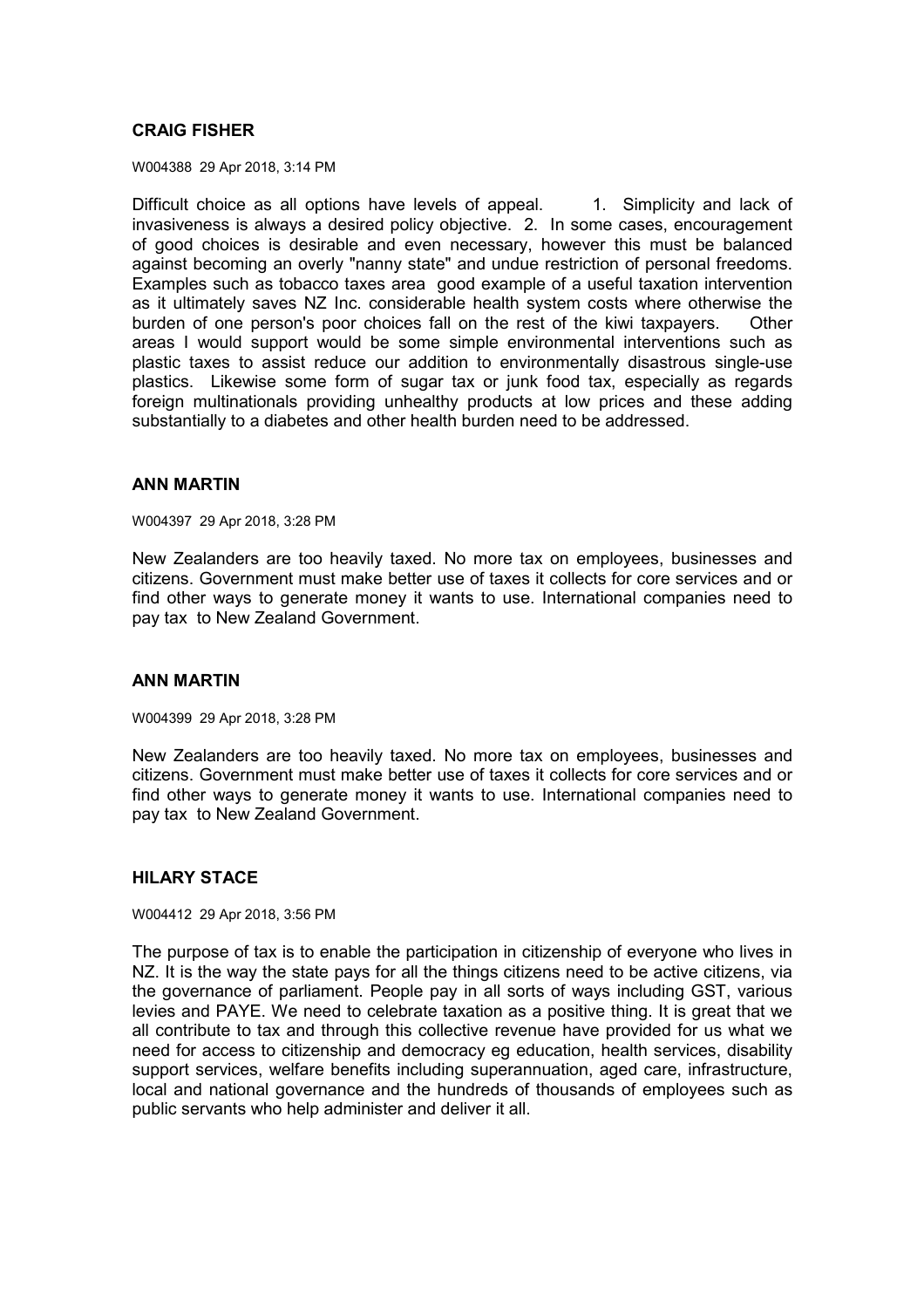# **SUSAN MADDOCK**

W004427 29 Apr 2018, 5:06 PM

I work part time in two jobs, I think you should pay secondary tax only after you work a forty hour week. I don't agree with tax free credits -some people are paying negative tax this means I am expected to subsidise them, why is is that I have never benefited from tax breaks in my life time. I pay a student loan but stayed in the country. It seems like my generation is expected to pay more tax whilst others pay none. The tax system unfairly disadvantages older working new Zealanders people in their 40-60 age group.

# **DANIELA BAGOZZI**

W004452 29 Apr 2018, 8:02 PM

The purpose of tax is to raise sufficient income for Government to pay for necessary services, as well as to help with redistribution of income (through pensions and benefits for those who are unable to work or unable to earn, and through subsidies where necessary), an additional purpose of tax is to act as an incentive towards economic behaviours that are considered beneficial to society at large, and to act as a disincentive towards behaviours that are considered harmful to the health and wellbeing of the people and the environment.

# **ANONYMOUS**

W004465 29 Apr 2018, 9:00 PM

Income splitting for families is a much fairer approach than individual tax. A sole earner for a family should not be taxed the same as a single person, who only has to supply income for himself/herself. Other OECD countries (e.g. Germany) follow the income splitting approach, to reduce financial hardship on families.

# **JOCELYN PAPPRILL**

W004476 29 Apr 2018, 9:39 PM

Most of the four listed but essential to redistribute income for the benefit of all citizens, to create a more equitable society where there are more resoruces to invest in health, education, state housing and social services. A progressive tax system will build a more just and fairer society.

# **CAROLINE SYDDALL**

W004488 29 Apr 2018, 10:22 PM

The purpose of tax is to create a more equitable society and one in which all people's basic needs are met. It must enable the government to deliver social and environmental services to create a sustainable future. It must redistribute income and wealth so that wealth cannot have more power than the democratic system.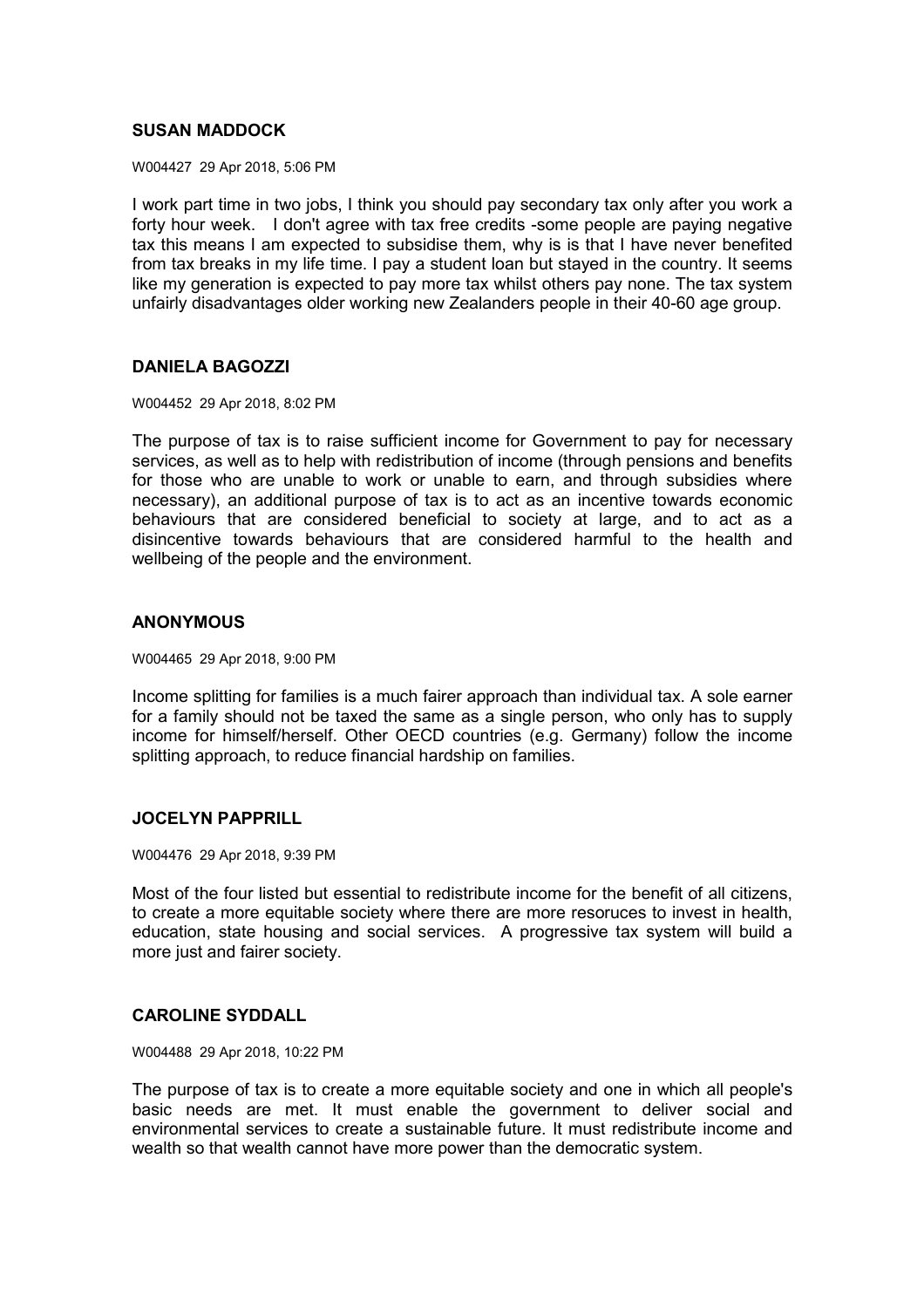# **JOANNE WAITOA**

W004507 30 Apr 2018, 12:20 AM

The purpose of tax is to fund public services so that everyone in the country has the same minimum of health, education, housing, infrastructure and other public services. Tax should ensure no one falls below those minimum standards of living, so that society is more equal.

### **RICHARD KELLER**

W004516 30 Apr 2018, 7:56 AM

As wealth has been used to further the ideology of dominance (planetary ecosystem, class in human relationships, etc) and increased inequality, wealth must be a strong focus of tax. (Capital gain could be a part of that, focusing on difference from a norm which is based on balancing negative impacts and enhancing impacts on the planet.) Tax cannot be separated from other aspects of human relationships, government, etc. Once those fundamental changes are accomplished then the tax environment will look different.

# **GARFIELD TORO**

W004527 30 Apr 2018, 9:27 AM

Impose / extend sugar, alcohol, cigarette and fuel taxes to mitigate health and environmental costs. Provide GST/tax exemptions for fresh fruit and vegetables

# **KATARINA TE MAIHAROA**

W004549 30 Apr 2018, 11:39 AM

Purpose is for Better choices, encourage and discourage certain businesses. To keep all community services fully funded and running smoothly. Please include Ambulance and Fire Fighting services! To ensure the financial security of pensioners, welfare users and most vulnerable. To ensure health care is top quality, available and free to use and access. To spread the wealth, no hoarders of excessive money. Helps keep NZers at a level playing field as the ones who are able to contribute more should contribute more to help those who are struggling. Socialism style, community focused like the indigenous way. Move away from Neo Liberal nonsense.

# **ASHLEIGH MACDONALD**

W004563 30 Apr 2018, 12:13 PM

n/a

# **MERV HUXFORD**

W004594 30 Apr 2018, 2:25 PM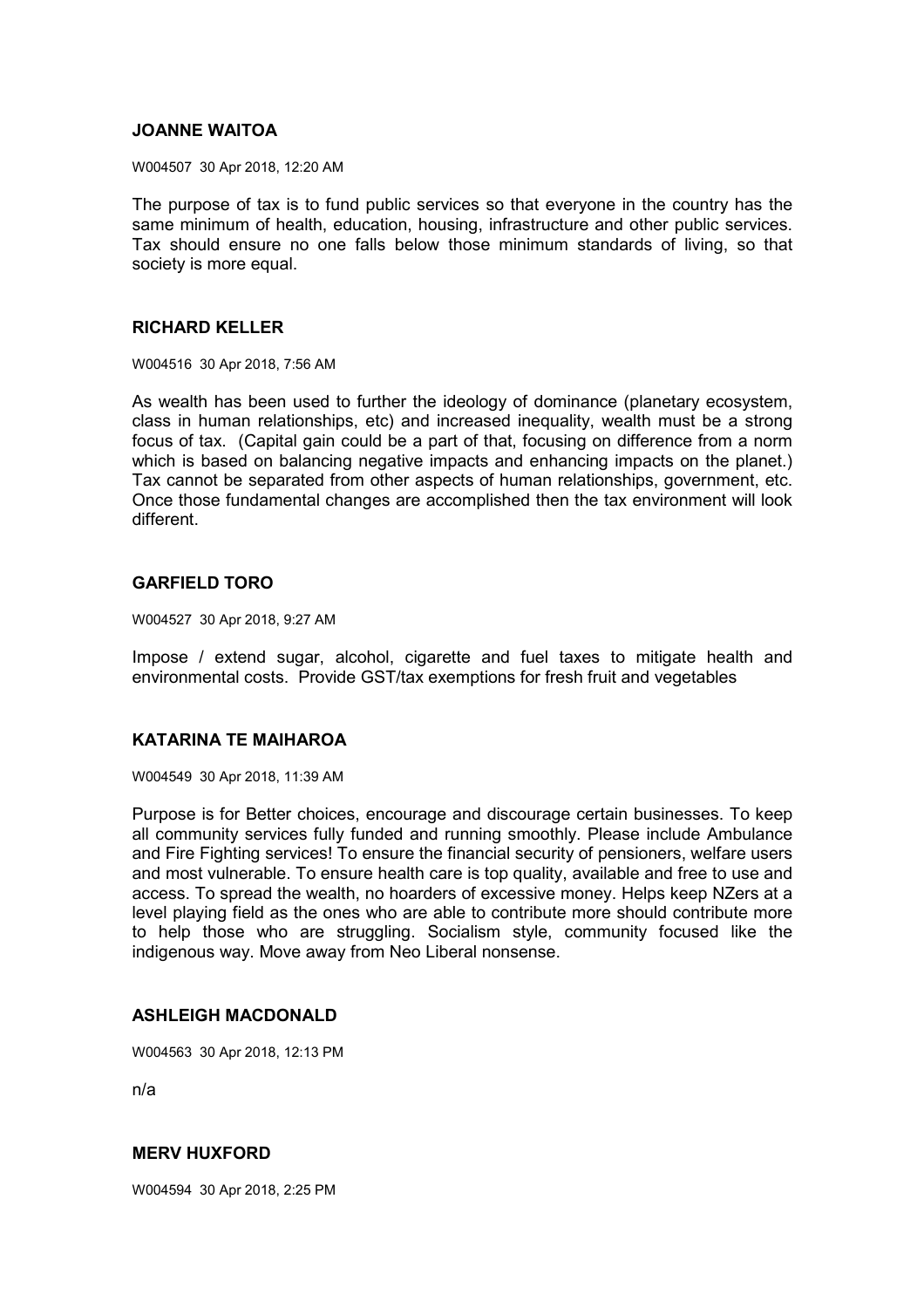I believe sometimes tax incentives can help change behaviour, but these should only be introduced for a very limited time, eg say 1 year and once only to any individual or entity. Otherwise it is my experience that people rely on them and dont make otherwise sustainable decisions.

# **ANONYMOUS**

W004602 30 Apr 2018, 2:59 PM

I support the idea of taxes that discourage environmental and personal harms.

### **GRAEME GOODWIN**

W004621 30 Apr 2018, 4:08 PM

The purpose of tax is to raise revenue not force moral choices on people who may not agree with the policies of the government of the day.

### **AARON PURDIE**

W004627 30 Apr 2018, 4:16 PM

Using tax as a redistribution of wealth to support the ones who need it most should be the fundamental purpose of tax.

# **PAUL EDWARDS**

W004629 30 Apr 2018, 4:17 PM

Tax in my view should be simple, if it can be avoided it is not simple enough. Consider productivity a key measure of wealth creation and therefore linked to an increase in tax revenue. So why do we increase the % of income taxation as someone earns more? Surely you want people to work hard and boost their overall productivity. Yet the current system disincentives hard work and productivity. Why not a flat rate of income tax of 15% from anyone on \$50,000 or more no matter how many jobs generate the income? This could equally applied to corporate taxes too. Too much avoidance. The coming disruption through technology of the workforce in the next 10 years is recognised. New Zealand will not be immune from the impact through isolation. We need to build a high earning, low taxation economic model now so that we can develop, attract and retain our best people. Worrying about changing behaviours through taxation misses the seriousness of what technology and globalisation is going to inflict.

# **DEAN LEE**

W004638 30 Apr 2018, 4:26 PM

It's the fee we pay for living in a society, and you get what you pay for. Governments can borrow and buy more cheaply because of scale, and it's dumb to have millions of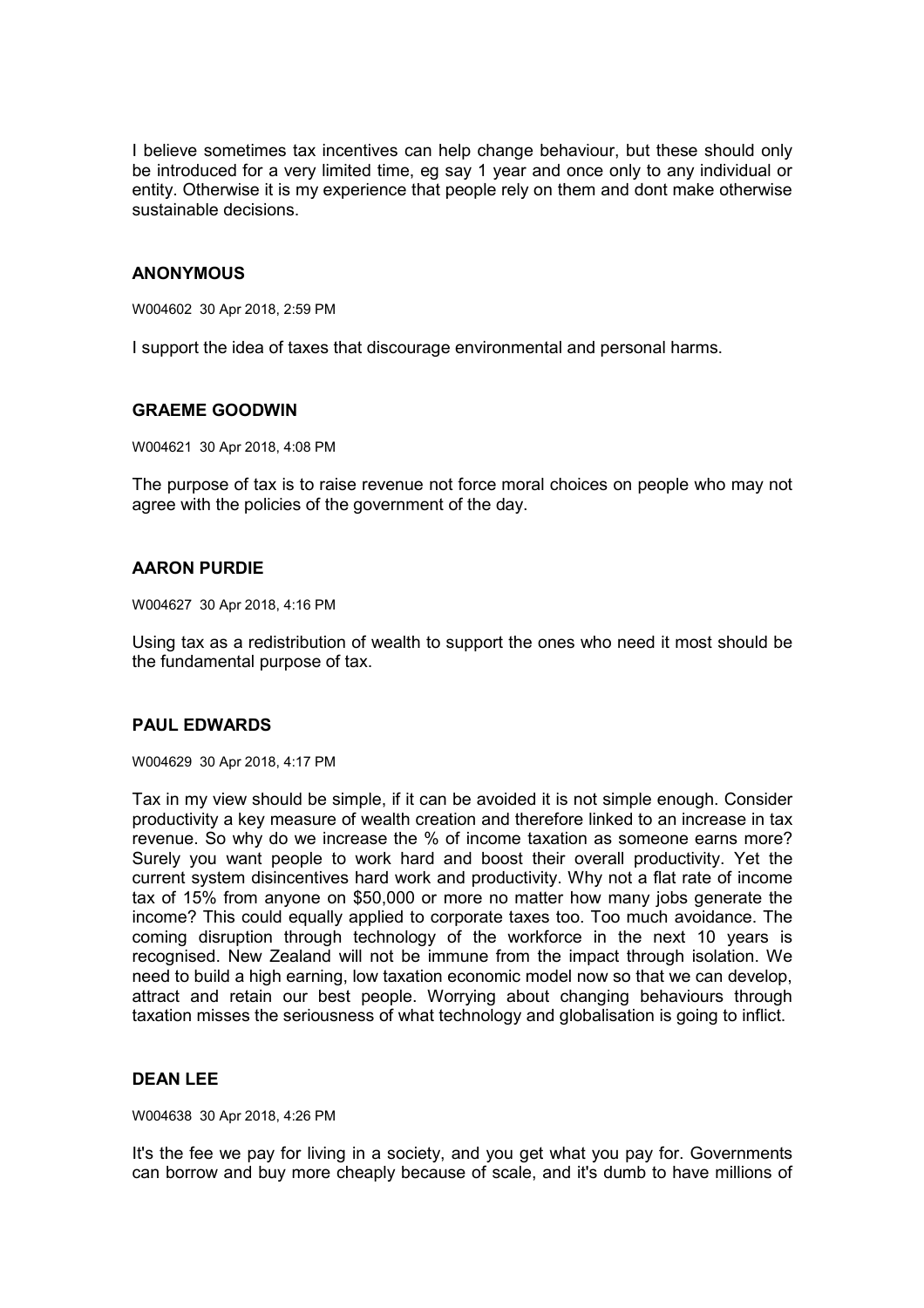individuals wasting money on individual purchases when big ones will do. Needs to be pitched in that way!

#### **KIM MCGREGOR**

#### W004652 30 Apr 2018, 4:38 PM

There should be a green tax on all Non NZ passports coming to NZ to help pay for facilities they use e.g. toilets, car parks and access tracks to the things they have come to view. A much larger chunk of \$\$ needs to go to Councils and Department of Conservation to deal with the increased number of visitors. I don't agree with (social taxes) unemployed people on the dole receiving hand-outs from tax department for all the offspring they produce. Meanwhile educated people but not wealthy like myself and partner have no kids because we can't afford a mortgage on modest house and children simultaneously. This has the eventual effect of dumming down the population. Idiots and drop kicks are breeding whilst us professionals are not. We can't afford the luxury of having kids because we pay too much tax. Hence less professional future tax payers being born but more bludgers on social taxes being born.

### **WARREN GRANT**

W004669 30 Apr 2018, 5:05 PM

The correct purposes of Taxes are... (1) To act as a disincentive to behaviour which economically counterproductive, environmentally unsustainable or damaging to society. (2) To mop up excess spending power and so reduce inflationary pressures within sections of the economy and for the economy as a whole. (3) To charge for products and services provided through the action of government at a rate that reflects their true cost of production. (4) To reduce the extremes of wealth within the community. Interestingly, one of the purposes of taxation is not to provide income for Government expenditure because as the monopoly issuer of the nations money supply the Govt. does not need income from taxation.

# **ANONYMOUS**

W004679 30 Apr 2018, 5:22 PM

The purpose of tax ought to be support the improvement of core needs for the local/national communities, help those in extra need. Ideally it needs to create a motivational response from people ie, they can see the real-life benefits across the country/communities and feel proud about this.

### **CHERRYL SMITH**

W004702 30 Apr 2018, 6:30 PM

Tax should be less about taking money than an opportunity to share any abundance abundantly with those that can be struggling in life. Tax should also be able to guide people to make better choices, choices that improve the well-being of the environment and people. Taxes can be used as incentives for creating future wellbeing for environments and people eg transition to a clean, green economy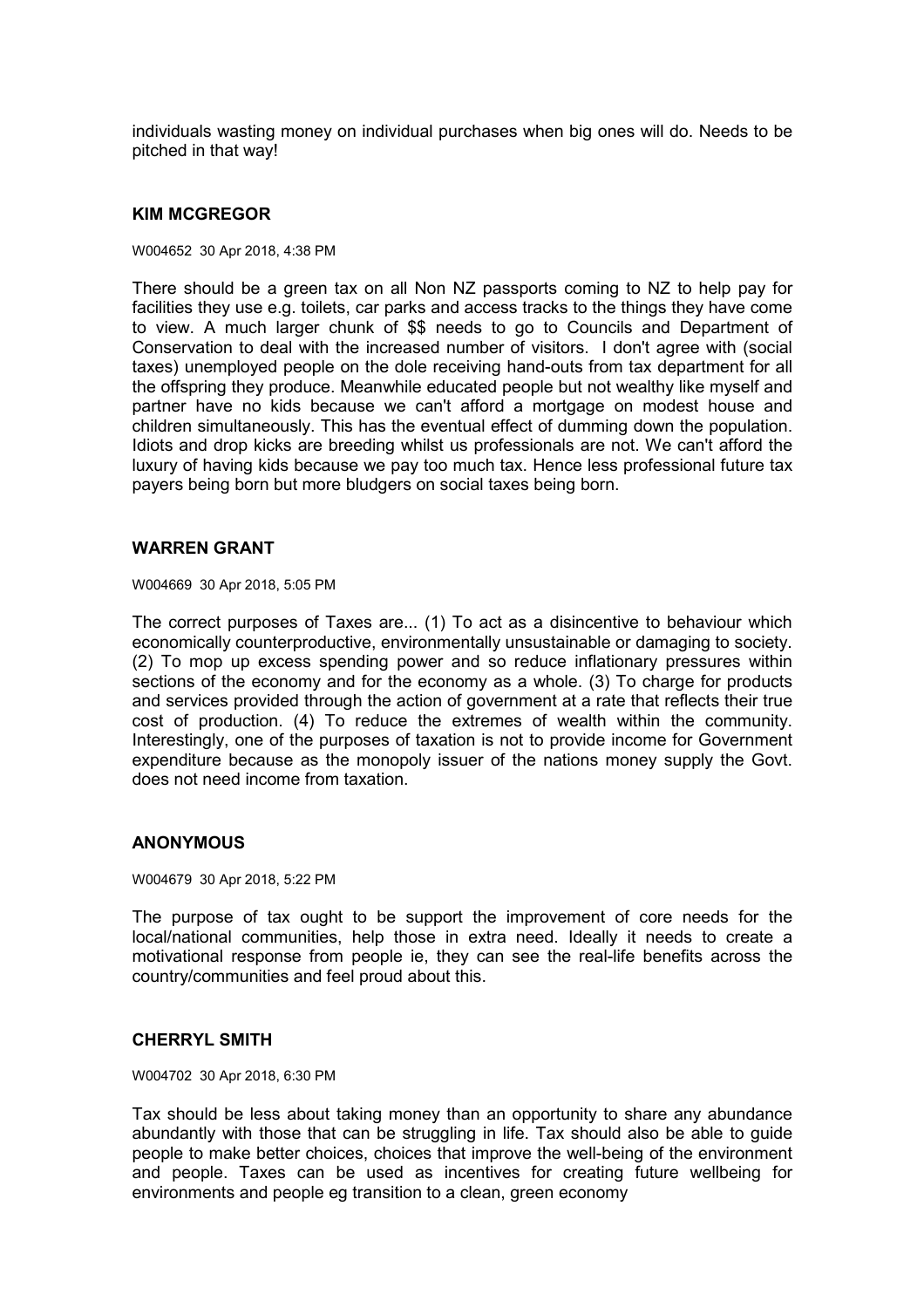# **JAMES LITCHWARK**

#### W004717 30 Apr 2018, 7:44 PM

Tax has multiple purposes, and all are important, but an often overlooked function is to protect market freedom and Specific taxes can be used to capture the true costs of externalities from business activity, such as destruction of public assets (pollution of clean water supplies, chemical contamination of land). Failure to capture these effects amounts to subsidisation of certain activities, which distorts the market and reduces overall economic growth. By appropriately taxing these externalities, the true costs become internalised and market competition can then determine which activities are genuinely economically viable.

### **JUSTIN CONNOLLY**

#### W004725 30 Apr 2018, 8:15 PM

I think that the options in the above poll are misleading, as the purpose of tax is in fact to achieve multiple of the options listed there. Fundamentally I believe that the purpose of tax is to contribute to the maintenance of a society where opportunity is moderately fair and even, through the provision of things LIKE core services, caring for those that are less well off, and ensuring that our environment is sustained for habitable and beneficial enjoyment in the future. Tax is the subscription fee of living in a developed society. We all need to pay our fair share, and it should contribute to the benefit of society as a while, even when this may be achieved through support of specific groups.

# **ROB HUGHES-GAMES**

W004727 30 Apr 2018, 8:19 PM

products that harm the well being of the n environment should be taxed more.

### **MERETE HIPP**

W004739 30 Apr 2018, 8:34 PM

Tax is necessary to run the services of the country. I'd rather pay more in tax and have decent roads and a well functioning health system for all.

# **ANONYMOUS**

W004748 30 Apr 2018, 8:50 PM

N/A

# **KATY MILLER**

W004755 30 Apr 2018, 8:58 PM